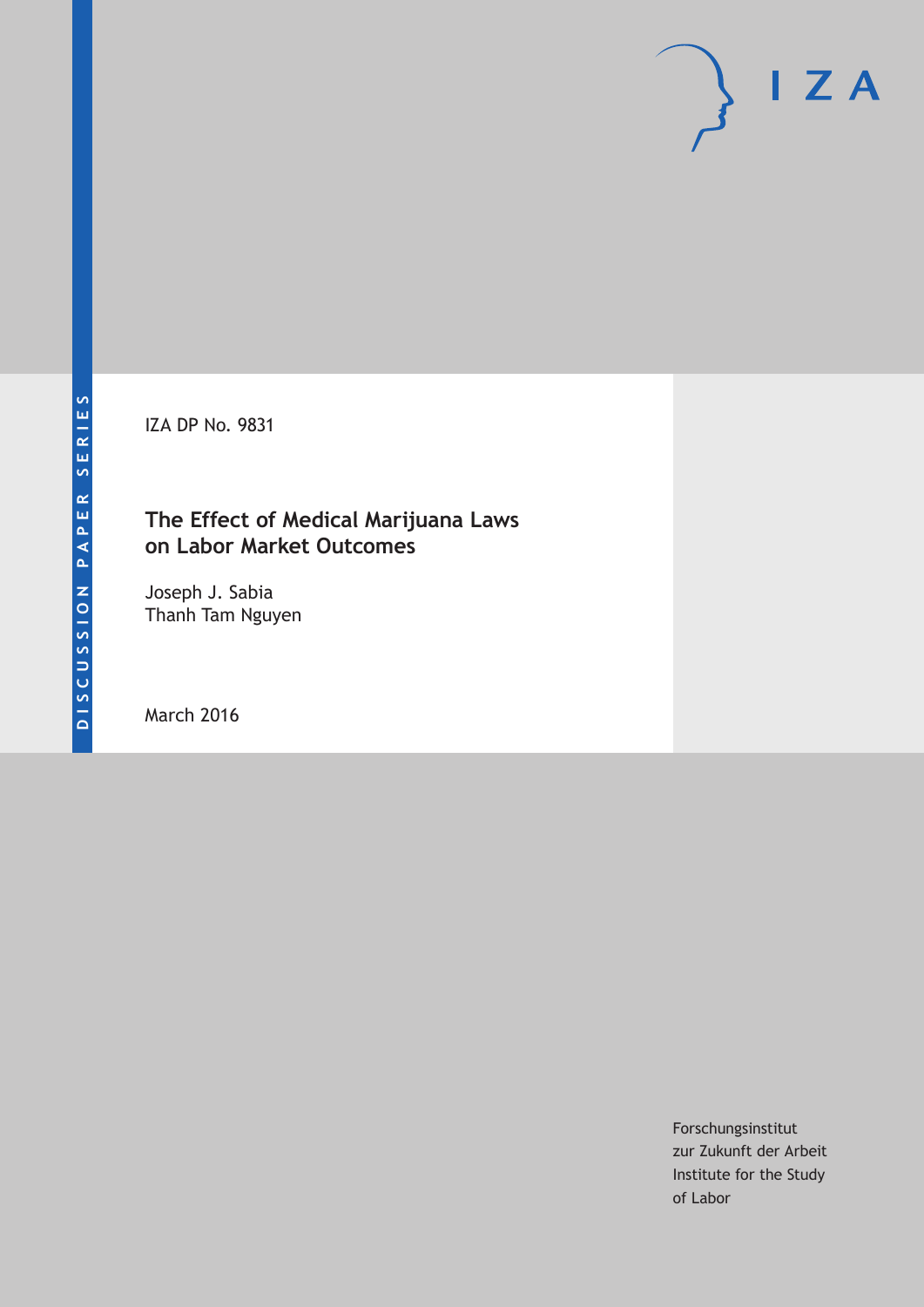# **The Effect of Medical Marijuana Laws on Labor Market Outcomes**

### **Joseph J. Sabia**

*University of New Hampshire, San Diego State University and IZA* 

### **Thanh Tam Nguyen**

*San Diego State University* 

### Discussion Paper No. 9831 March 2016

IZA

P.O. Box 7240 53072 Bonn **Germany** 

Phone: +49-228-3894-0 Fax: +49-228-3894-180 E-mail: iza@iza.org

Any opinions expressed here are those of the author(s) and not those of IZA. Research published in this series may include views on policy, but the institute itself takes no institutional policy positions. The IZA research network is committed to the IZA Guiding Principles of Research Integrity.

The Institute for the Study of Labor (IZA) in Bonn is a local and virtual international research center and a place of communication between science, politics and business. IZA is an independent nonprofit organization supported by Deutsche Post Foundation. The center is associated with the University of Bonn and offers a stimulating research environment through its international network, workshops and conferences, data service, project support, research visits and doctoral program. IZA engages in (i) original and internationally competitive research in all fields of labor economics, (ii) development of policy concepts, and (iii) dissemination of research results and concepts to the interested public.

IZA Discussion Papers often represent preliminary work and are circulated to encourage discussion. Citation of such a paper should account for its provisional character. A revised version may be available directly from the author.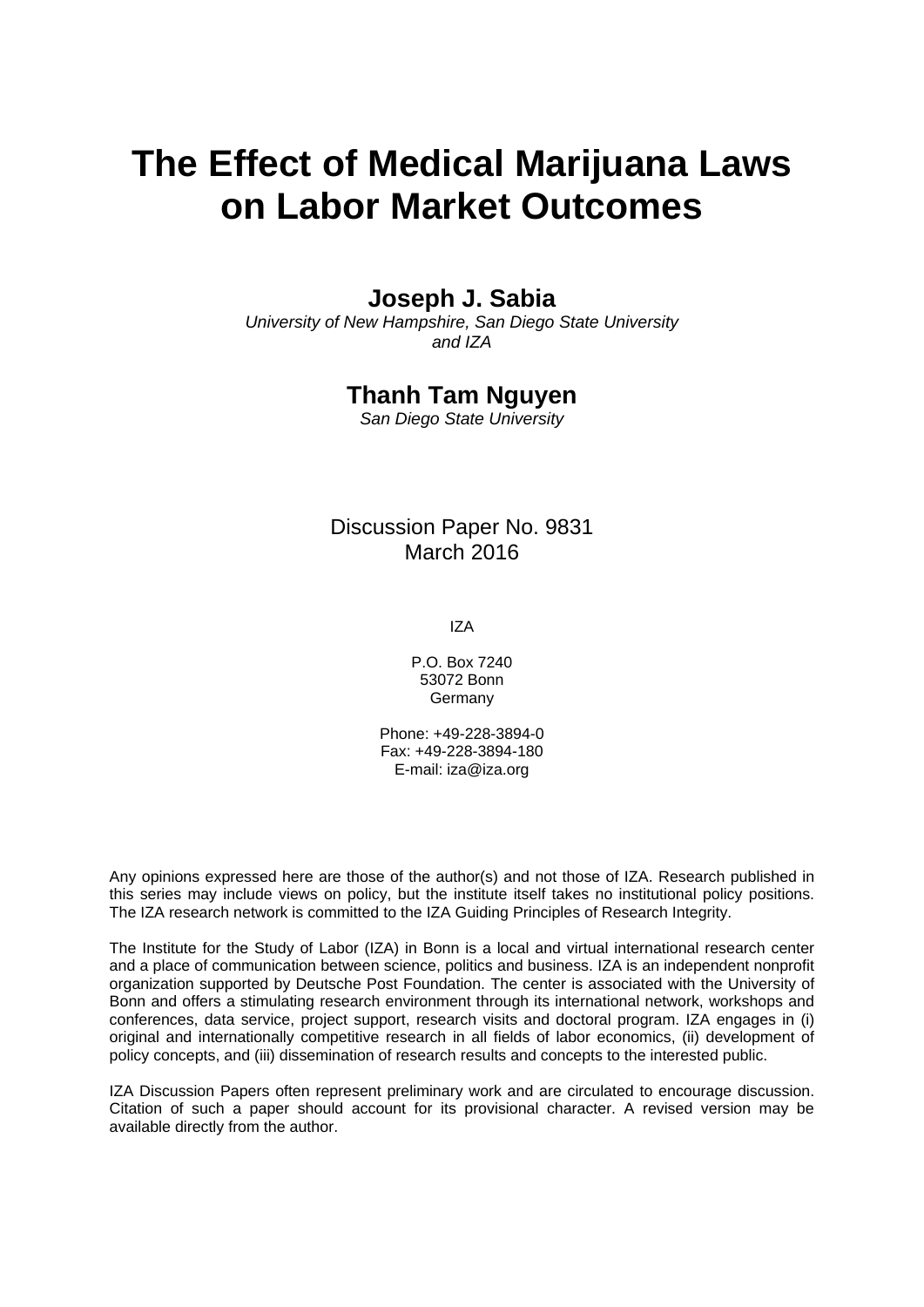IZA Discussion Paper No. 9831 March 2016

# **ABSTRACT**

# **The Effect of Medical Marijuana Laws on Labor Market Outcomes\***

A number of recent studies have found that medical marijuana laws (MMLs) are associated with increased marijuana use among adults, in part due to spillover effects into the recreational market. This study is the first to explore the labor market consequences of MMLs. Using repeated cross-sections of the Current Population Survey from January 1990 to December 2014, we find that the enforcement of MMLs is associated with a 2 to 3 percent reduction in hourly earnings for young adult males. The effect is particularly pronounced when examining MMLs that include a collective cultivation provision. For women and older males, there is little evidence of adverse labor market effects of MMLs. We conclude that the health effects of MMLs may adversely affect labor market productivity of young males.

JEL Classification: J31, J38, I18

Keywords: medical marijuana laws, productivity, wages

Corresponding author:

 $\overline{a}$ 

Joseph J. Sabia Department of Economics San Diego State University 5500 Campanile Drive San Diego, CA 92182-4485 USA E-mail: jsabia@mail.sdsu.edu

<sup>\*</sup> The authors thank Rosalie Pacula, Daniel Rees, Mark Anderson, and Peter Kuhn for useful comments on an earlier draft of this paper. We also thank participants at the 2014 Southern Economic Association and the 2015 Western Economics Association International's Pacific Rim Conference for useful comments and suggestions on an early draft of this paper. We also thank Glen Kirkpatrick and Oren Rosenberg for excellent research assistance.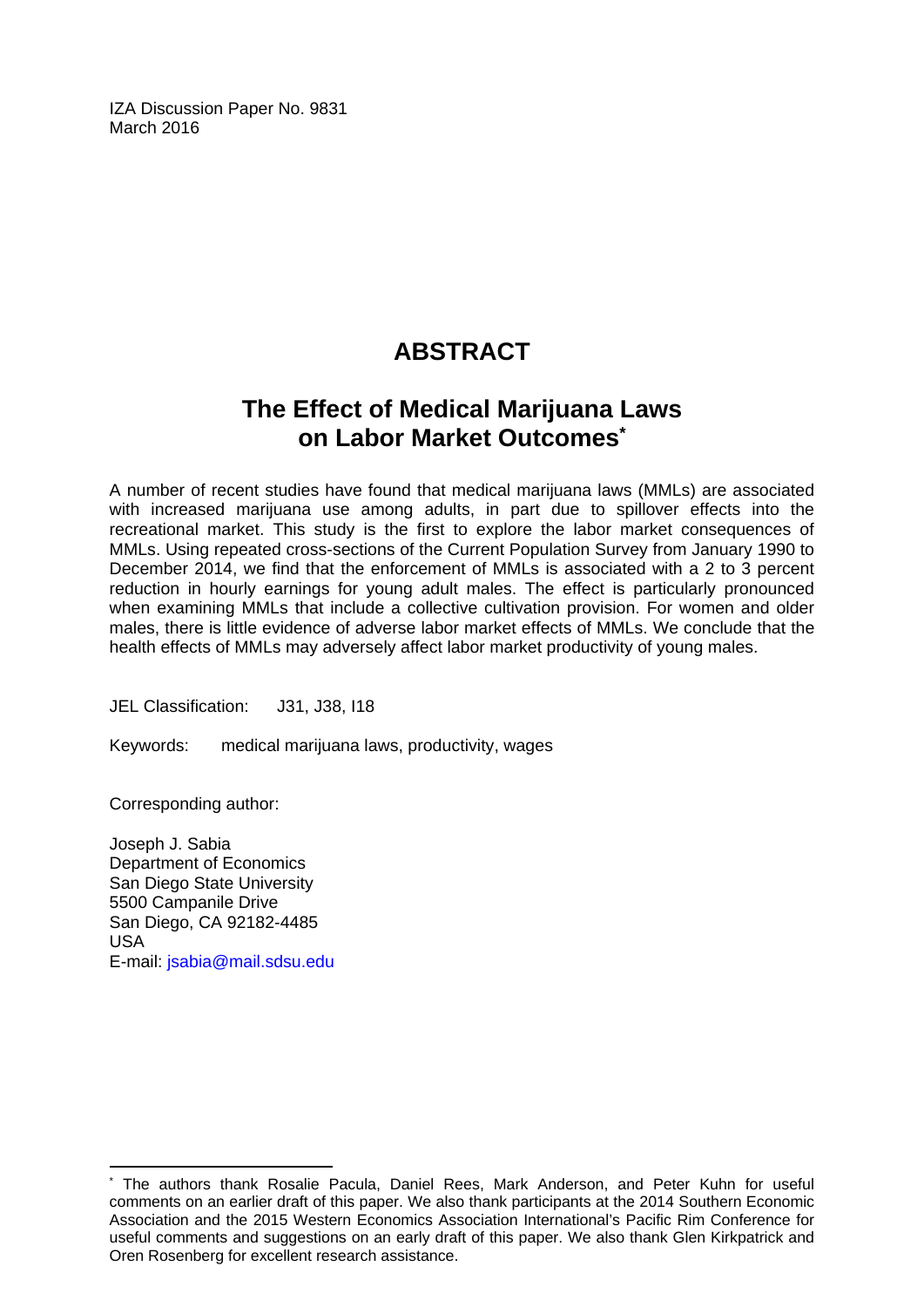#### **I. Introduction**

Medical marijuana laws, which have been adopted by 23 states and the District of Columbia, legalize the possession, cultivation, and consumption of marijuana to treat medical conditions such as anxiety, nausea, joint problems, and the side effects of cancer or Human Immune Deficiency Syndrome treatments (Doblin and Kleinman 1991; Galuppo et al. 2014; Hall et al. 2005; Lotan et al. 2014; Naftali et al. 2013; Vinciguerra et al. 1988; Vu et al. 2013). While MMLs reduce the cost of obtaining marijuana for medical purposes via elimination of criminal penalties, there is also evidence that MMLs may impact the recreational market via supply-side reductions in the street price of high-grade marijuana (Anderson et al.  $2013$ ).<sup>1</sup> Several studies have found that the enforcement of MMLs is associated with an increase in marijuana use among adults (Anderson and Rees 2011; Choi 2014; Wen et al. 2014), driven by some combination of medicinal and recreational use.

The effect of MMLs on labor supply and earnings is theoretically ambiguous. If MMLs allow individuals with physical or mental health ailments to effectively treat their conditions (Anderson et al. 2014; Sabia et al. Forthcoming), MMLs could increase labor supply and increase productivity among those employed. Moreover, if MMLs create employment opportunities in marijuana production and legitimate sales, this could increase labor supply. However, if MML-induced marijuana use induces lethargy (Delisle et al. 2010; Irons et al. 2014; Pesta et al. 2013), impedes cognition (Hanson et al. 2010), increases depression (Degenhardt et al. 2003; Green and Ritter 2000), or increases the returns to leisure time, this could decrease attachment to the labor force and reduce earnings. Moreover, if marijuana use acts as a gateway to harder drugs (Deza 2012; Mills and Noyes 1984; Miron 2005) or diminishes the acquisition of human capital (Chatterji 2003; Hall 2009) these effects could also adversely affect labor market

<sup>&</sup>lt;sup>1</sup> See also Malivert and Hall (2014)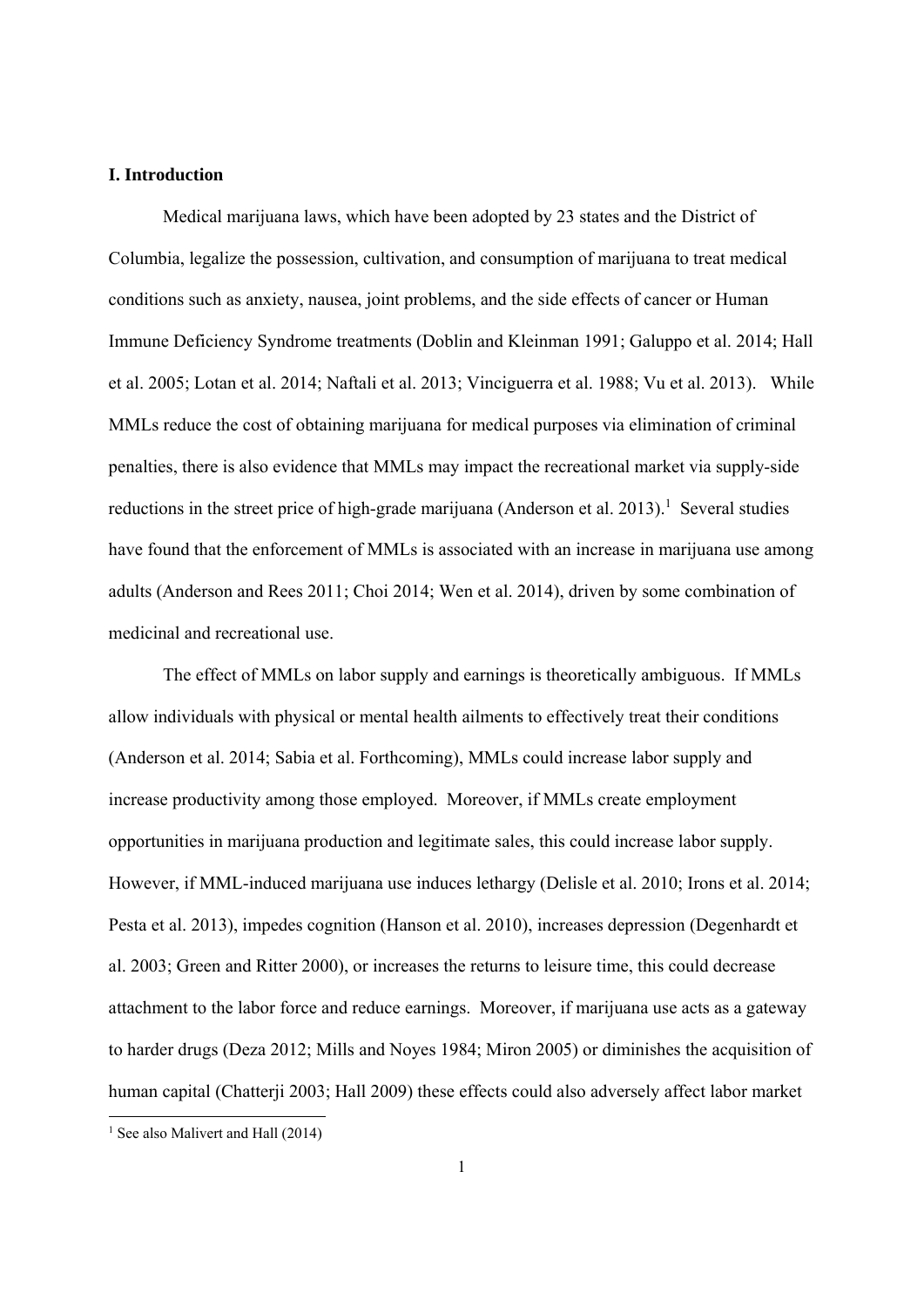productivity (Ashenfelter and Krueger 1994; Banerjee et al. 2013; Buchmueller and Zuvekas 1998; Frijters et al. 2010; Kandel and Davies 1990). In addition, if marijuana users face discrimination in the workplace (Wozniak 2012), this could be yet another mechanism through which MMLs could affect labor market outcomes.

MMLs may also indirectly affect labor market outcomes through their effects on alcohol consumption. If alcohol serves as a "social lubricant" that enhances labor market networking (Chatterji and DeSimone 2006; Peters 2009; Peters and Stringham 2006) and alcohol and marijuana are substitutes (Anderson et al. 2014; Crost and Guerrero 2012; Sabia et al. Forthcoming), MMLs may reduce employment or wages. On the other hand, if alcohol and marijuana are complements (Pacula et al. 2004; Pacula et al. 2013; Wen et al. 2014), or if MMLs reduce more severe problem drinking (Terza 2002), MMLs could increase in employment or wages.

Using repeated cross-sections of the Current Population Survey Outgoing Rotation Groups from January 1990 to December 2014, this study is the first to examine the relationship between MMLs and labor market outcomes. Our results suggest little consistent evidence that MMLs affect net employment or hours worked among employed individuals. However, we do find that enforcement of MMLs is associated with a 2.5 percent reduction in hourly wages for young men. These results are robust to the inclusion of controls for state-specific time-varying substance use policies, state-specific time trends, state-specific anti-marijuana legalization sentiment, and MML policy leads. Findings from synthetic control estimates, while much less precisely estimated, generally point to a similar pattern of results. For women and older males, there is little evidence of adverse labor market effects of MMLs.

2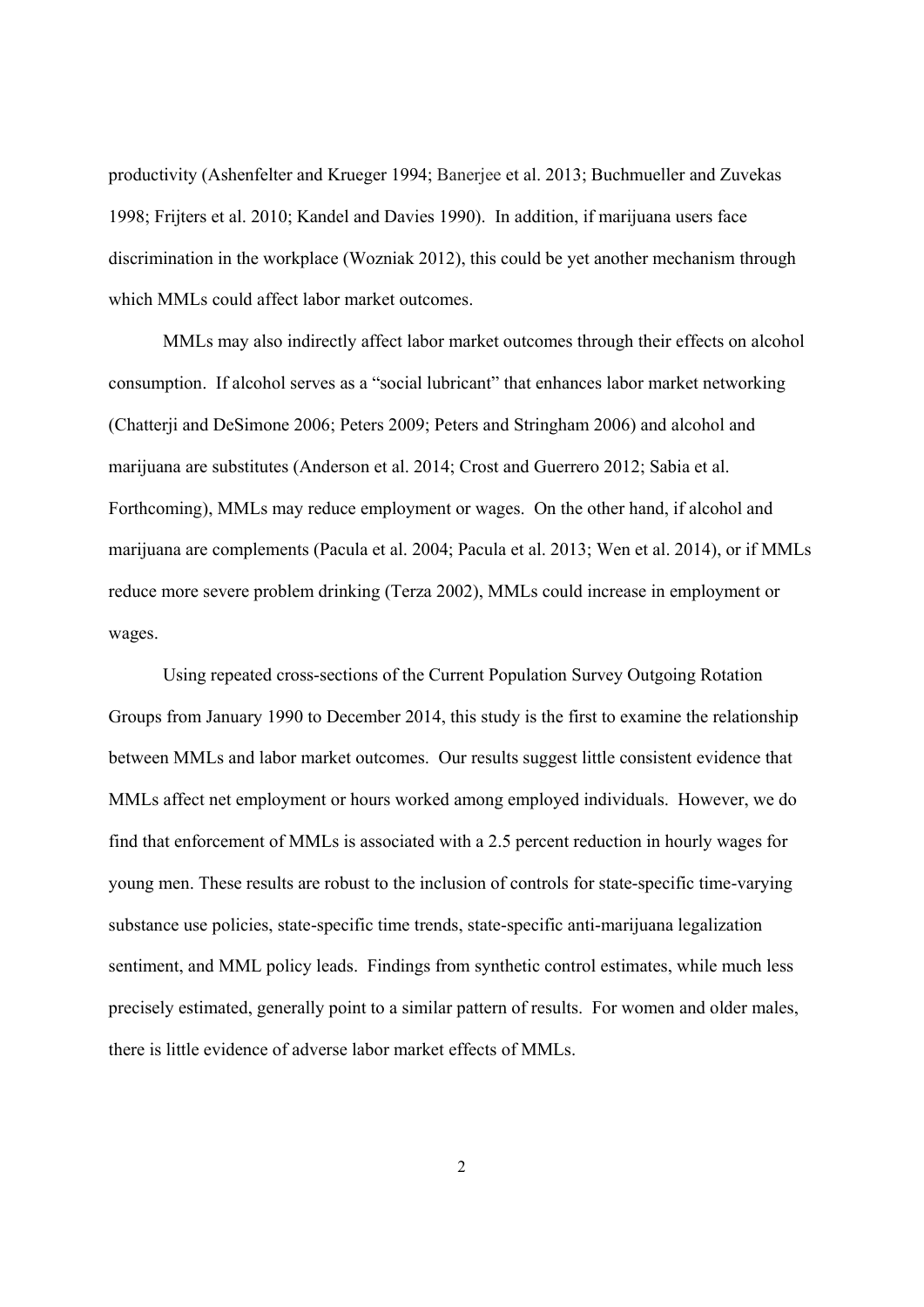Possible mechanisms to explain an MML-induced decline in earnings among young men include (i) lethargy-inducing, cognitive-diminishing, or depressive effects of marijuana use, (ii) spillover effects of MMLs on alcohol consumption, and (iii) the resultant health effects on occupational mobility or job tenure. Supplemental analyses of the Behavioral Risk Factor Surveillance System surveys uncover some support for these mechanisms, but more research is necessary to uncover the precise channels at work.

#### **II. Background**

Between 2002 and 2013, illicit drug consumption amongst individuals ages 12 and older rose from 8.3 to 9.4 percent (SAMHSA 2014). This upturn was driven largely by an increase in marijuana consumption, which rose from 6.2 to 7.5 percent over the same period, with the largest increase occurring after 2008. Frequent marijuana use has also substantially increased in recent years. According to data from the National Survey of Drug Abuse and Health, in 2013, 8.1 million individuals ages 12 and older consumed marijuana on 20 or more days in the past month, representing a 58.8 percent increase from 2007. Among current (past month) marijuana users, over 40 percent were frequent users (SAMHSA 2014).

Employers' concerns about substance use-driven productivity losses and work absences have increased prevalence of on-the-job drug testing. According to Quest Diagnostics (2002, 2014), the number of drug test the company performed in the combined U.S. workforce increased from 6.3 million in 2001 to 8.5 million in 2013. In 2013, 7.5 million career urine drug tests cost nearly \$150 million.<sup>2</sup>

<sup>&</sup>lt;sup>2</sup> This estimate can be considered a lower-bound cost, as it does not account for spending on other forms of workforce drug tests such as hair tests and oral fluid tests, administrative costs to employers, or the costs to employers of outsourcing drug testing.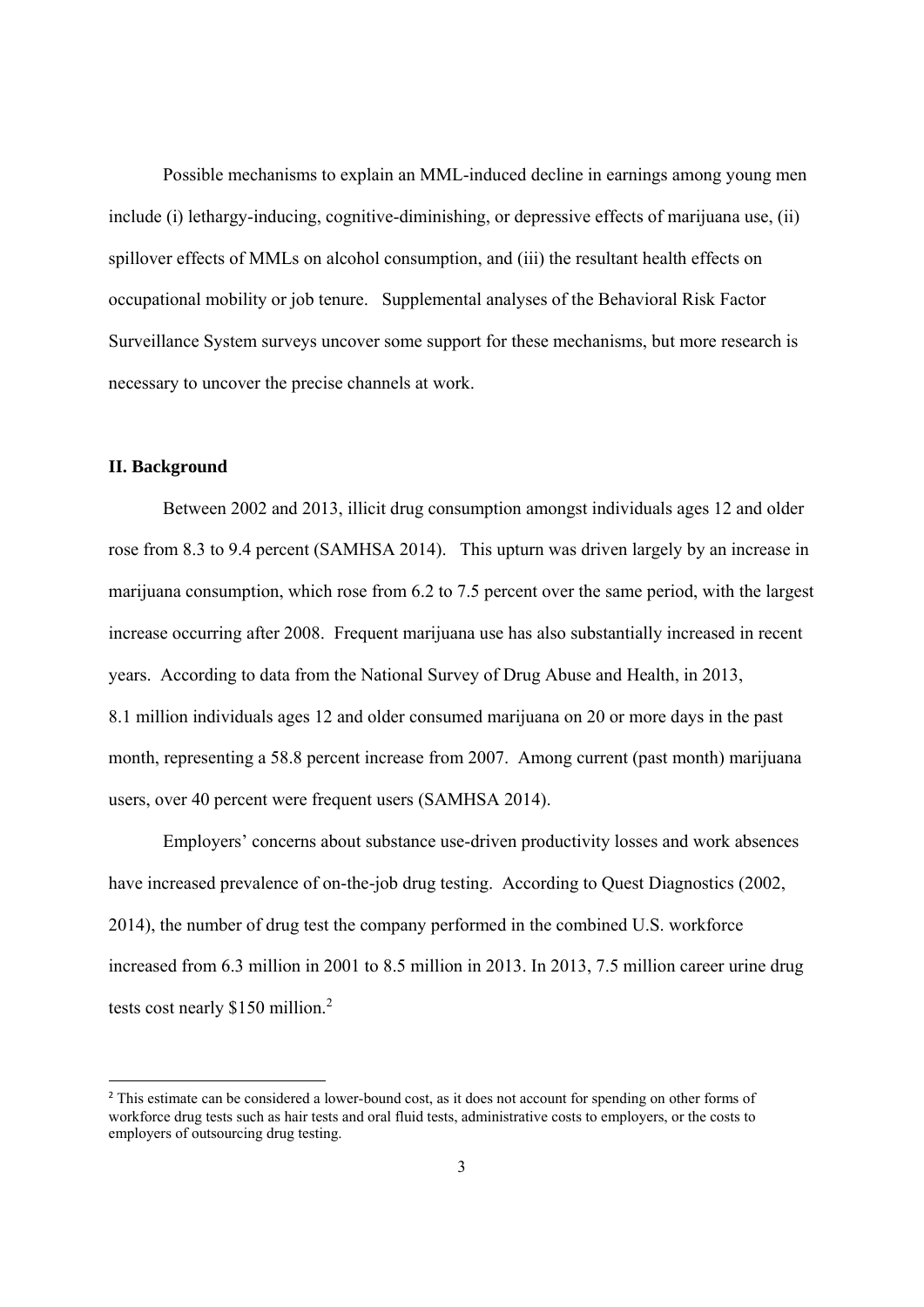While use of harder illicit drugs—such as cocaine, methamphetamine, and heroin—have been linked to adverse health (Chen and Lin 2009; Washton and Gold 1984; Washton and Tatarsky 1983), human capital (Chatterji 2003; Harder and Chilcoat 2007), and labor market outcomes (DeSimone 2002; French et al. 2001; Macdonald et al. 2003; Van Ours 2005), evidence on the consequences of marijuana use is more mixed. Some studies link marijuana use to poorer cognition (Hanson et al. 2010), increased incidence of lethargy (Delisle et al. 2010; Irons et al. 2014; Pesta et al. 2013), and heightened risk of depressive symptomatology (Harder et al. 2006; Van Ours and Williams 2011). There is also evidence that marijuana use may be positively related to later use of harder drugs (Deza 2012; Mills and Noyes 1984; Miron 2005), and diminished academic achievement (Chatterji 2003; Hall 2009). However, marijuana use has also been shown to have important medical benefits that are related to labor market performance. For instance, marijuana use has been found to be effective at reducing joint pain (Blake et al. 2005) and muscle aches (Fiz et al. 2011). Its consumption has also been found to improve appetite (Riggs et al. 2012; Soria-Gomez et al. 2014), and diminish nausea-related symptoms (Doblin and Kleinman 1991; Vinciguerra et al. 1988). Finally, marijuana use has also been linked to diminished anxiety (Marcel et al. 2007) and even reduced completed suicides (Anderson et al. 2014). Therefore—in part because marijuana can be consumed for both recreational and medicinal purposes—it is unclear how increases in its use may affect labor force participation and earnings.

*Labor Market Effects of Substance Use.* The key empirical challenge to estimating the labor market effects of illicit drug use is in addressing the endogeneity of drug use. To generate plausibly exogenous variation in drug consumption, several studies have relied on an instrumental variables (IV) approach. Gill and Michaels (1992) use prior illegal activity as an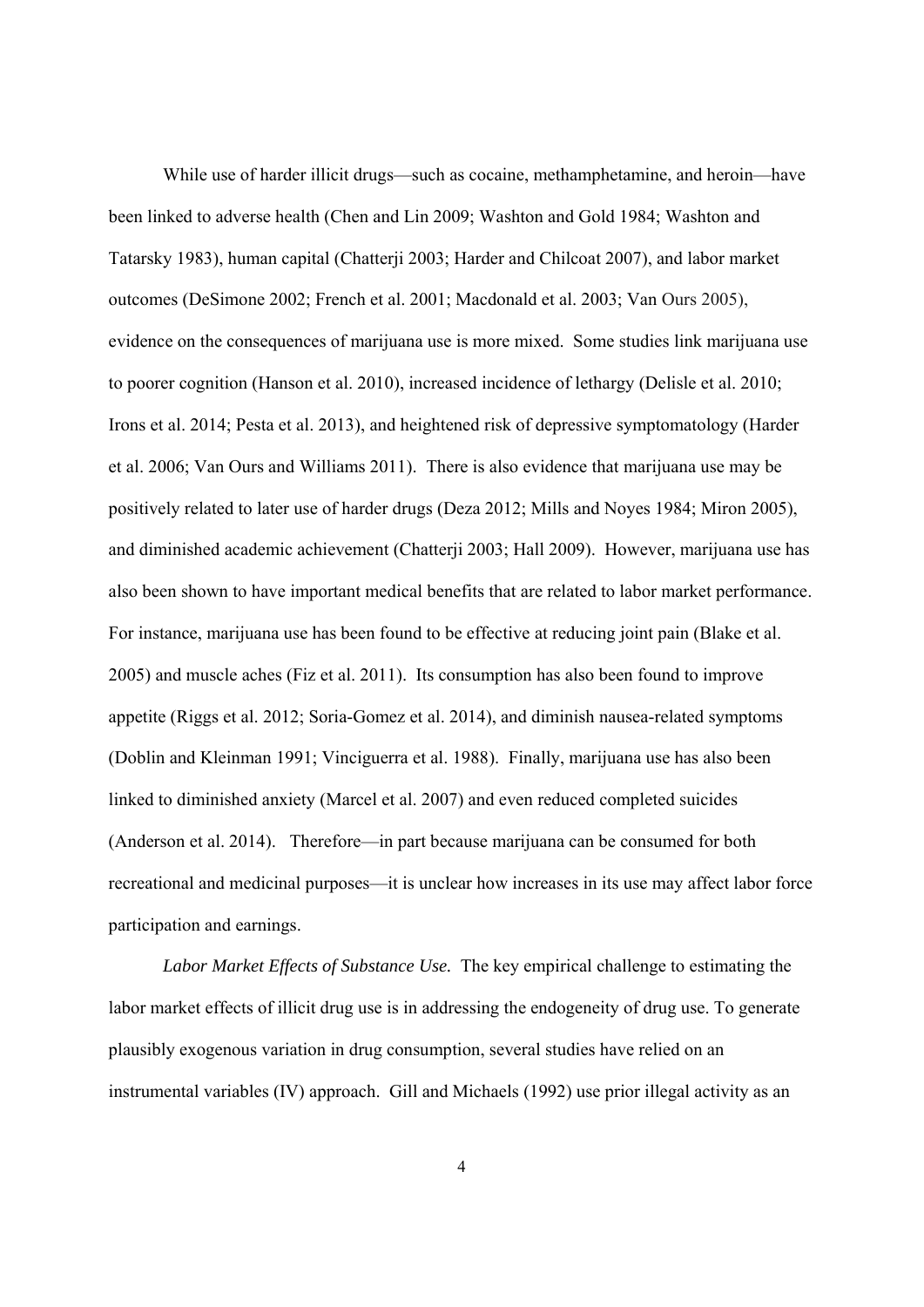instrument for illicit drug use and found that drug users are less likely to be employed than their non-using counterparts. Zarkin et al. (1998) use (i) self-assessment of risk incurred by using drugs and (ii) perceived difficulty in finding illicit substances as instruments, and find that the relationship between marijuana use and hours of work varies widely (from large and positive to large and negative) across adjacent cross-sectional surveys. French et al. (2001) use religiosity as an instrument and find that chronic drug use is associated with a 9 percentage-point decline in employment, but light drug use has no effect. DeSimone (2002) uses cross-regional variation in illicit drug prices and cross-state marijuana decriminalization laws as instruments, and finds that marijuana use is associated with a 15 percent decline in employment, with cocaine use having a larger adverse effect. MacDonald and Pudney (2000) jointly model drug use and unemployment, and, using church attendance as an exclusion restriction. find that hard drug use is positively related to unemployment of British youths.

While researchers may argue about the exogeneity of these instruments—for instance, because (i) prior illegal behavior, risk assessment, or religiosity may be related to unobserved personal characteristics related to drug use (such as discount rates or personality) and (ii) crossregional price variation may capture demand-side characteristics of consumers that affect drug use—taken as a whole, this literature tends to point to adverse employment effects of drug use.

Evidence on the wage effects of illicit drug use is more mixed (Cawley and Ruhm 2012; Van Ours and Williams 2014). A review of the literature by Van Ours and Williams (2014) finds that in the pre-1998 literature, many studies pointed to a positive relationship between drug use and wages (at least for some demographic groups), while the "second wave" of the literature has generally found that "infrequent or non-problematic drug use has no impact on wages, whereas problematic use does have negative wage effects." (Van Ours and Williams 2014; p. 13).

5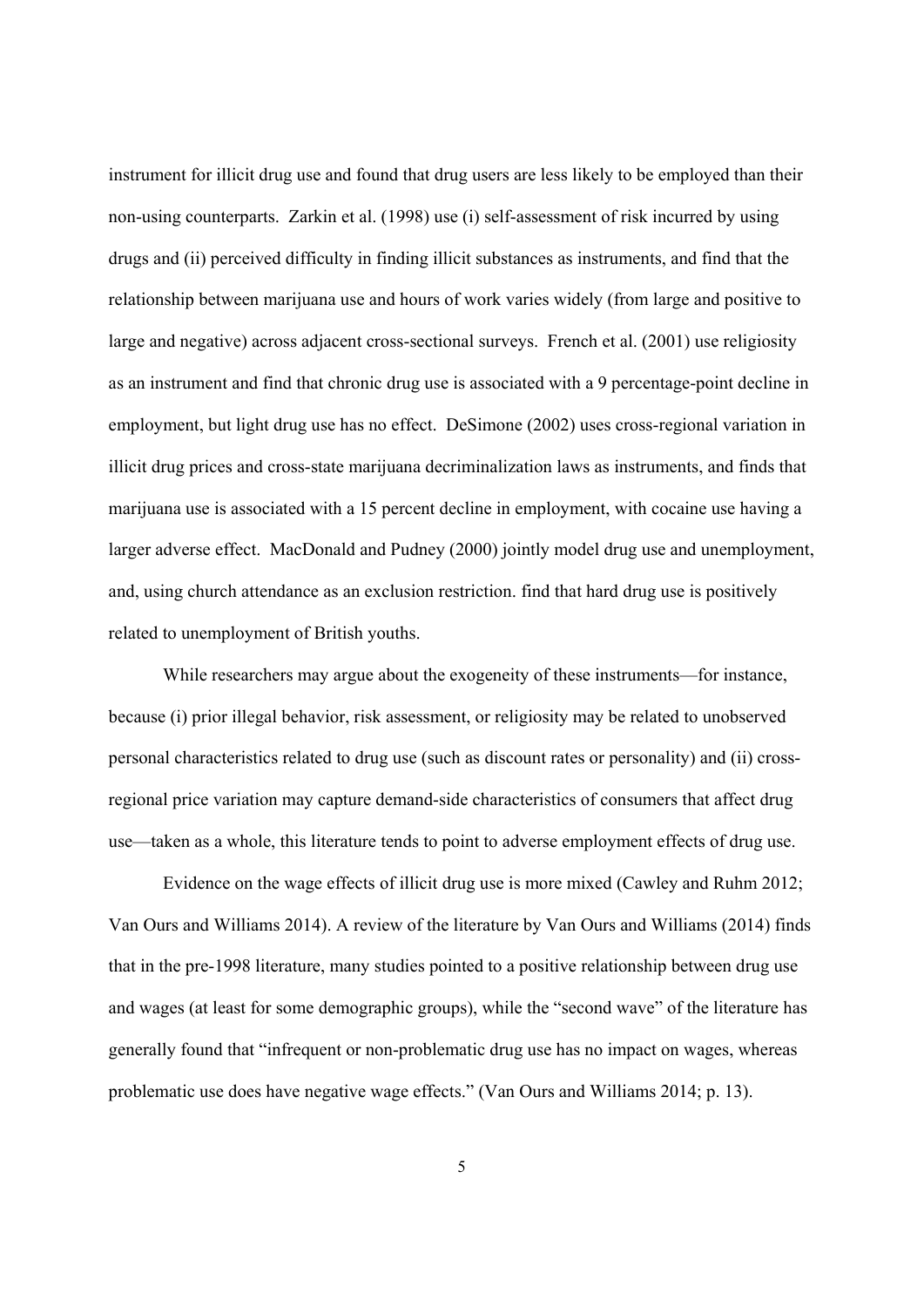As in the employment literature, disentangling the effects of drug use from difficult-tomeasure correlates—such as ability—has proven challenging (Conti 2010). Van Ours (2006) uses (i) parental marijuana use and (ii) the presence of children in the household as instruments, in a discrete factor framework and finds that marijuana use is associated with a 10 percent reduction in wages among young men in Amsterdam. However, alternate estimation techniques—such as individual fixed effects models to control for fixed individual heterogeneity—suggest much smaller effects.<sup>3</sup>

*Medical Marijuana Laws and Health.* No study of which we are aware has estimated the effect of medical marijuana laws on labor market outcomes. However, a number of studies have examined the effect of MMLs on health outcomes that might be expected to affect labor market outcomes. Several studies show —using a difference-in-difference approach that exploits within-state over-time variation in the enforcement of MMLs for identification—that MMLs are associated with a 10 to 19 percent increase in marijuana use among adults (Anderson and Rees 2011; Choi 2014; Wen et al. 2014). In contrast, there is little evidence of spillover effects to those under age 20 (Anderson et al. 2015; Pacula et al. 2014; Wen et al. 2014).

Moreover, MML-induced increases in marijuana use among adults do not appear to come entirely from the medical market. Anderson et al. (2013) show that the enforcement of MMLs particularly those that allow for collective cultivation of marijuana for multiple patients—is associated with a decline in the average street price of high-grade marijuana, which suggests that the supply-side effects of MMLs may spillover into the recreational market. Moreover, MMLinduced increases in marijuana use for younger demographic groups (such as young adult men), with relatively lower rates of medical conditions for which marijuana is designed to treat, further suggests the presence of recreational spillovers (Sabia et al. Forthcoming).

 <sup>3</sup> See, for example, Kaestner (1994).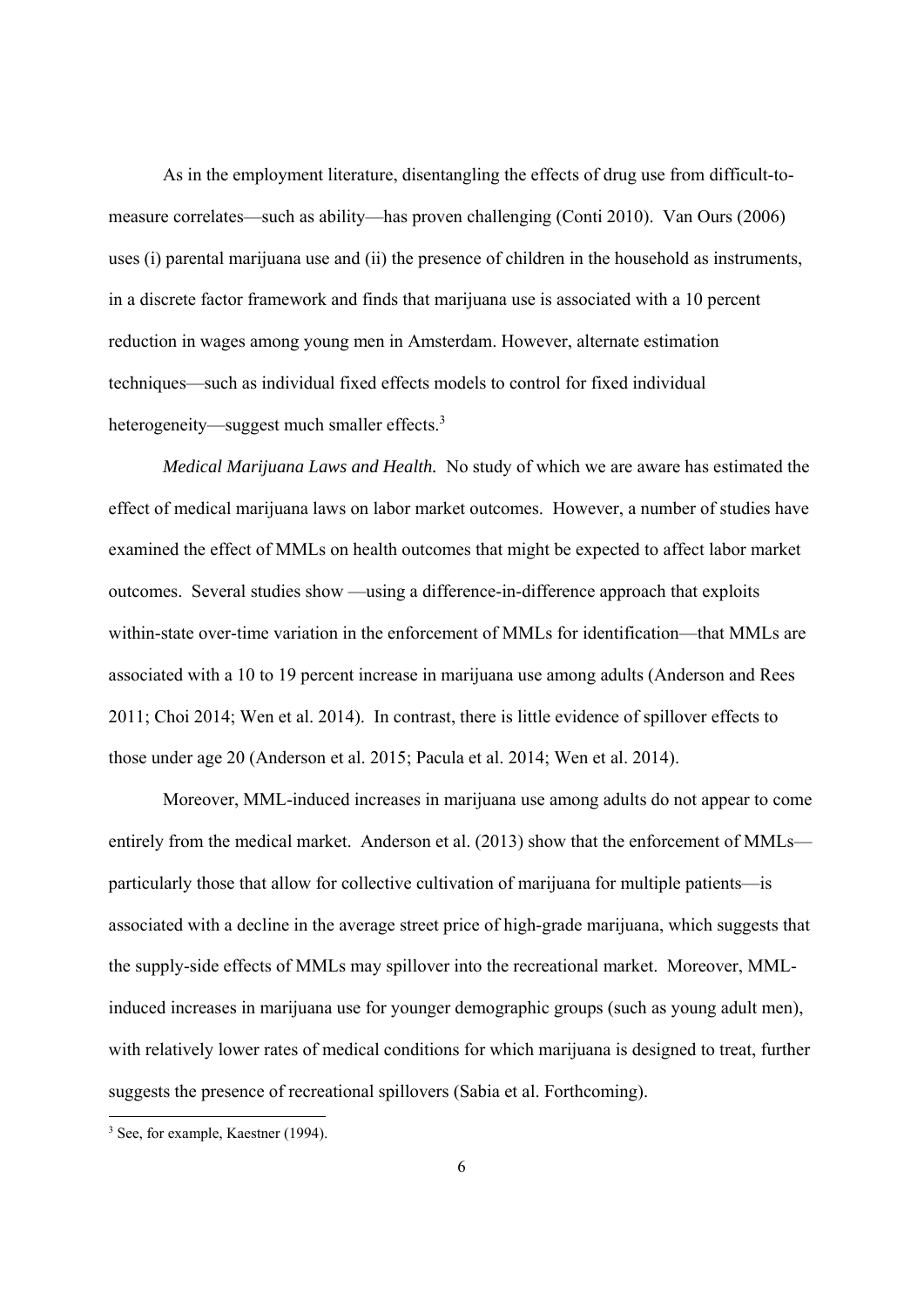*Mechanisms to Explain a Link Between MMLs and the Labor Market.* The effect of MML-induced increases in marijuana consumption on labor market outcomes is theoretically ambiguous. Sabia et al. (Forthcoming) find evidence that MMLs are associated with a decline in physical activity for younger individuals (those ages 18 to 34), consistent with the hypothesis that marijuana use may induce lethargy (Delisle et al. 2010; Irons et al. 2014; Pesta et al. 2013). However, Sabia et al. (Forthcoming) also find evidence that MMLs are associated with improved physical mobility for older individuals, consistent with pain-alleviating effects of marijuana consumption for medicinal purposes. This suggests that MMLs may increase the probability of employment for older individuals.

There is also evidence that MMLs may affect the demand for substitutes and complements of marijuana. Using data from the Behavioral Risk Factor Surveillance System (BRFSS) from 1990 to the early 2010s, Anderson et al. (2013) and Sabia et al. (Forthcoming) find evidence that MMLs are associated with a decline in alcohol consumption, suggesting that alcohol and marijuana are substitutes. However, Wen et al. (2014) and Choi (2014) use data from the NSDUH from 2004 to 2012 and find that the enforcement of MMLs is associated with *increases* in alcohol consumption. These contradictory findings could suggest some policy heterogeneity, a result also supported by Pacula et al. (2013).

The alcohol effects of MML-induced increases in marijuana use could affect labor market outcomes, though a priori it is unclear in which direction. Using state beer taxes and per capita ethanol sales as instruments, Terza (2002) finds evidence of a negative relationship between problem drinking and employment. However, Feng et al. (2001) find that counties that become "wet"—that is, liberalizing alcohol sales regulations—see increases in male employment. Moreover, Auld (2005) finds evidence that moderate drinking is *positively* related to males'

7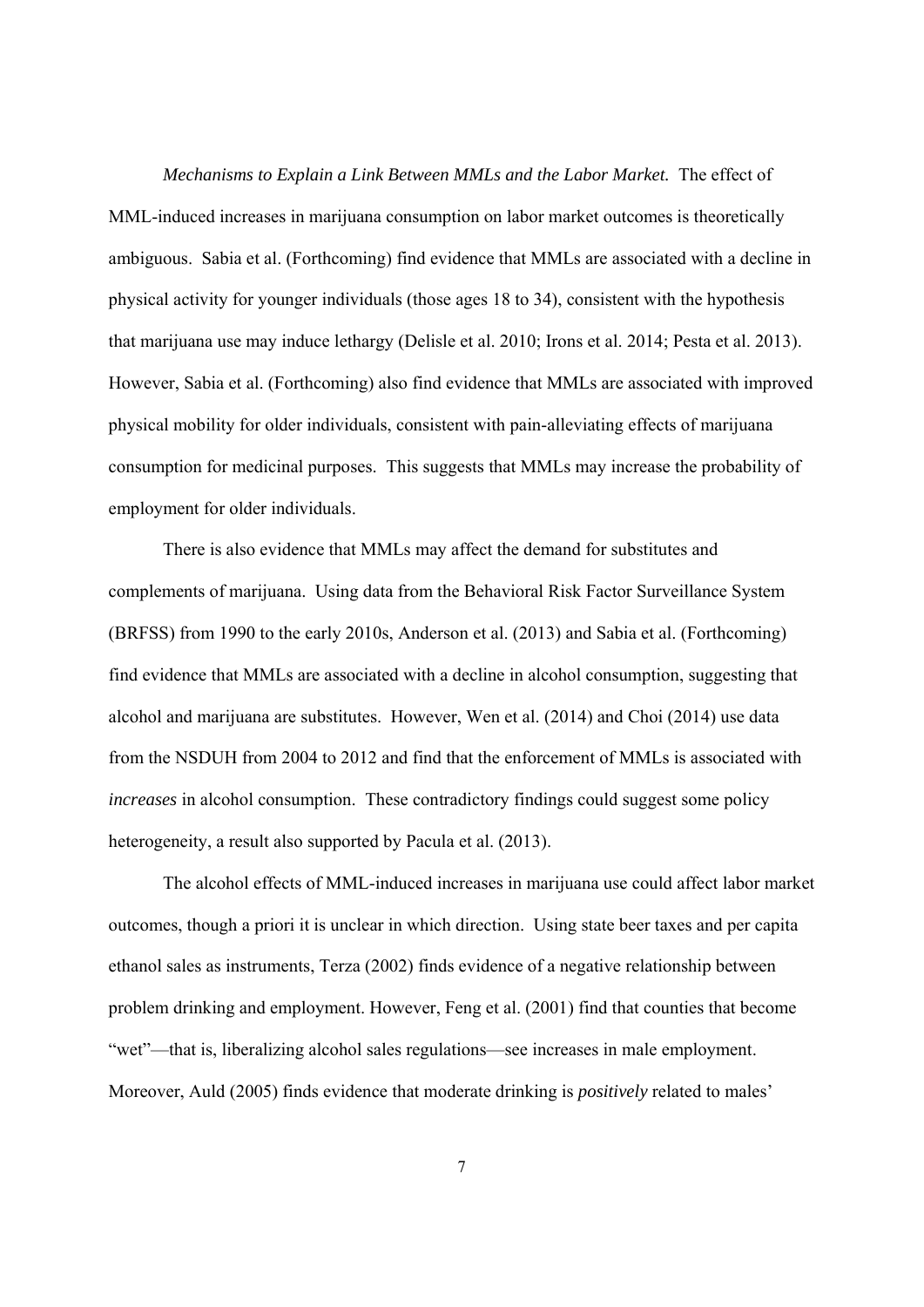wages, even after controlling for the endogeneity of alcohol consumption. This finding appears to exist for females as well, where the relationship between alcohol consumption and earnings may be even stronger (see, for example, Berger and Leigh 1988; MacDonald and Shields 2001; Mullahy and Sindelar 1991; Peters 2004; Peters and Stringham 2006; and Tekin 2004). These findings could suggest a beneficial "social lubricating" effect of alcohol consumption that aids labor market networking.

In addition, MMLs could also affect labor market outcomes if they induce consumption of harder drugs, perhaps because marijuana acts as a "gateway" drug. However, work by Wen et al. (2014) and Choi (2014) find little evidence that MMLs are associated with changes in cocaine or other hard drug use.

Finally, MMLs could affect individuals' psychological health, which, in turn could affect labor market outcomes (see, for example, Fletcher 2013). Anderson et al. (2013) find that MMLs are associated with a reduction in suicide rates, which could suggest mental health benefits of increased marijuana use. On the other hand, Sabia et al. (Forthcoming) find little evidence that MMLs affect days of poor mental health.<sup>4</sup>

*Contributions.* The current study is the first in the literature to examine the effects of medical marijuana laws on labor market outcomes. We also explore heterogeneity in the labor market effects of MMLs by gender and age, which may be important given gender- and agespecific variation in medicinal versus recreational use of marijuana (Doyle and Sheasley 2012; Sabia et al. Forthcoming). In addition, given that there is substantial heterogeneity in state MMLs, we also explore whether the labor market effects of MMLs differ by the type of law.

<sup>4</sup> Rylander et al. (2014) also find no evidence of a statistically significant association between the number of marijuana registrants and completed suicides.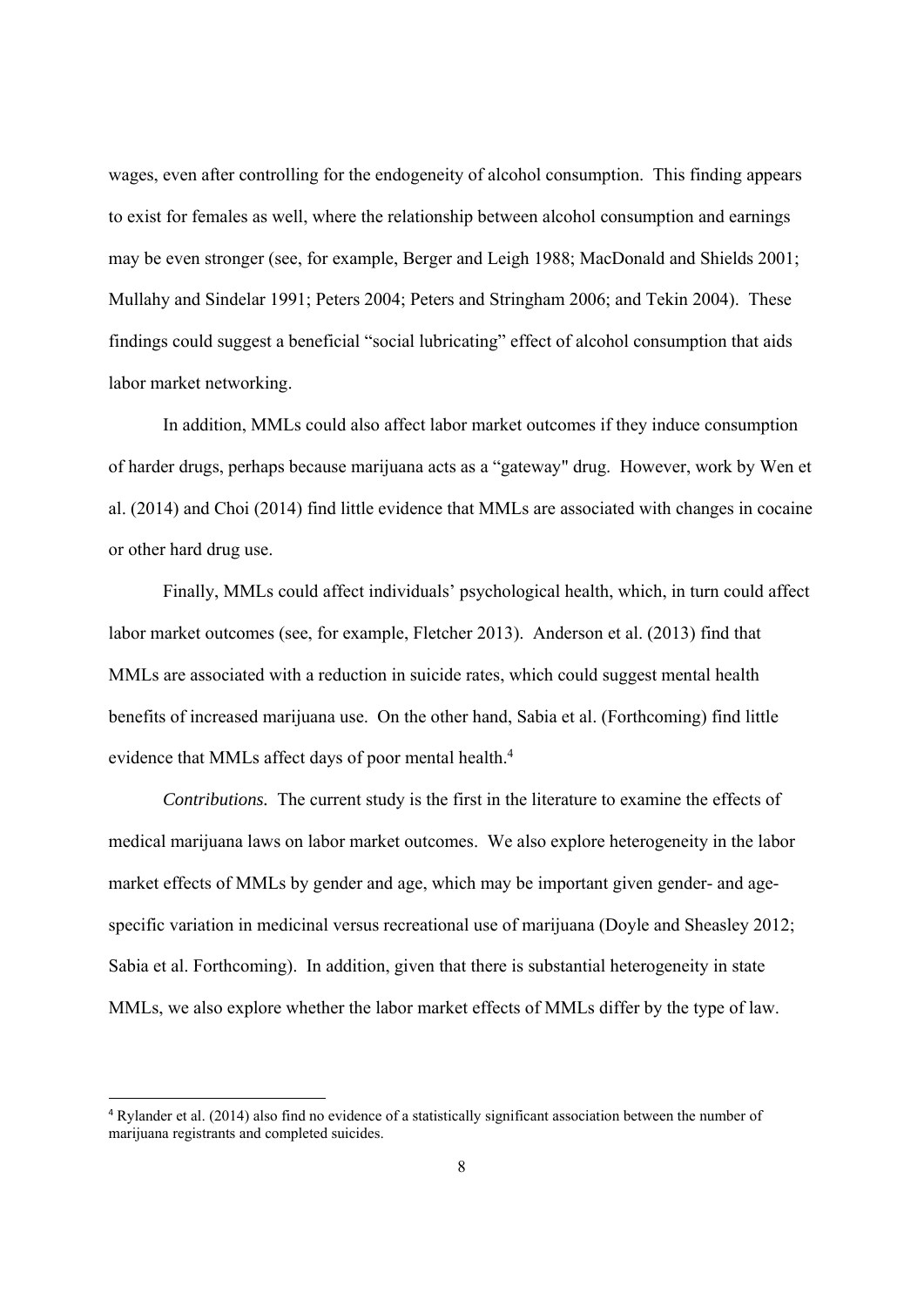Finally, we provide some descriptive evidence on mechanisms that could be at work to explain a link between MMLs and labor market outcomes.

#### **III. Data and Measures**

The analysis uses repeated cross-sections of the Current Population Survey (CPS) Outgoing Rotation Groups from January 1990 to December 2014, available from the Bureau of Labor Statistics. When weighted using CPS sampling weights, these data are representative of the U.S. population. These data are useful for this study because they contain information on key labor market outcomes of interest, including employment, hours worked, and hourly earnings. The analysis focuses on the working age population ages 18-to-64; we separate our analysis for males and females.

*Dependent Variables.* We measure labor supply on both the extensive and intensive margins. First, *Employment* is a dichotomous indicator set equal to one if the respondent reports positive hours of paid employment. As shown in Table 1A, 65.2 percent of 18-to-64 year-old men and 58.3 percent of women reported employment.

 We measure labor supply on the intensive margin by measuring usual weekly hours of work at the worker's main job, conditional on employment. Among men, the average weekly hours of work was 41.5 hours, while for women it was 36.8 hours. We experimented with use of current hours of work as an alternative measure of labor supply at the intensive margin. This measure produced results similar to those reported below.

 Finally, we measure labor market productivity using the respondent's hourly earnings. For workers who report being paid hourly, his or her hourly wage rate is directly reported. For those who are not paid hourly, the wage rate is calculated as the ratio of usual weekly earnings to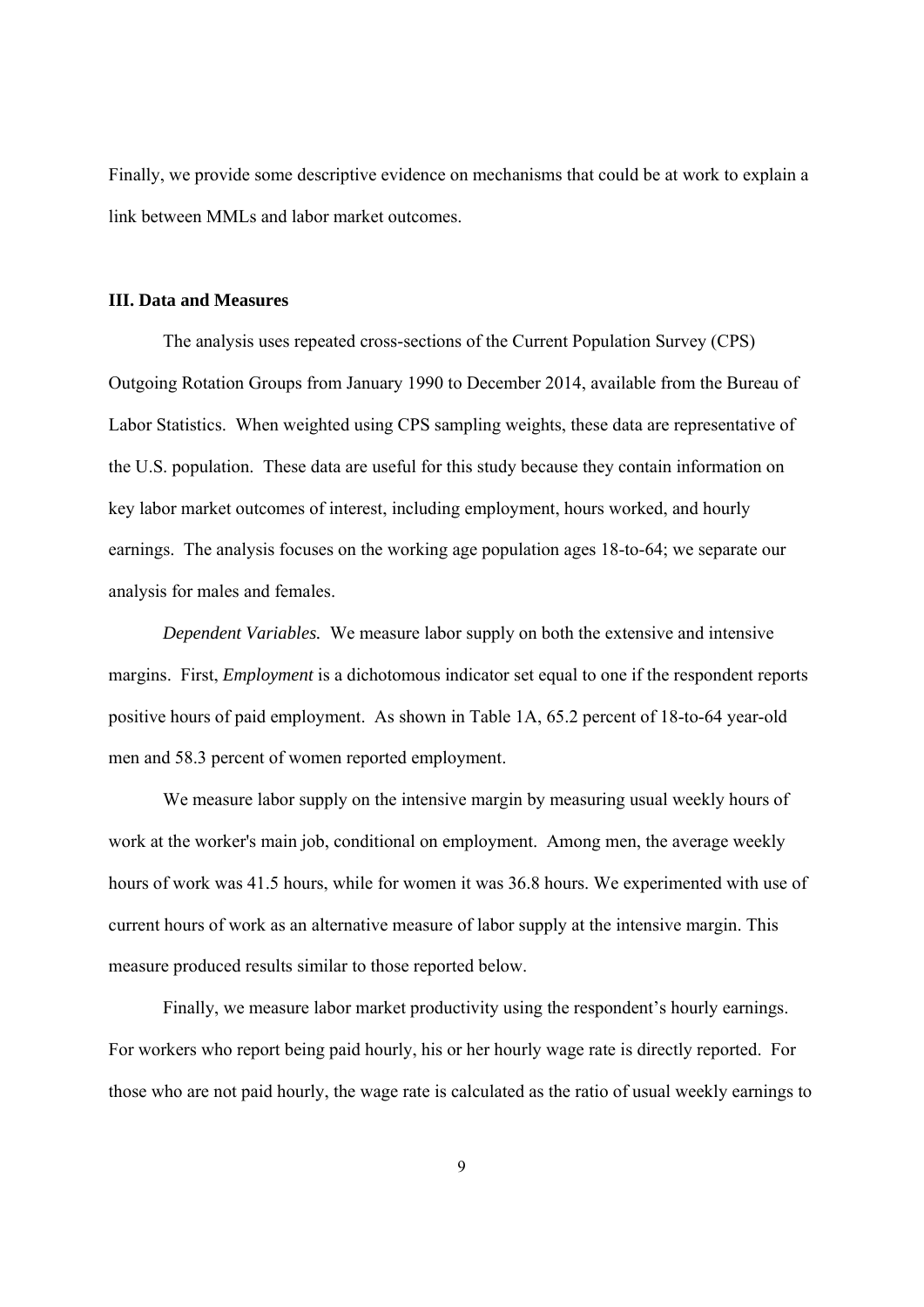usual weekly hours. The average wage rate (in 2014 dollars) earned by males was \$22.94 per hour and by females was \$18.65 per hour.

*Medical Marijuana Laws.* Our primary analysis uses effective dates agreed upon by Anderson et al. (2013), Wen et al. (2014), and Sabia et al. (Forthcoming) and updated using our own study of legislative statutes and ballot initiatives, confirmed using ProCon.org. These effective dates are shown in Table 2. During the 1990 to 2013 period, 23 states and the District of Columbia enacted MMLs. There are, however, some minor differences in preferred effective dates (see Powell et al. (2015), though they generally only differ by a matter of months.<sup>5</sup> Thus, we also experiment with an alternate coding of MMLs using Powell et al. (2015). <sup>6</sup>

 There is substantial heterogeneity in state MMLs, as discussed extensively by Anderson et al. (2013), Pacula et al. (2013), and Sabia et al. (Forthcoming). For instance, some MMLs legalize collective cultivation of marijuana for multiple patients. Anderson et al. (2013) argue that collective cultivation provisions may be an important driver of supply-side declines in the street price of marijuana in the recreational market. In Appendix Table 3, we provide details regarding the provisions of each state's MML. In our analysis below, we also explore heterogeneity in the effect of MMLs by the provision of MMLs that allow (i) collective cultivation of medical marijuana (9 states), (ii) home cultivation of medical marijuana (14

<sup>5</sup> One exception is Maryland, which Powell et al. (2015) code as having enforced an MML beginning in 2003. In contrast, neither Wen et al. (2014) nor Anderson et al. (2013) code Maryland in this matter. The difference appears to be driven by authors' differences in interpretation of an MML. In 2003, Maryland adopted a law that allowed defendants prosecuted for marijuana possession to claim, as a mitigating circumstance, their possession of marijuana was for medical purposes. This law, however, did not prevent patients from getting arrested, prosecuted or fined. In 2013, the state passed another law to allow the distribution of medical marijuana through academic centers, none of which accepted the appointment. The current MML which took effect on June 1, 2014 was the first to set regulations on dispensaries, patient registries, fees, possession limits, qualifying conditions and more. We experiment with an alternate coding of Maryland's law, but find a qualitatively similar pattern of results.

<sup>6</sup> We also experiment with alternative coding of the MML law to render small month-specific differences in agreedupon effective dates generally moot: (i) MML set equal to 1if a state had an effective MML law in the entire year and 0 otherwise, and (ii) MML set equal to 1 if a state had an effective MML law at any time in a year and 0 otherwise. The findings from these specifications are qualitatively and quantitatively similar (see Appendix Tables 1 and 2).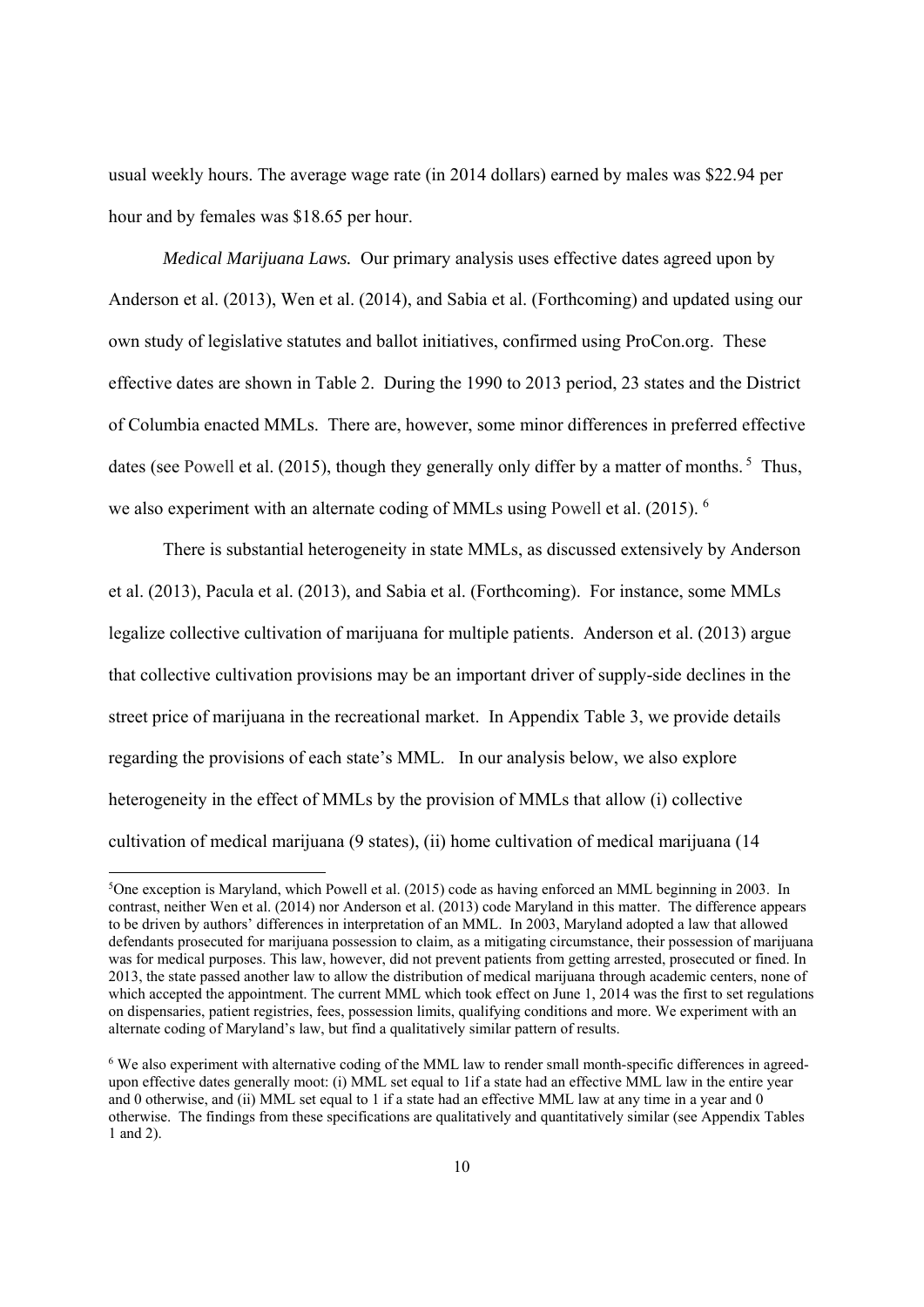states), and (iii) medical marijuana to be prescribed for pain (16 states). By the end of 2014, eight states, including Arizona, California, Colorado, Montana, Nevada, Oregon and Rhode Island, had implemented all three of the above provisions.

#### **IV. Empirical Strategy**

We begin by pooling repeated cross-sections of states and months between January 1990 and December 2014 and estimating a difference-in-difference model of the following form:

$$
E_{\text{ismt}} = \beta_0 + \beta_1 \text{MML}_{\text{smt}} + \mathbf{X}^{\prime} \cdot \mathbf{s} \beta_2 + \mathbf{Z}^{\prime} \cdot \mathbf{m} \beta_3 + \mathbf{v}_s + \kappa_m + \omega_t + \varepsilon_{\text{imst}}
$$
(1)

where E<sub>ist</sub> measures the labor market outcome (employment, usual hours worked, or hourly wages) of individual *i* residing in state *s* at time t, MML is an indicator for whether state s had an MML law in effect in month *m* in year *t*,  $\mathbf{X}_{st}$  is a vector of time-varying state controls,  $\mathbf{Z}_{imt}$  is a vector of individual-level time-varying controls,  $v_s$  is a time-invariant state effect,  $\kappa_m$  is a month effect, and  $\omega_t$  is a state-invariant time effect. Included in vector  $\mathbf{X}_{st}$  are the real value of the higher of the state or federal minimum wage, real per-pack cigarette and beer taxes, an indicator for whether a state has decriminalized marijuana, and real state GDP per working-age (18-64) person.7 Included in the vector of individual-level controls **Z**ist for the employment regressions are age (linear and squared), years of school completed, marital status, and race/ethnicity and whether the respondent is enrolled in school. In the conditional hours and wage regressions, we also include potential experience (age minus years of schooling completed minus 6) and

<sup>&</sup>lt;sup>7</sup> We include state per capita GDP to control for state business cycle effects, but it is also a measure of income that could be affected by MMLs. Results are qualitatively and quantitatively similar to when omitting state per capita GDP as a control.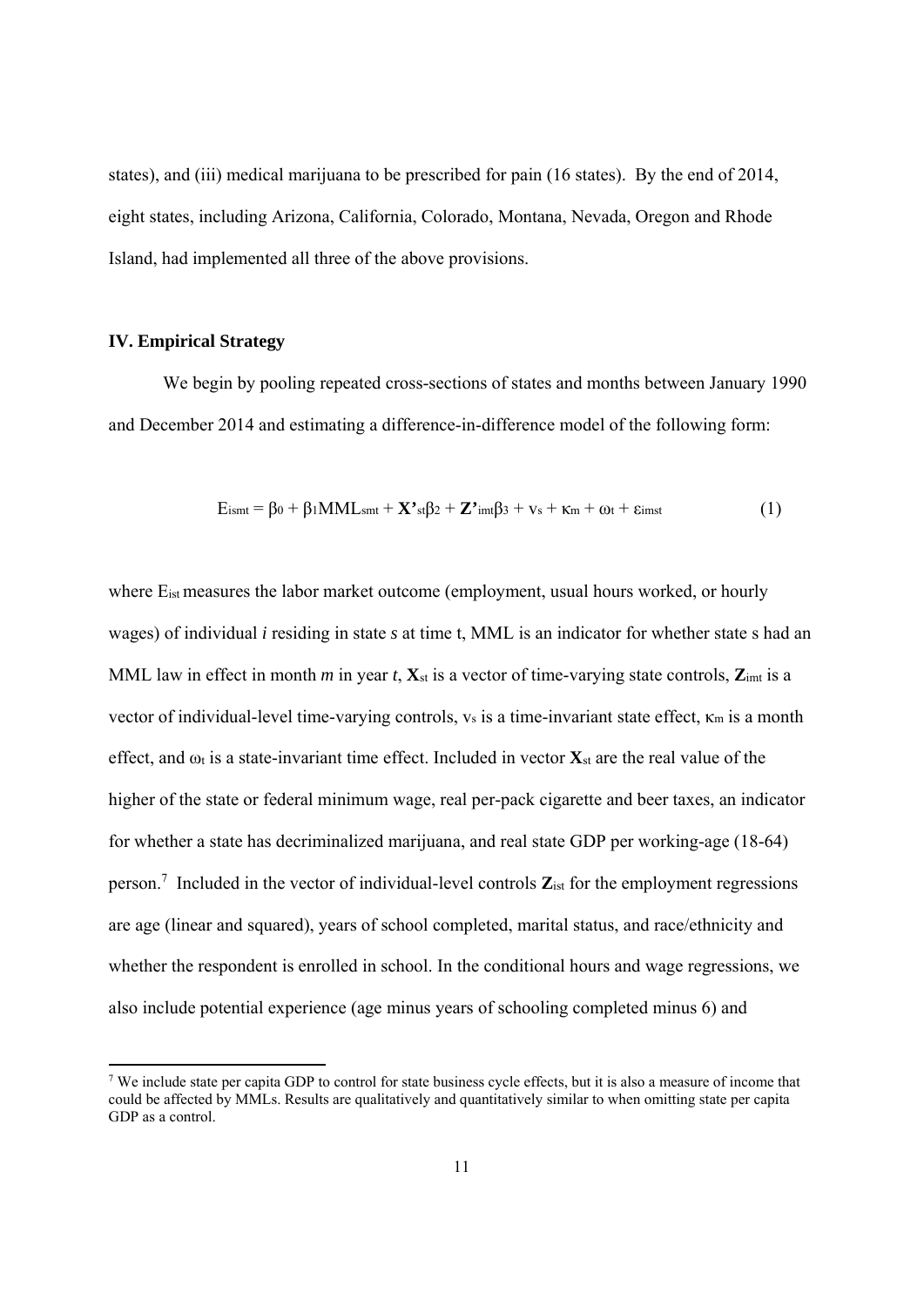dummies for the worker's main industry. The means of each of our control variables appear in Table 1B.

The key parameter of interest, β1, captures the relationship between MMLs and labor market outcomes. Identification of this parameter comes from the states that began enforcing MMLs between January 1990 and December 2014. The credibility of the identification of β1 depends on the common trends assumption of our difference-in-difference model. This assumption could be violated if (i) there are state-level time-varying unobservables—such as anti-marijuana legalization sentiment—that are correlated with both the adoption of MMLs and with drug use, which could affect labor market outcomes, (ii) trends in labor market outcomes differ in MML states relative to comparison states prior to the adoption of an MML, or (iii) MMLs are adopted in response to labor market trends.

We use a number of econometric strategies to address the possibility that the common trends assumption might be violated. First, as noted above, we include controls for state-specific policies related to risky health behaviors (beer taxes, cigarette taxes, marijuana decriminalization laws), the state business cycle (state per capita GDP), and demographic trends (age, potential experience, race, marital status, and school enrollment). Second, we add state-specific linear time trends to the right hand-side of equation (1) to control for any unmeasured time trends that are unfolding linearly. Third, we draw data from the General Social Survey (GSS) to explicitly control for state-level anti-marijuana legalization sentiment. Respondents to the GSS were asked:

*"Do you think the use of marijuana should be made legal or not?"*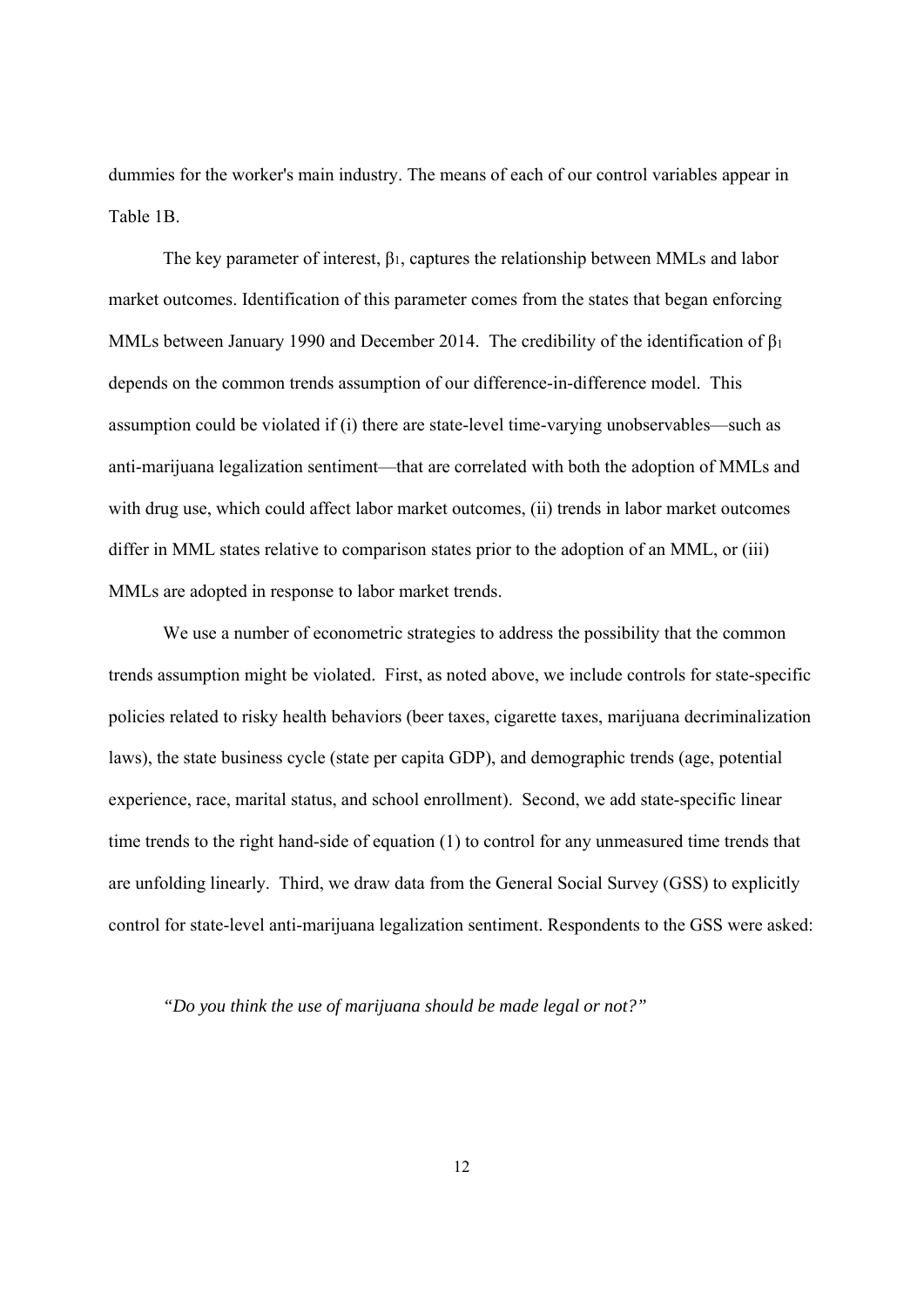In 1990, 83.2 percent of all GSS respondents reported opposition to the legalization of marijuana; this figure fell to 51.6 percent by 2010.<sup>8</sup> An examination of our estimate of  $\beta_1$  from equation (1) including this control will allow us to separate the effects of medical marijuana legalization from endogenous state sentiment changes. Fourth, we examine four years of MML policy leads to test for differential state trends occurring prior to the implementation of an MML in treatment and control states.

 Finally, we pursue a synthetic control design approach following Abadie et al. (2010), which involves the construction of data-driven counterfactuals for each MML state. The donor states are comprised of those 27 states that did not implement an MML between January 1, 1990 and December 31, 2014. The synthetic state for each MML state is generated using pre-treatment levels and trends in each of our controls (years of school completed, marital status, and race/ethnicity, school enrollment status, industry of main job, effective state minimum wage, state real per-pack cigarette and beer taxes, the presence of a state decriminalized marijuana law, real state GDP per person ages 18-to-64), and the natural logs of real hourly wages in years prior to the adoption of an MML. Each synthetic state is comprised of a weighted linear combination of the donor states. We then estimate a difference-in-difference estimates using the treatment state and its positively weighted donor states, and weight regressions using synthetic weights.

 Statistical inference from synthetic estimates is made in two ways: (i) using wild bootstrapped standard errors clustered on the state, a procedure commonly used with small numbers of clusters (Cameron et al. 2008), and (ii) generating p-values for our synthetic estimates using a permutation-type test whereby we assign a placebo MML effective dates (equivalent to the treatment state's actual effective date) to each donor state to simulate the

<sup>&</sup>lt;sup>8</sup> One limitation of this measure is that it is only available for the calendar years 1990-1991, 1993, and evennumbered years between 1994 and 2000. In those years, the data are non-missing in 79 percent of state-year cells. Anti-marijuana legalization sentiment is not measured in Nevada or Nebraska in the GSS.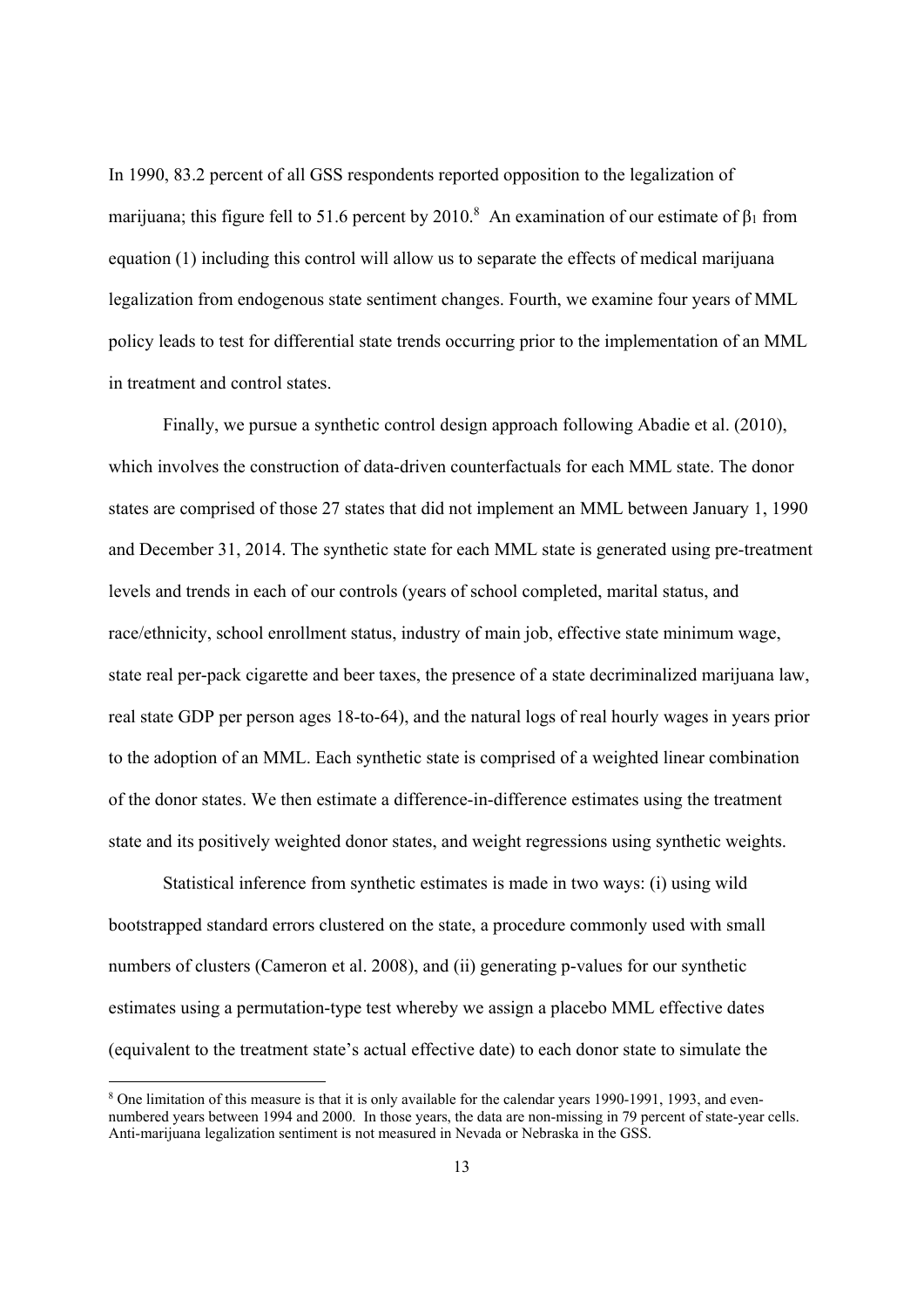distribution of estimates under the null hypothesis (that there is no effect) and then calculate a pvalue for the "true" estimate (Adabie et al. 2010).

#### **V. Main Results**

 The findings appear in Tables 3 through 10. For ease of presentation, we present estimates of  $\beta_1$  in our tables, but estimated coefficients on the controls are available upon request. We present estimates separately by gender and age to allow for heterogeneity in policy impacts. All difference-in-difference regressions are weighted by the CPS sample weights, and standard errors corrected for clustering on the state. As noted above, synthetic regressions are weighted by the synthetic control weights. Wild bootstrapped standard errors and placebo p-values calculated as described above are reported.

 In Table 3, we present the estimates of the effect of MMLs on employment. Baseline difference-in-difference estimates (Panel I) show little evidence that MMLs are associated with economically or statistically significant changes in labor supply at the extensive margin for the pooled, male, or female samples. These estimates become smaller and remain indistinguishable from zero after controlling for state-specific linear time trends (Panel II). When controlling for state-specific linear time trends (Panel II), the precision of our estimates is such that we can rule out, with 95 percent confidence, employment reductions greater than 2.7 percent for males and 3.9 percent for females. We can also rule out employment gains greater than 6.5 percent for males and 4.4 percent for females.<sup>9</sup>

Table 4 presents the estimates of the relationship between MMLs and the natural log of hours worked among employed individuals. We find little evidence in Panels I and II that the

<sup>9</sup> In Appendix Table 4, we experiment with our employment definition to include self-employment , which could be important for the secondary marijuana market. The pattern of results suggests little consistent evidence that MMLs affect employment using this broader employment definition, with the possible exception of older males.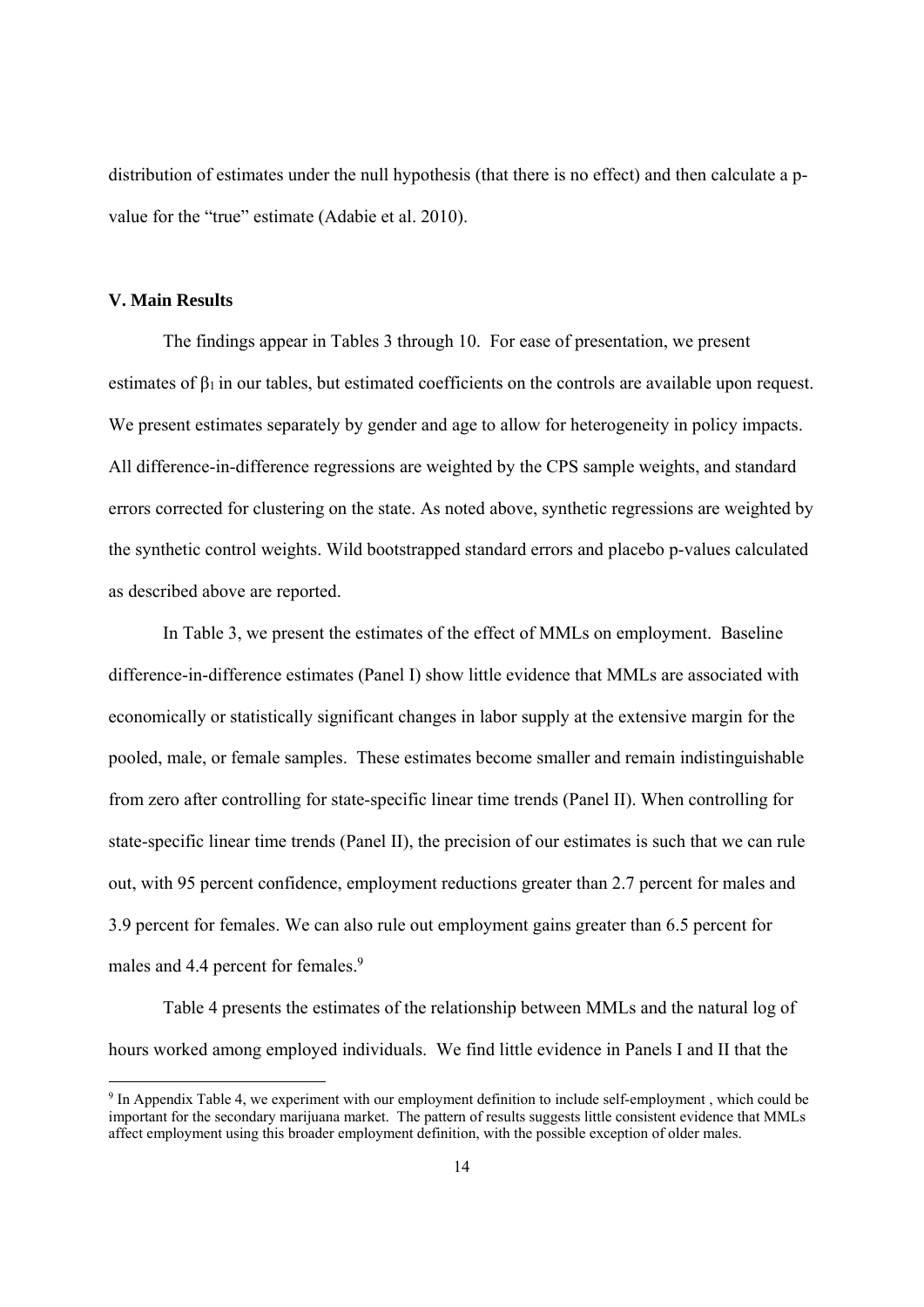enforcement of MMLs is associated with economically or statistically significant impacts on labor supply at the intensive margin. In models that include state-specific time trends (Panel II), the precision of our estimates is such that we can rule out, with 95 percent confidence, MMLinduced hours reductions greater than 1.8 percent for males and 2.5 percent for females. We can also rule out MML-induced hours gains greater than 4.9 percent for males and 6.3 percent for females. Together, our estimates in Tables 3 and 4 provide little evidence that state MMLs is associated with economically or statistically significant changes in labor supply on either the extensive or intensive margins for males or females.

*Wages.* In Table 5, we turn to the effect of MMLs on wages. While we find that the enforcement of an MML is associated with little change in wages for teenage males—a population for whom there is relatively little evidence of MML-induced marijuana spillovers there is some evidence that MMLs are negatively related with hourly earnings of young adult males, particularly those ages 20 to 39, a population whose marijuana use has been shown to rise in response to MMLs. Specifically, for young males ages 20-to-29 (Panel I, column 3), enforcement of an MML is associated with a 2.5 percent decrease in hourly wages, and for those ages 30-to-39 (Panel I, column 4), a (statistically insignificant) 1.3 percent decline in wages. The inclusion of state-specific linear time trends as controls (Panel II) produces a similar pattern of results. Our estimates suggest little evidence that the enforcement of MMLs is associated with changes in wages for women, though the estimates are generally negative for those over age 20. When we estimate a wage equation that corrects for selection into employment via a Heckman selection correction technique, the results follow a similar pattern (Appendix Table 5). In addition, when we use effective date coding preferred by Powell et al. (2015), the pattern of results is also similar (see Appendix 6).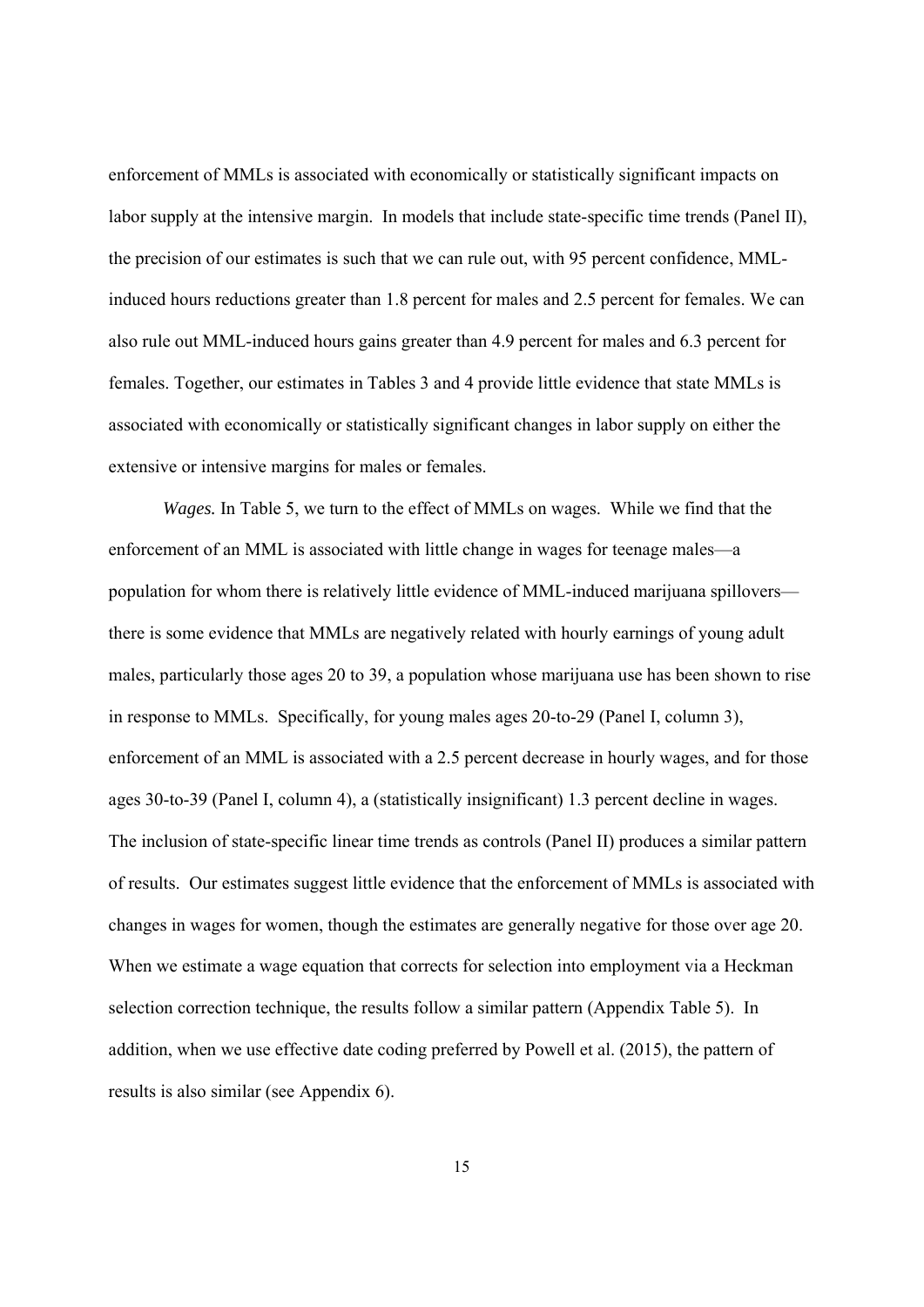The credibility of our estimates of  $\beta_1$  relies on the parallel trends assumption of our difference-in-difference approach. One threat to the validity of our research design would be if a state MML is simply serving as a proxy for state-specific time-varying changes in marijuana legalization sentiment. Using our measure of anti-marijuana sentiment obtained from the GSS as an additional explanatory variable, we re-estimate equation (1), including state linear time trends, for each of our outcomes. The estimates, presented in Table 6, show a pattern of results similar to our findings in Tables 3 through 5.10

#### **VI. Sensitivity of Wage Results to Alternate Specifications**

Could the negative wage effects of MMLs we obtain, particularly for young males, be contaminated by the differential pre-treatment trends in labor market outcomes in MML and non-MML states? And could the effects of MMLs take time to unfold? To address these possibilities, in Table 7, we add controls for four years of MML policy leads and three years of policy lags. The results, in general, provide little support for significant effects of policy leads, either when individually or jointly considered. After controlling for policy leads, however, we continue to find that the enforcement of an MML is associated with a significant decline in hourly wages for younger males, particularly those under 40 and especially for those ages 20-to-29. Moreover, the effects appear to get larger over time, reaching 3 to 5 percent, suggesting possible cumulative negative effects of MMLs on productivity.11

<sup>&</sup>lt;sup>10</sup> As noted earlier, the sample sizes in the regressions controlling for anti-marijuana sentiment are smaller than those in our baseline regressions, for anti-marijuana legalization sentiment is not measured in Nevada or Nebraska in the GSS.

<sup>&</sup>lt;sup>11</sup> See Appendix Tables 7 and 8 for the long-run effect of state MML on employment and log hours.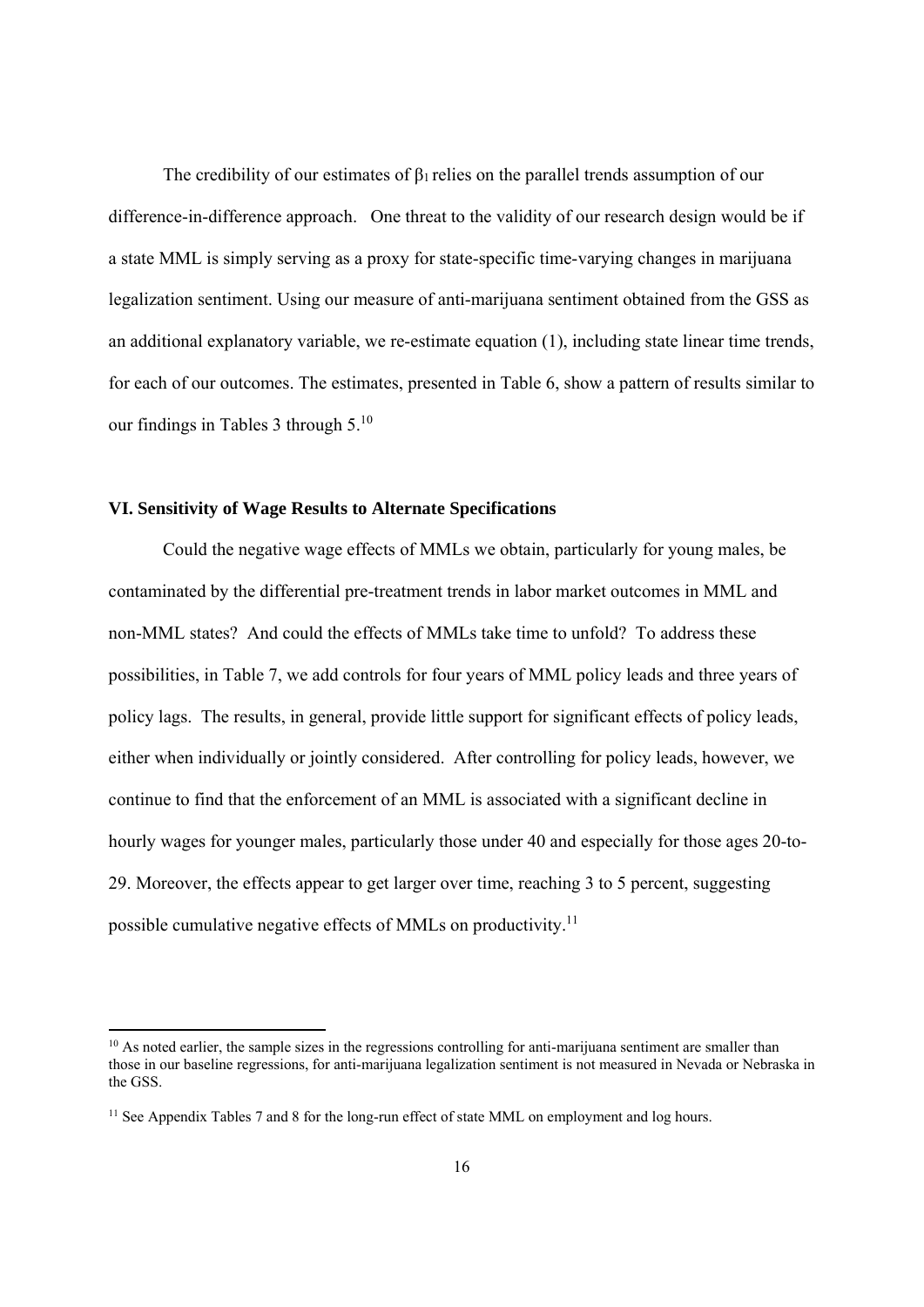While the lack of evidence for differential pre-treatment trends in wages for MML and non-MML states gives us some confidence that our estimates are capturing policy impacts, we next examine whether the effects we observe for younger adults persist when we use a synthetic control design. We focus on younger males ages 20-to-29, the population for whom the largest negative wage effects are observed. As noted above, each treatment state's synthetic control is a weighted linear combination of the control states. For instance, the synthetic counterfactual for Montana is comprised of 29.1 percent North Dakota, 29.4 percent South Dakota, 21.4 percent Arkansas, 9.3 percent Kentucky, and 10.8 percent Wyoming while the synthetic counterfactual for New York is comprised of 79.1 percent Virginia, and 20.9 percent Pennsylvania. The synthetic control weights for each treatment state are shown in Appendix Table 9.

Figures 1 through 4 show trends in wages for males 20-to-29 for each of the MML states and their synthetic control state. The vertical line denotes the year a given state's MML is enforced. Prior to the implementation of MMLs, the trends in hourly wages are similar in many treatment and their counterfactual synthetic states, such as Arizona, California, Montana, Nevada, New Mexico, Oregon and Vermont, as measured using the root mean square prediction error (RMSPE) between the MML state and the synthetic control state in the pre-treatment period (< 0.035). For some states, however—particularly smaller states with more volatile pretreatment wage trends due to smaller samples—the pre-treatment wage trends match less well (see, for example, Connecticut and the District of Columbia).

 In Table 8, we present our synthetic difference-in-difference estimates. Though the point estimates continue to suggest negative wage effects of MMLs for young men, generating our standard errors via clustered wild bootstrapping or our p-values via permutation-type placebotests renders many of these estimates statistically indistinguishable from zero. Thus, we view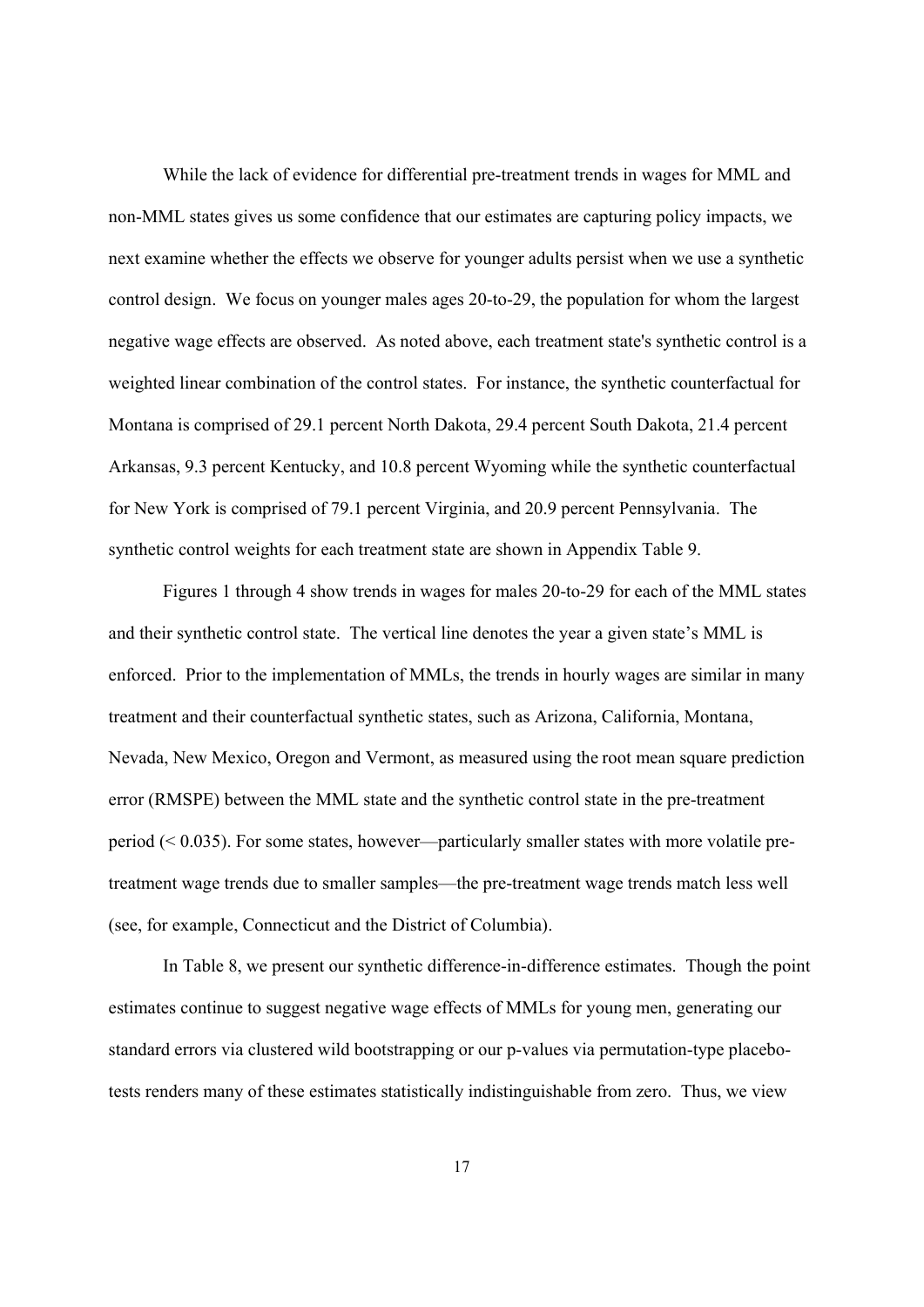our synthetic estimates as suggestive rather than dispositive of negative wage effects for young men.

*Mechanisms.* If MMLs are associated with a reduction in earnings for young men, what could explain such an effect? While we do not have data on individuals' cognitive processes across states and over time, we attempt to measure two other potential channels identified in the literature: alcohol consumption and lethargy. For this purpose, we draw data from the Behavioral Risk Factor Surveillance System (BRFSS) from 1990 to 2013. We measure alcohol consumption as the number of alcoholic beverages the respondent has consumed per month, a standard measure used in the medical marijuana literature (Anderson et al. 2013; Sabia et al. Forthcoming).<sup>12</sup> Our measure of lethargy is imperfect, as it is actually a measure of exercise. Respondents to the BRFSS are asked about the number of days they engage in vigorous activities in a usual week.13 While this measure may be correlated with lethargy, it may also capture one's physical mobility, which could itself be affected by MMLs. For example, if marijuana is used for medicinal purposes to ameliorate pain associated with joint ailments, arthritic problems, or fibromyalgia, then MMLs could increase physical mobility (see Sabia et al. Forthcoming).

The results—estimated via negative binomial for exercise days and least squares for alcoholic beverages—provide some evidence that these mechanisms may be important in understanding the labor market consequences of MMLs. We find that the enforcement of MMLs is associated with a reduction in exercise days (Panel I) and alcohol consumption (Panel II)

 $12$  The average number of drinks in the previous month is calculated using the respondent' responses to the following questions, "Have you had any beer, wine, wine coolers, cocktails, or liquor during the past month?", "During the past month, how many days per week or per month did you drink any alcoholic beverages, on the average?" and "On days when you drink, about how many drinks do you drink on average?"

<sup>&</sup>lt;sup>13</sup> Vigorous exercise is measured as the number of days the respondent engaged in vigorous activities in a usual week. The measure is generated using the questionnaire item: "How many days per week do you do vigorous activities such as running, aerobics, heavy yard work, or anything else that causes large increases in breathing or heart rate for at least 10 minutes at a time?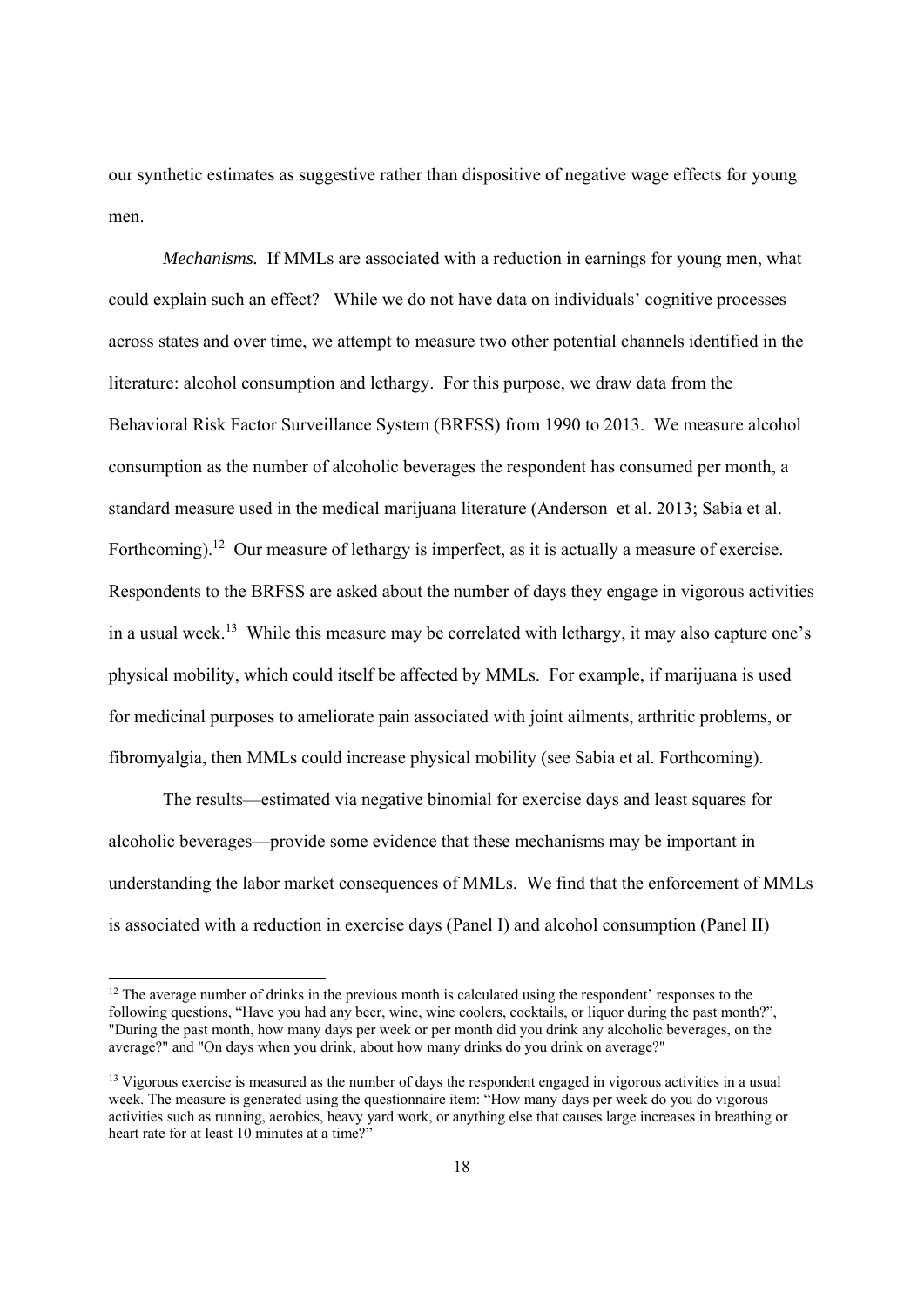among younger adults. These results are consistent with spillover effects of medical marijuana into the youth recreational market that could suggest (i) lethargy-inducing effects of marijuana use, and (ii) a substitution away from alcohol, a "social lubricant" that may be important for labor market networking. However, these effects are also observed across age groups other than simply young males. For example, we find that the implementation of MMLs is associated with a 12.75 percent decrease in alcohol consumption for females ages 20-to-29 and a 5.4 percent decrease in alcohol consumption for females ages 50-to-64. These estimates are inconsistent with previous studies finding the positive relationship between alcohol consumption and earnings may be stronger for women than men (Berger and Leigh 1988; MacDonald and Shields 2001; Mullahy and Sindelar 1991; Peters 2004; Peters and Stringham 2006; and Tekin 2004). Thus, it is probably not the case that alcohol consumption or lethargy-inducing effects of marijuana can fully explain the effect we observe. Rather, effects on cognitive functioning, job tenure or occupational mobility may also be important. Unfortunately, such measures are not included along with earnings information in the CPS outgoing rotation groups.

*Heterogeneity in MMLs*. Finally, we explore heterogeneity in the wage effects of MMLs by type of MML. As a number of scholars have documented, MMLs across different states have different components which affect marijuana users' incentives and behaviors differently (Anderson et al. 2013; Pacula 2013). In Table 10, we explore the wage effects of different components of MMLs, including provisions that allow for (i) collective cultivation of medical marijuana for multiple patients, (ii) home cultivation of medical marijuana, and (iii) prescriptions for chronic pain. The results suggest that the largest adverse wage effects may be driven by state MMLs that allow collective cultivation for multiple patients. This finding is consistent with the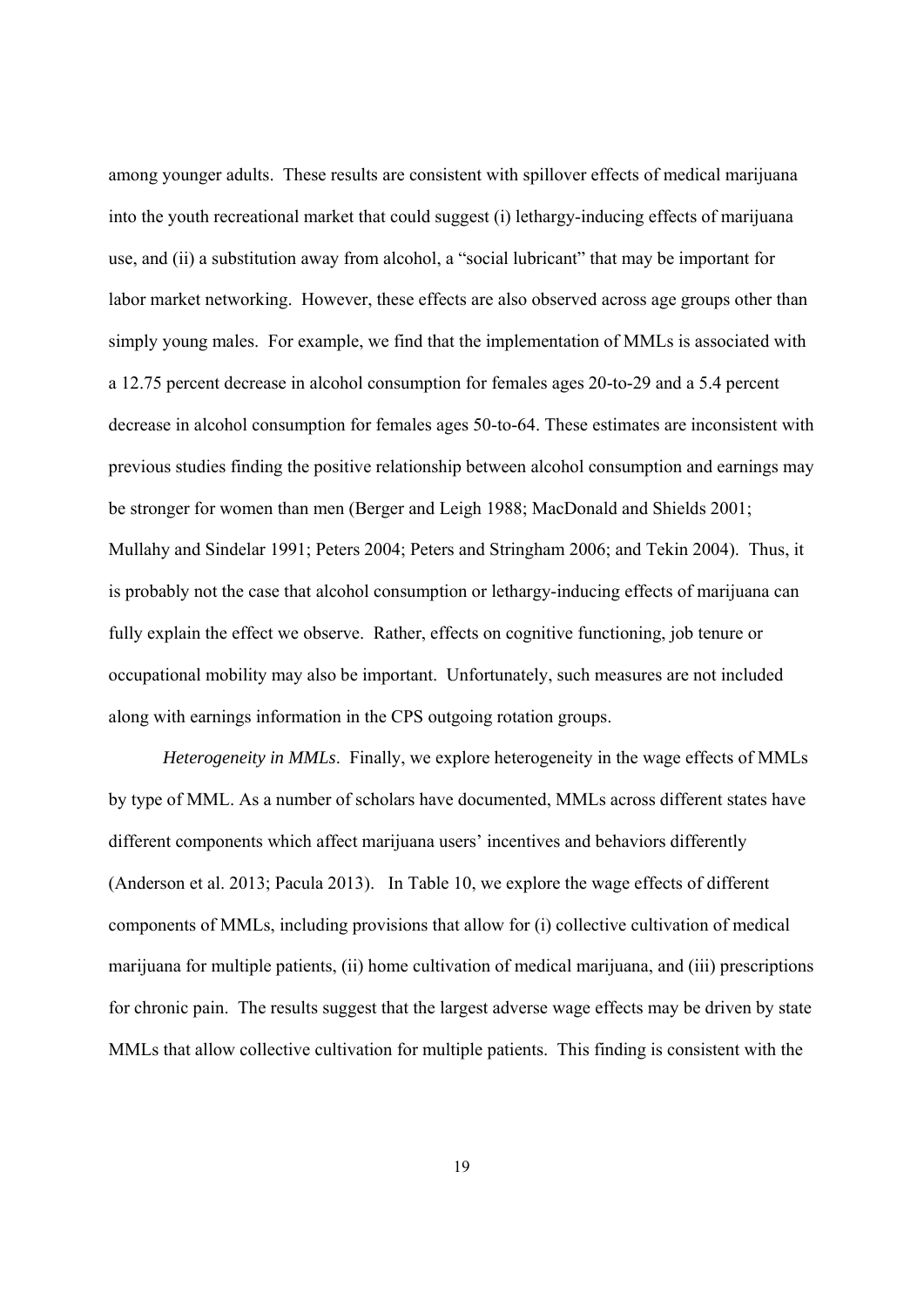hypothesis that these provisions are an important driver of supply-side price reductions in recreational marijuana (Anderson et al. 2013; Sabia et al. Forthcoming).

#### **VII. Conclusions**

Recent research by Wen et al. (2014) and Anderson and Rees (2011) suggest that MMLs are associated with increases in marijuana use among adults. However, to our knowledge, no research has been conducted on the labor market consequences of these laws. This study presents the first estimates of the relationship between state medical marijuana laws and labor market outcomes. Difference-in-difference estimates suggest that the enforcement of a state MML is associated with a 2 to 3 percent reduction in hourly earnings of young men ages 20-to-29. These results are generally robust to the inclusion of controls for state-level time-varying substance use policies, state-specific linear time trends, and state-specific anti-marijuana legalization sentiment. However, they are somewhat weaker and less precisely estimated with the use of a synthetic cohort design.

The wage effects we obtain for younger males appear to be largely driven by state MMLs with provisions allowing collective cultivation for multiple patients. Descriptive evidence suggests that lethargy-inducing effects of marijuana and a substitution away from alcohol—a "social lubricant" that may be important for labor market networking—may be channels at work to explain this relationship. However, given that MMLs also appear to affect exercise and drinking among some older individuals, these mechanisms cannot explain the entire story. Future research is necessary to better understand the channels at work.

There are a number of limitations of this study worthy of note. This study uses a reduced form approach rather than a structural model. Because the CPS Outgoing Rotation Groups do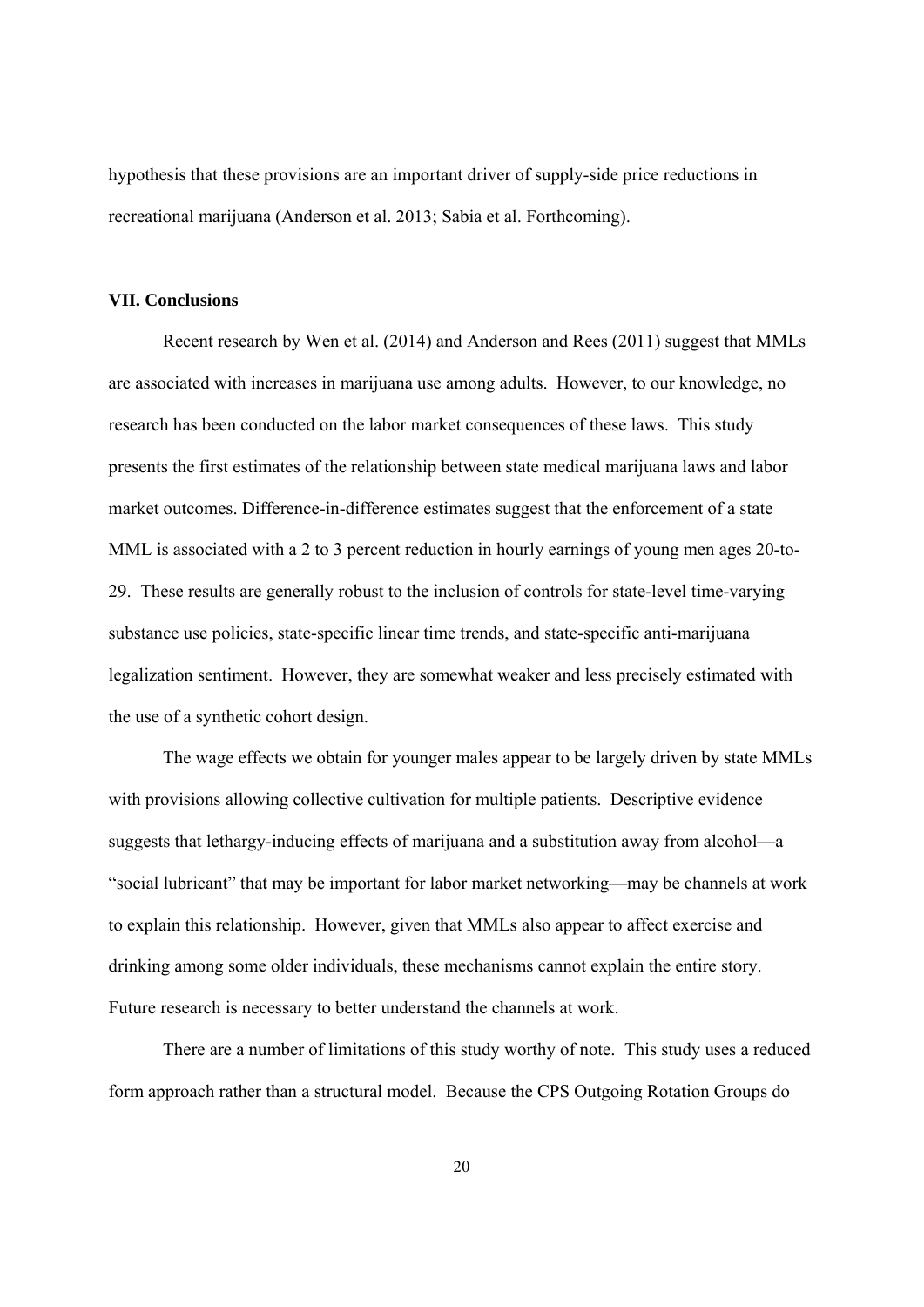not include information on marijuana consumption, our approach does not immediately yield estimates of the wage effect of MMLs on individuals who are induced to use marijuana because of MMLs, i.e. the average treatment effect on the treated (ATET). Rather, the wage effects we obtain should be interpreted as "intent to treat" (ITT) estimates. Using Wen et al.'s (2014) estimates that find MMLs increase marijuana consumption by 16 percent on the extensive margin and 17 percent on the intensive margin among individuals over age 21, we obtain implied bounds for ATETs indicating a 14.7 to 16.9 percent decline in wages of affected young adults. Second, our data are limited in allowing us to explore all of the mechanisms through which MMLs may affect labor market outcomes—particularly cognition. Future work examining the labor market effects of medical marijuana laws as well as broader marijuana legalization laws such as those adopted recently in Colorado and Washington, will benefit from further exploiting of channels through which MMLs affect labor market outcomes.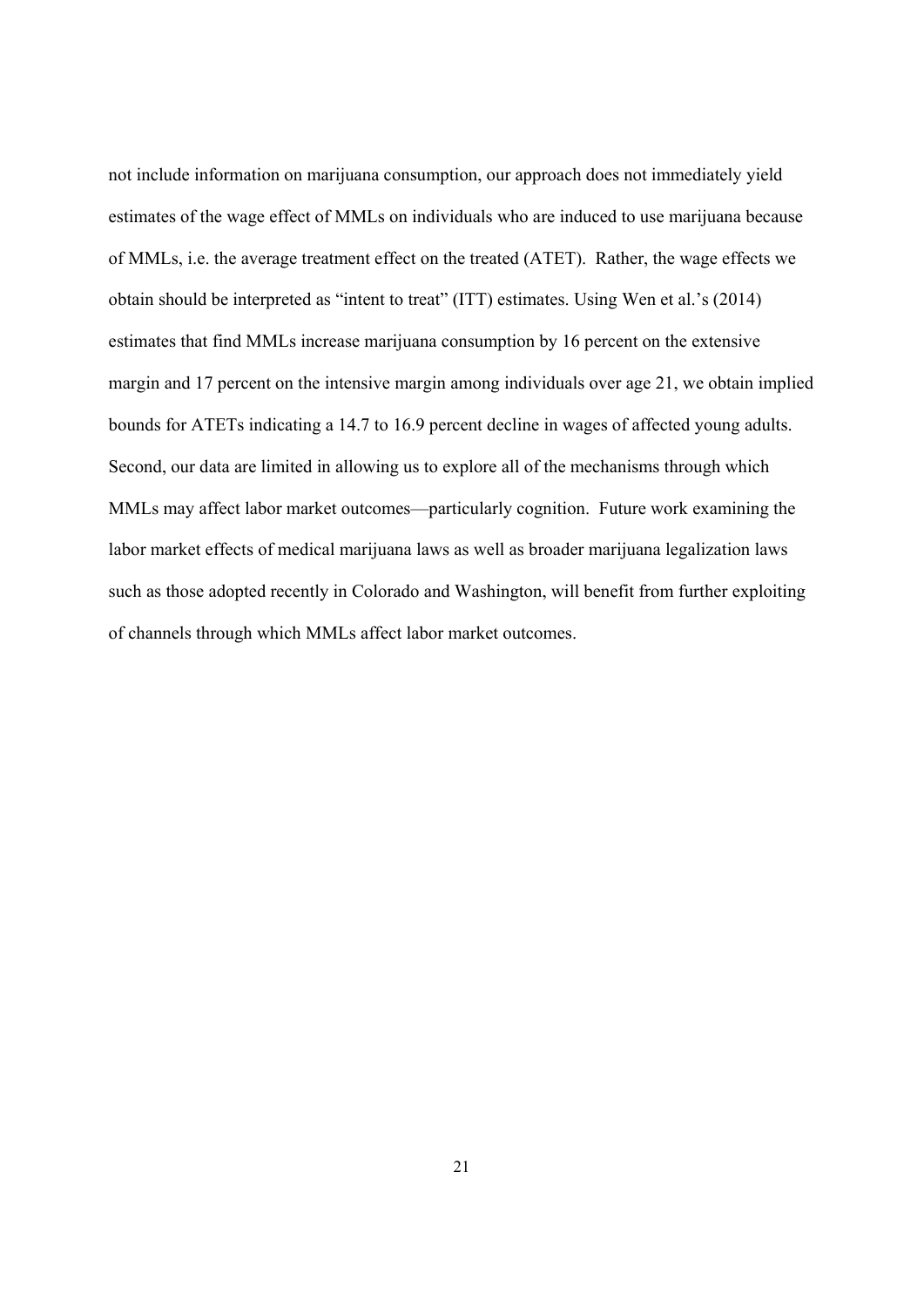#### **References**

Abadie, Alberto, Alexis Diamond, and Jens Hainmueller. "Synthetic control methods for comparative case studies: Estimating the effect of California's tobacco control program." *Journal of the American Statistical Association* 105.490 (2010).

Anderson, D. Mark, and Daniel I. Rees. 2011. "Medical marijuana laws, traffic fatalities, and alcohol consumption." IZA working paper no 6112. Available at: http://ftp.iza.org/dp6112.pdf

Anderson, D. Mark, Benjamin Hansen, and Daniel I. Rees. 2013. "Medical marijuana laws, traffic fatalities, and alcohol consumption." *Journal of Law and Economics* 56(2):333-369.

Anderson, D. Mark, Benjamin Hansen, and Daniel I. Rees. 2015. " Medical Marijuana Laws and Teen Marijuana Use." *The American Law and Economics Review* doi 10.1093/aler/ahv002.

Anderson, D. Mark, and Daniel I. Rees. 2014. "The Legalization of Recreational Marijuana: How Likely Is the Worst-Case Scenario?" *Journal of Policy Analysis and Management* 33: 221– 232. doi: 10.1002/pam.21727

Anderson, D. M., Rees, D. I., and Sabia, J. J. 2014. "Medical marijuana laws and suicides by gender and age." *American Journal of Public Health*, 104(12): 2369-2376.

Ashenfelter, Orley and Krueger, Alan B, 1994."Estimates of the Economic Returns to Schooling from a New Sample of Twins," *American Economic Review*, 84(5):1157-73.

Auld, M. Christopher. 2005. "Smoking, drinking, and income." *The Journal of Human Resources* 15:504–518.

Banerjee, Souvik, Pinka Chatterji and Kajal Lahiri. 2013. "Effects of Psychiatric Disorders on Labor Market Outcomes: A Latent Variable Approach Using Multiple clinical Indicators." CESifo Working Paper Series 4260, CESifo Group Munich.

Berger, M. C., and Leigh, J. P. 1988. "The effect of alcohol use on wages." *Applied Economics*  20(2): 1343-1351.

Blake, D.R., Robson, P., Ho, M., Jubb, R.W., McCabe, C.S., 2005. "Preliminary assessment of the efficacy, tolerability and safety of a cannabis-based medicine (Sativex) in the treatment of pain caused by rheumatoid arthritis." Rheumatology (advance access published November 9, 2005).

Buchmueller, Thomas C. and Samuel H. Zuvekas, 1998. "Drug use, drug abuse, and labour market outcomes," *Health Economics*, 7(3): 229-245.

Cameron, Colin, Jonah Gelbach and Douglas Miller. 2008. "Bootstrap-Based Improvements for Inference with Clustered Errors." *Review of Economics and Statistics* 90: 414-427.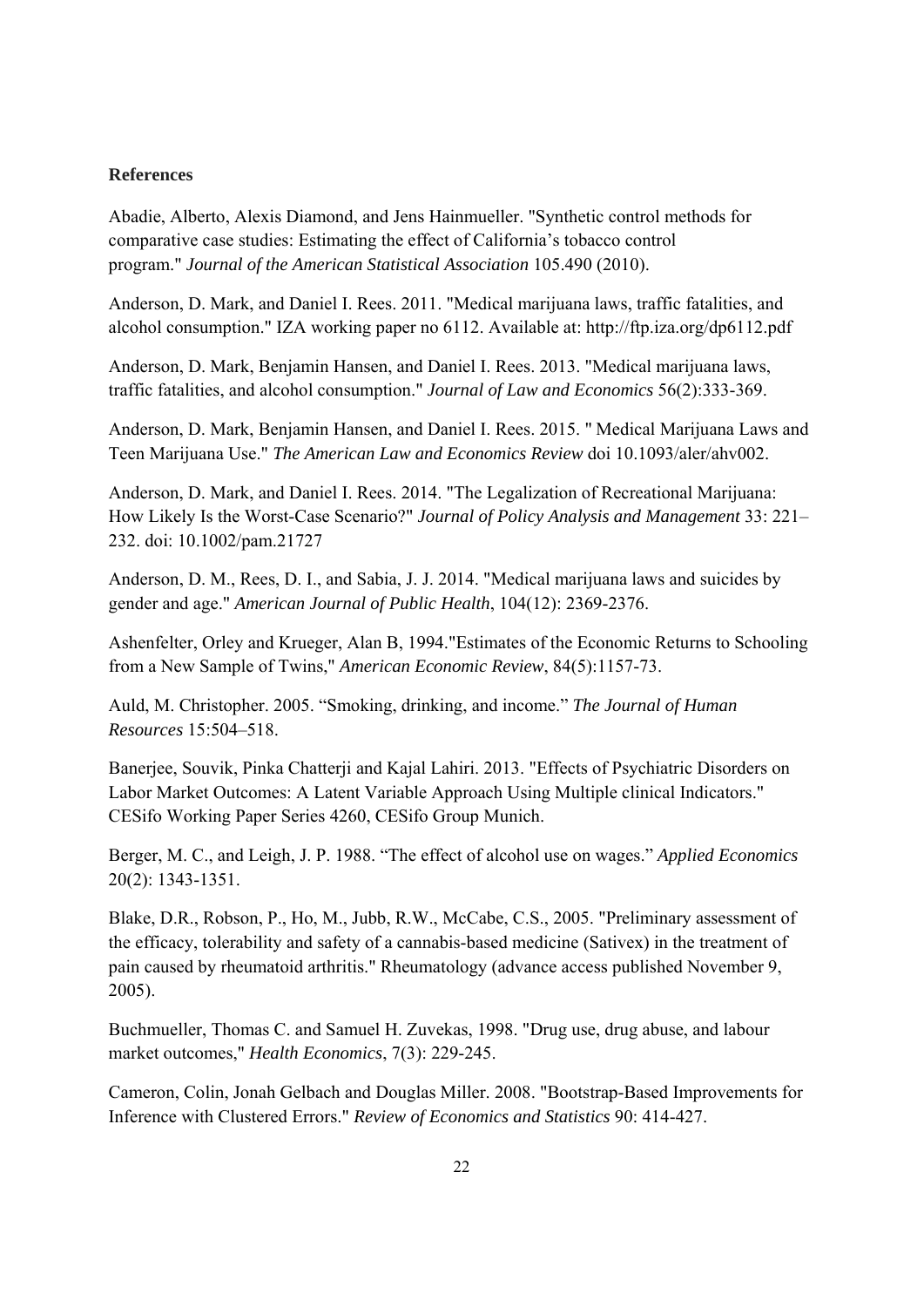Cawley, John, and Christopher J. Ruhm. 2012. "The Economics of Risky Health Behaviors." Chapter 3 in: Thomas G. McGuire, Mark V. Pauly, and Pedro Pita Barros (editors), *Handbook of Health Economics* 2: 95-199.

Chatterji, Pinka. 2003. "Illicit Drug Use and Educational Attainment," NBER Working Papers 10045, National Bureau of Economic Research, Inc.

Chatterji, Pinka and Jeffrey DeSimone, 2006. "High School Alcohol Use and Young Adult Labor Market Outcomes," NBER Working Papers 12529, National Bureau of Economic Research, Inc.

Chen, Chuan-Yu and Keh-Ming Lin. 2009. "Health Consequences of Illegal Drug Use," *Current Opinion in Psychiatry* 22(3):287-292.

Choi, Ana. 2014. "The impact of medical marijuana laws on marijuana use and other risky health behaviors." PhD dissertation, Cornell University.

Conti, G. 2010. "Cognition, cannabis and wages." IZA working paper. Available at: http://www.iza.org/conference\_files/riskonomics2010/conti\_g5865.pdf

Crost, B., and Guerrero, S. 2012. "The Effect of Alcohol Availability on Marijuana Use: Evidence from the Minimum Legal Drinking Age." *Journal of Health Economics* 31(1): 112- 121. doi:http://dx.doi.org.libproxy.sdsu.edu/10.1016/j.jhealeco.2011.12.005

Delisle, T. T., Werch, C. E., Wong, A. H., Bian, H., and Weiler, R. 2010. "Relationship between frequency and intensity of physical activity and health behaviors of adolescents*." Journal of School Health,* 80(3): 134-140.

Degenhardt, L., Hall, W., and Lynskey, M. 2003." Exploring the association between cannabis use and depression." *Addiction*, *98*(11): 1493-1504.

DeSimone, Jeff. "Illegal drug use and employment." *Journal of Labor Economics* 20.4 (2002): 952-977.

Deza, Monica. 2012. "Essays on Drug Use and Crime." UC Berkeley: Economics. Retrieved from: http://www.escholarship.org/uc/item/37c2v560

Doblin, R. E., and Kleiman, M. A. 1991. "Marijuana as antiemetic medicine: a survey of oncologists' experiences and attitudes." *Journal of Clinical Oncology*, 9(7): 1314-1319.

Doyle, Katie and Sheasley, Chelsea. "Older Males Top Use in Other States." The Boston University Statehouse Program. Boston University: College of Communication. December 2012. http://www.bu.edu/statehouse/2012/12/22/older-males-top-use-in-other-states/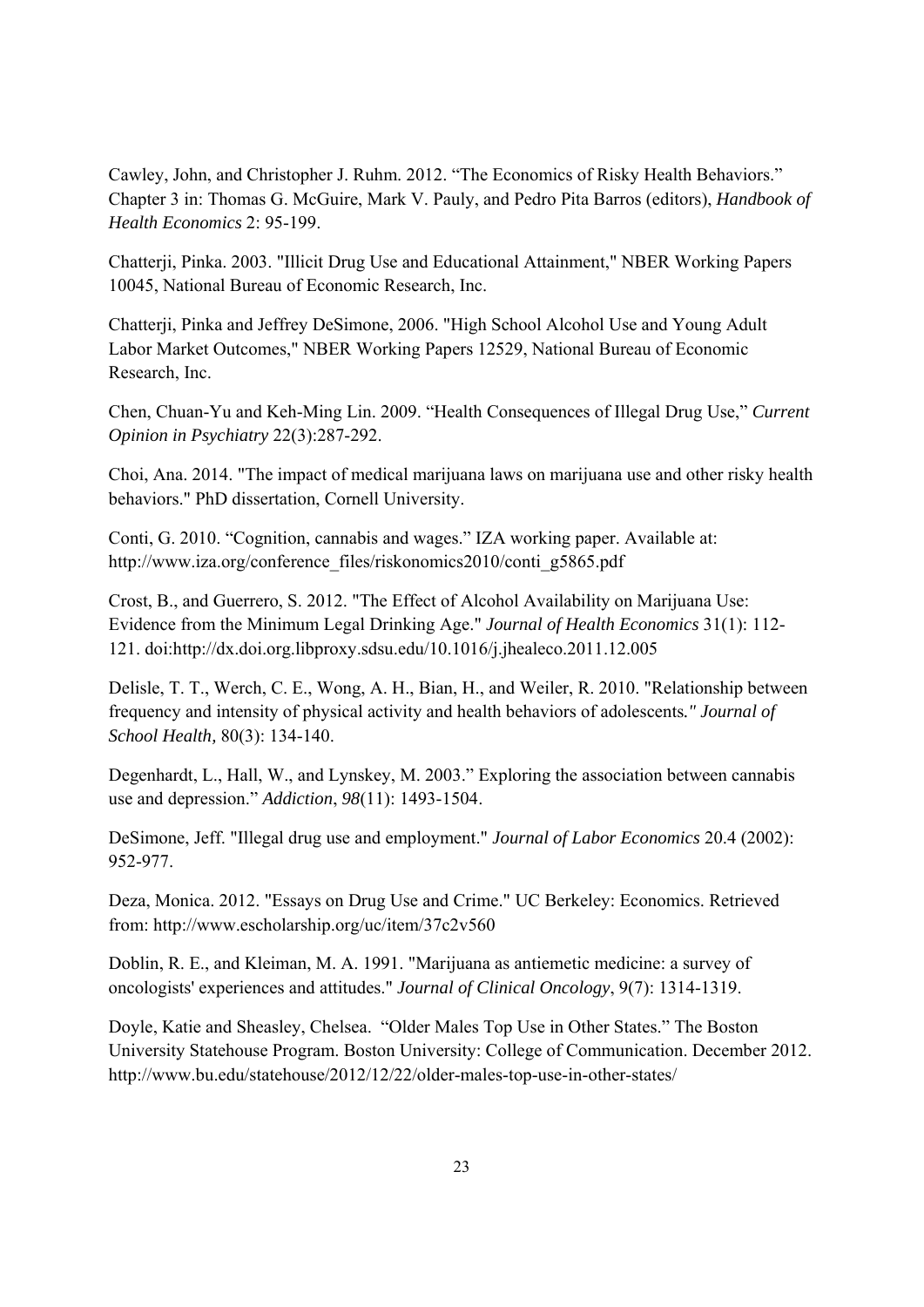Ettner, Susan L., Richard G. Frank and Ronald C. Kessler, 1997. "The Impact of Psychiatric Disorders on Labor Market Outcomes,"NBER Working Papers 5989, National Bureau of Economic Research, Inc.

Feng, W., W. Zhou, J. Beutler, B. Booth, and M. French. 2001. "The Impact of Problem Drinking on Employment. *Health Economics* **10**(6): 509–21.

Fiz J, Duran M, Capella D, Carbonell J, Farre M. 2011. "Cannabis use in patients with fibromyalgia: effect on symptoms relief and health-related quality of life." *PLoS ONE* 6:e18440*.*

Fletcher, Jason. 2013."Adolescent Depression and Adult Labor Market Outcomes," *Southern Economic Journal* 80(1):26-49.

French, Michael T., and Gary A. Zarkin. 1995. "Is moderate alcohol use related to wages? Evidence from four worksites." *Journal of health economics* 14(3): 319-344.

French, Michael T., M. Christopher Roebuck, and Pierre Kebreau Alexandre. 2001. "Illicit drug use, employment, and labor force participation." *Southern Economic Journal* 68(2): 349-368.

Frijters, Paul, Johnston, David W. and Shields, Michael A. 2010. "Mental Health and Labour Market Participation: Evidence from IV Panel Data Models," IZA Discussion Papers 4883, Institute for the Study of Labor (IZA).

Galuppo, M., Giacoppo, S., Bramanti, P., and Mazzon, E. 2014. "Use of Natural Compounds in the Management of Diabetic Peripheral Neuropathy." *Molecules*, 19(3): 2877-2895.

Gill, Andrew M., and Robert J. Michaels. 1992. "Does drug use lower wages?" *Industrial and Labor Relations Review,* 45: 435-448.

Green, B. E. and Ritter, C. 2000. "Marijuana use and depression." *Journal of Health and Social Behavior*, 40-49.

Hall, W. 2009. "The adverse health effects of cannabis use: What are they, and what are their implications for policy?" *International Journal of drug policy 20*(6): 458-466.

Hall, W., Christie, M., and Currow, D. 2005. "Cannabinoids and cancer: causation, remediation, and palliation." *The lancet oncology*, 6(1): 35-42.

Hanson, Karen L., Jennifer L. Winward, Alecia D. Schweinsburg, Krista Lisdahl Medina, Sandra A. Brown, Susan F. Tapert. 2010. "Longitudinal study of cognition among adolescent marijuana users over three weeks of abstinence." *Addictive Behaviors*, 35(11): 970-976

Harder, Valerie S. and Howard D. Chilcoat. 2007. "Cocaine use and educational achievement: understanding a changing association over the past 2 decades." *American Journal of Public Health*, 97(10):1790.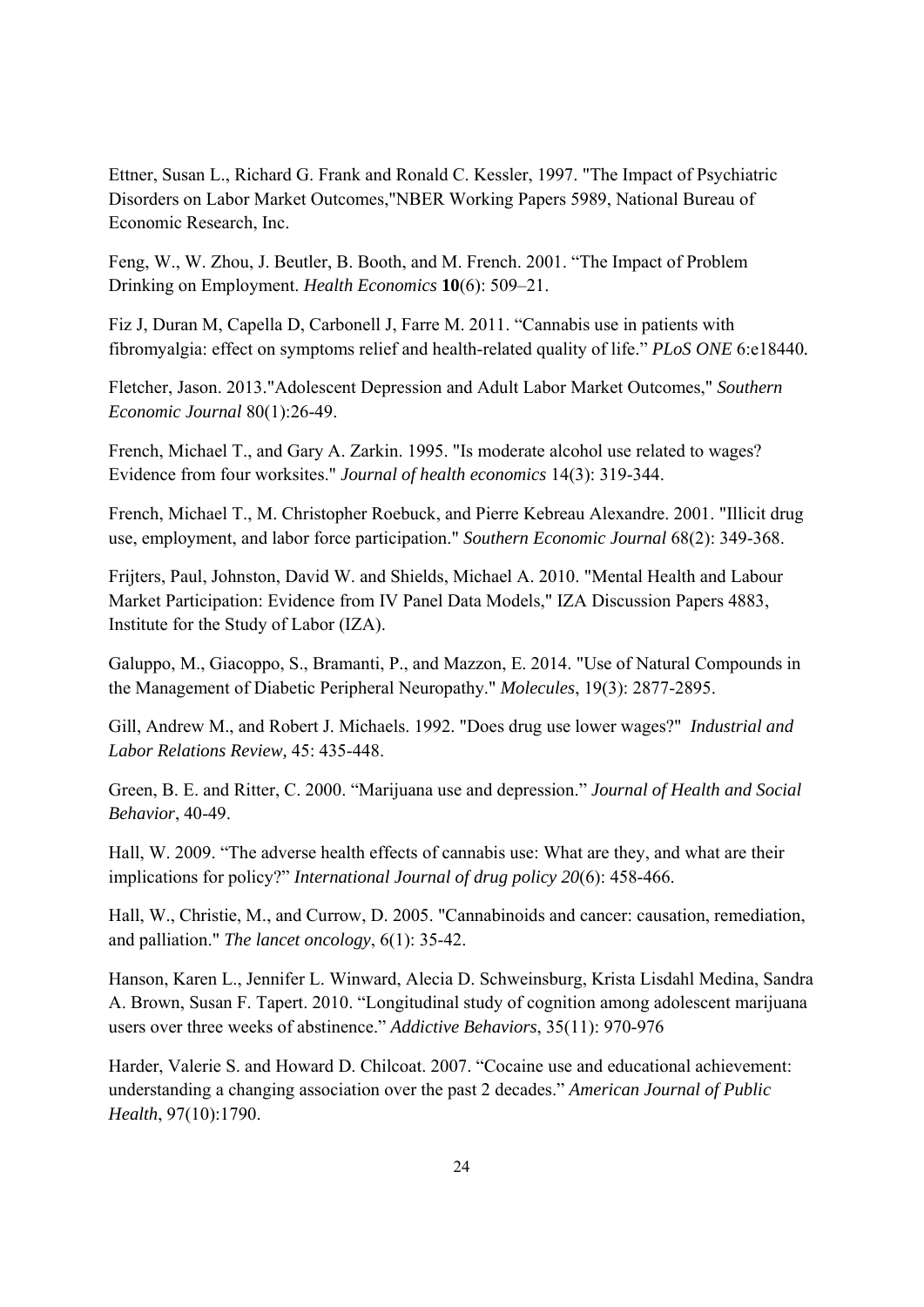Harder, V. S., Morral, A. R., and Arkes, J. 2006. "Marijuana use and depression among adults: Testing for causal associations." *Addiction*, 101: 1463-1472.

Irons, J. G., Babson, K. A., Bergeria, C. L., and Bonn‐Miller, M. O. 2014. "Physical activity and cannabis cessation." *The American Journal on Addictions* 23(5): 485-492.

Kandel, Denise B. and Davies, Mark. 1990. "Labor Force Experiences of a National Sample of Young Adult Men: The Role of Drug Involvement." *Youth and Society*, 21(4): 411-445.

Lotan, I., Treves, T. A., Roditi, Y., and Djaldetti, R. 2014. "Cannabis (Medical Marijuana) Treatment for Motor and Non–Motor Symptoms of Parkinson Disease: An Open-Label Observational Study." *Clinical neuropharmacology* 37(2): 41-44.

MacDonald, Z., and Michael S. A. 2001. "The Impact of Alcohol Consumption on Occupational Attainment in England." *Economica* 68(271): 427-453.

MacDonald, Z., and Pudney, S. 2000. "Illicit Drug Use, Unemployment, and Occupational Attainment." *Journal of Health Economics*, 19(6): 1089-1115.

Macdonald, Scott; Kristin Anglin-Bodrug, Robert E. Mann, Patricia Erickson, Andrew Hathaway, Mary Chipman, Margaret Rylett. 2003. "Injury risk associated with cannabis and cocaine use." *Drug and Alcohol Dependence* 72(2): 99-115.

Malivert, Roland, and Joshua C. Hall. 2013. "The Effect of Medical Marijuana Laws on Extralegal Marijuana Prices." *Atlantic Economic Journal* 41(4): 455-456.

Marcel O. Bonn-Miller, Michael J. Zvolensky, Amit Bernstein. 2007. "Marijuana use motives: Concurrent relations to frequency of past 30-day use and anxiety sensitivity among young adult marijuana smokers." *Addictive Behaviors*, 32(1): 49-62.

Mills, C. J., and Noyes, H. L. 1984. "Patterns and correlates of initial and subsequent drug use among adolescents." *Journal of Consulting and Clinical Psychology* 52:231–243.

Miron, Jeffrey. 2005. "The budgetary implications of marijuana prohibition." Marijuana Policy Project.

Mullahy, J., and Sindelar, J. L. 1991. "Gender differences in labor market effects of alcoholism." *American Economic Review* 81(2): 161-165.

Naftali, T., Bar-Lev Schleider, L., Dotan, I., Lansky, E. P., Sklerovsky Benjaminov, F., and Konikoff, F. M. 2013. "Cannabis induces a clinical response in patients with Crohn's disease: a prospective placebo-controlled study." *Clinical Gastroenterology and Hepatology*, 11(10): 1276- 1280.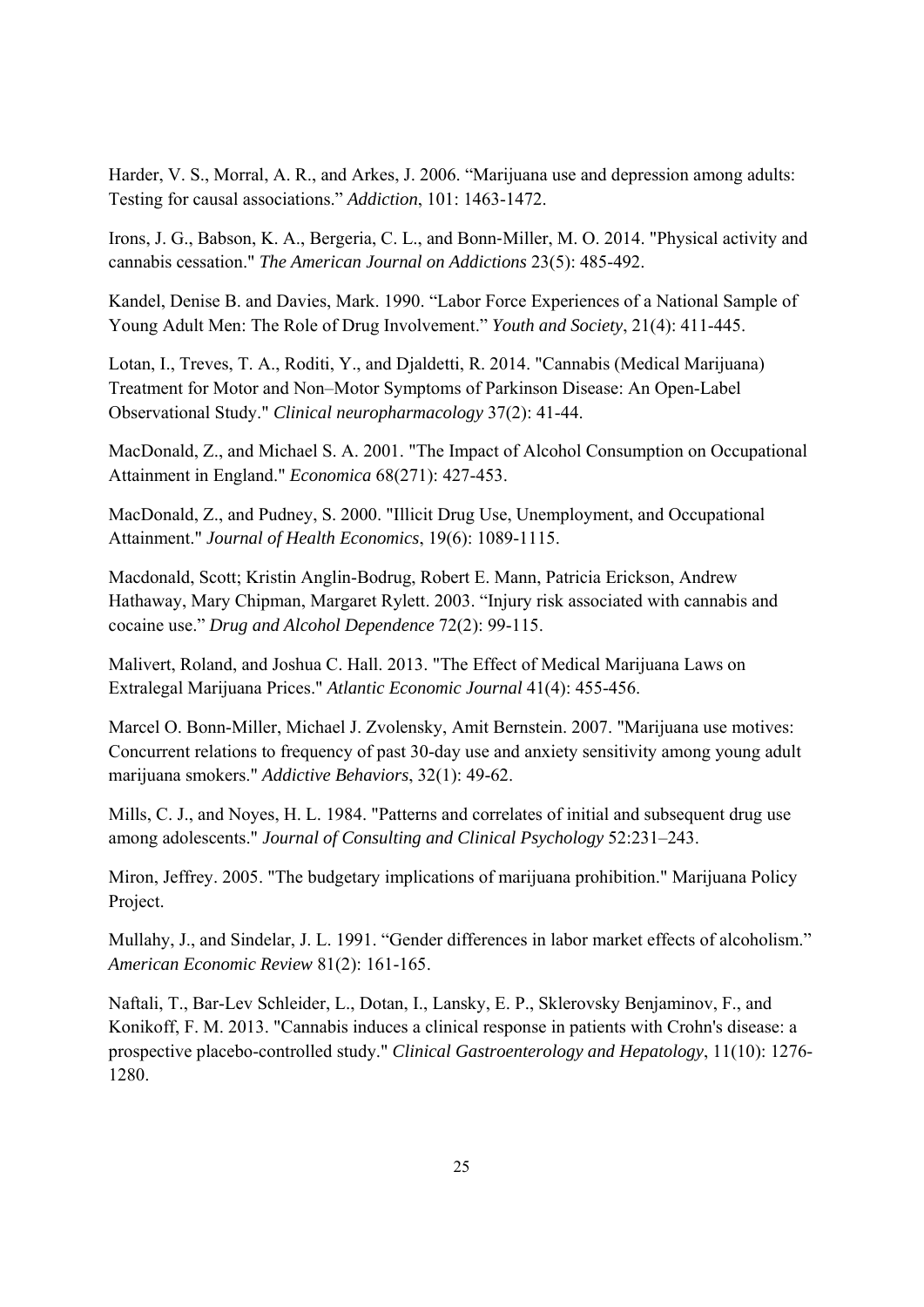National Conference of State Legislatures.2014. "State Medical Marijuana Laws." N.p., n.d. Web. May 16, 2014. http://www.ncsl.org/research/health/state-medical-marijuana-laws.aspx

Pacula, R.L, Powell, D., Heaton, P., and Sevigny, E.L. 2013. "Assessing the Effects of Medical Marijuana Laws on Marijuana and Alcohol Use: the Devil Is in the Details." *NBER Working Paper* No. 19302.

Pacula, R. L., Williams, J., Chaloupka, F. J., and Wechsler, H. 2004. "Alcohol and marijuana use among college students: economic complements or substitutes?" *Health Economics*, *13*: 825- 843.

Parker, Linda A., Raphael Mechoulam, and Coralynne Schlievert. 2002. "Cannabidiol, a nonpsychoactive component of cannabis and its synthetic dimethylheptyl homolog suppress nausea in an experimental model with rats." *Neuroreport* 13(5): 567-570.

Pesta, D. H., Angadi, S. S., Burtscher, M., and Roberts, C. K. 2013. "The effects of caffeine, nicotine, ethanol, and tetrahydrocannabinol on exercise performance." *Nutrition and Metabolism*, 10(1): 71.

Peters, Bethany. 2004. "Is there a wage bonus from drinking? Unobserved heterogeneity examined." *Applied Economics*, *36*(20): 2299-2315.

Peters, Bethany. 2009."The drinkers' bonus in the military: officers versus enlisted personnel," *Applied Economics*, 41(17): 2211-2220.

Peters, Bethany L. and Edward Stringham, 2006. "No Booze? You May Lose: Why Drinkers Earn More Money Than Nondrinkers," *Journal of Labor Research*, 27(3): 411-421.

Powell¸ David, Rosalie Liccardo Pacula and Mireille Jacobson. 2015 "Does Medical Marijuana Laws Reduce Addictions and Deaths Related to Pain Killers? NBER Working Paper 21345. Available at: http://www.nber.org/papers/w21345

Quest Diagnostics. 2002. " Workplace Drug Use Decreased After September 11, 2001, According to Quest Diagnostics Drug Testing Index." Retrieved from http://www.questdiagnostics.com/dms/Documents/DTI-Reports/2002-06-28\_DTI.pdf

Quest Diagnostics. 2014. "Workforce Drug Test Positivity Rate Increases for the First Time in 10 Years, Driven by Marijuana and Amphetamines, Finds Quest Diagnostics Drug Testing Index™ Analysis of Employment Drug Tests." Retrieved from http://www.questdiagnostics.com/home/physicians/health-trends/drug-testing

Register, Charles A., and Donald E. Williams. 1992."Labor market effects of marijuana and cocaine use among young men." *Industrial and Labor Relations Review* 45(3): 435-448.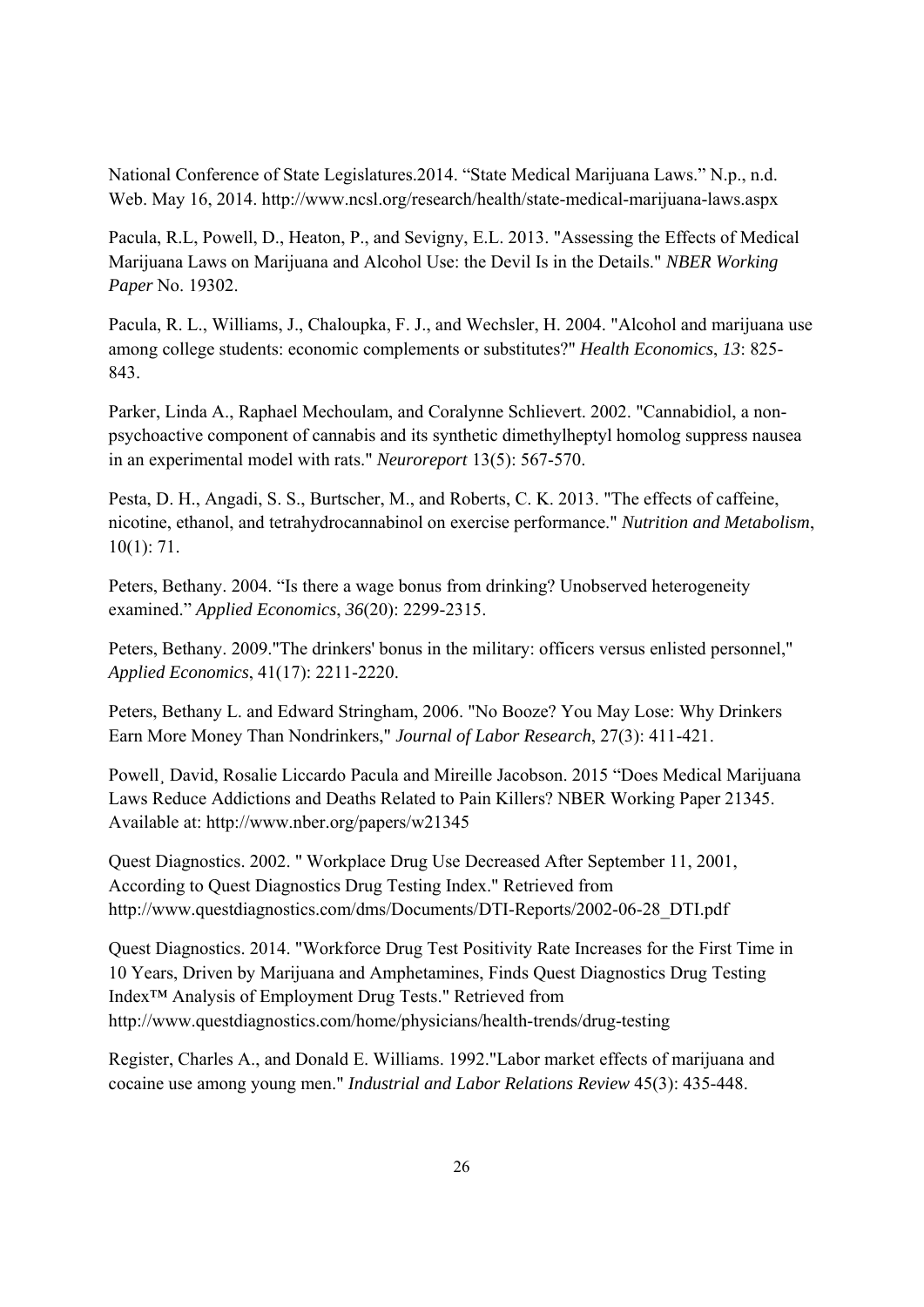Riggs, P. K., Vaida, F., Rossi, S. S., Sorkin, L. S., Gouaux, B., Grant, I., et al. 2012. "A pilot study of the effects of cannabis on appetite hormones in HIV-infected adult men." *Brain research* 1431: 46-52.

Rylander, M., C. Valdez, and A.M. Nussbaum. 2014. "Does the legalization of medical marijuana increase completed suicide?" *American Journal of Drug Alcohol Abuse* 40(4): 269-73.

Sabia, Joseph J., Richard V. Burkhauser, and Benjamin Hansen. 2012. "Are the Effects of Minimum Wage Increases Always Small-New Evidence from a Case Study of New York State." *Industrial and Labor Relations Review* 65(2):350-376.

Sabia, Joseph J., Jeffrey Swigert, and Tim Young. Forthcoming. "The Effect of Medical Marijuana Laws on Body Weight," *Health Economics.* 

Soria-Gómez, E., Bellocchio, L., Reguero, L., Lepousez, G., Martin, C., Bendahmane, M., et al. 2014. "The endocannabinoid system controls food intake via olfactory processes." *Nature neuroscience* 17(3): 407-415.

Substance Abuse and Mental Health Services Administration. 2014. "Results from the 2013 National Survey on Drug Use and Health: Summary of National Findings," NSDUH Series H-48, HHS Publication No. (SMA) 14-4863. Rockville, MD: Substance Abuse and Mental Health Services Administration.

Tekin, E. 2004. "Employment, wages and alcohol consumption in Russia." *Southern Economic Journal* 71: 397–417.

Terza, Joseph V. 2002. "Alcohol Abuse and Employment: A Second Look*." Journal of Applied Econometrics* 17(4): 393-404.

Van Ours, Jan C. 2006. "Cannabis, Cocaine and Jobs." *Journal of Applied Econometrics* 21(7): 897-917.

Van Ours, Jan C., and Jenny Williams. 2011. "Cannabis use and mental health problems." *Journal of Applied Econometrics* 26(7):1137-1156.

Van Ours, J. and Williams, J. 2014. "Cannabis Use and its Effects on Health, Education and Labor Market Success." *Journal of Economic Survey* doi 10.1111/joes.12070.

Vinciguerra, V., T. Moore, and E. Brennan. 1988. "Inhalation Marijuana as an Antiemetic for Cancer Chemotherapy." *New York State Journal of Medicine* 88 (10): 525–7. http://www.ncbi.nlm.nih.gov/pubmed/3231372.

Vu, M. P., Melmed, G. Y., and Targan, S. R. 2013. "Weeding Out the Facts: The Reality About Cannabis and Crohn's Disease. Clinical gastroenterology and hepatology: the official clinical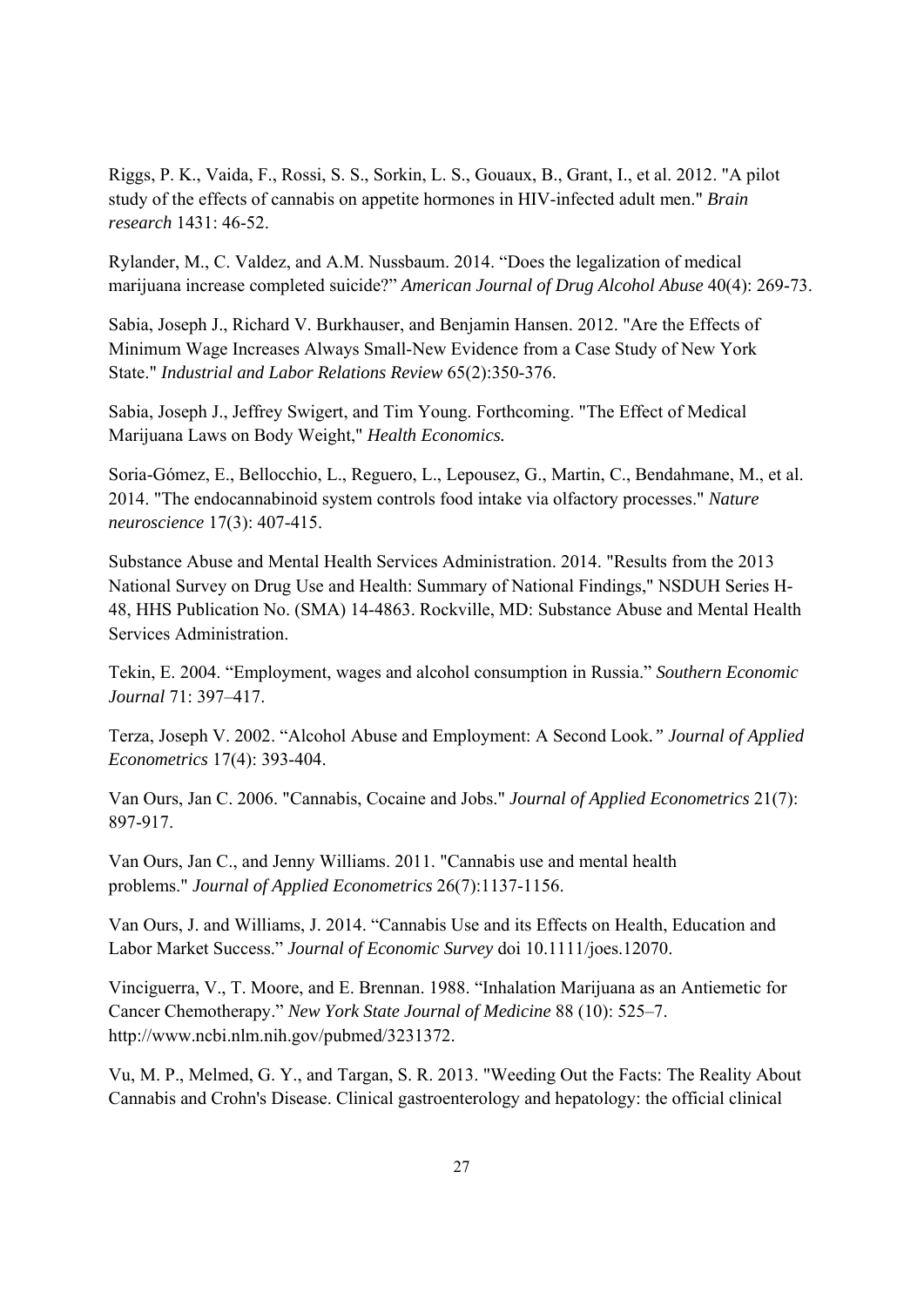practice." *Journal of the American Gastroenterological Association*. DOI: 10.1016/j.cgh.2013.11.016

Washton, A.M., Gold, M.S., 1984. "Chronic cocaine abuse: evidence for adverse effects on health and functioning." *Psychiatric Annals* 14: 733 – 739.

Washton, Arnold M. and Andrew Tatarsky. 1983. "Adverse Effects of Cocaine Abuse." National Institute on Drug Abuse Research Monograph Series 49. Available at http://ww1.drugabuse.gov/pdf/monographs/49.pdf#page=260

Wen, Hefei, Jason M. Hockenberry, and Janet R. Cummings. 2014. "The Effect of Medical Marijuana Laws on Marijuana, Alcohol, and Hard Drug Use." *Journal of Health Economics*  42(3): 64-80.

Wozniak, Abigail K. 2012. "Discrimination and the Effects of Drug Testing on Black Employment." NBER Working Papers: 20095.

Zarkin, G. A., T. A. Mroz, J. W. Bray, and M. T. French 1998. "The relationship between drug use and labour supply for young men." *Labour Economics* 5(4):385-409.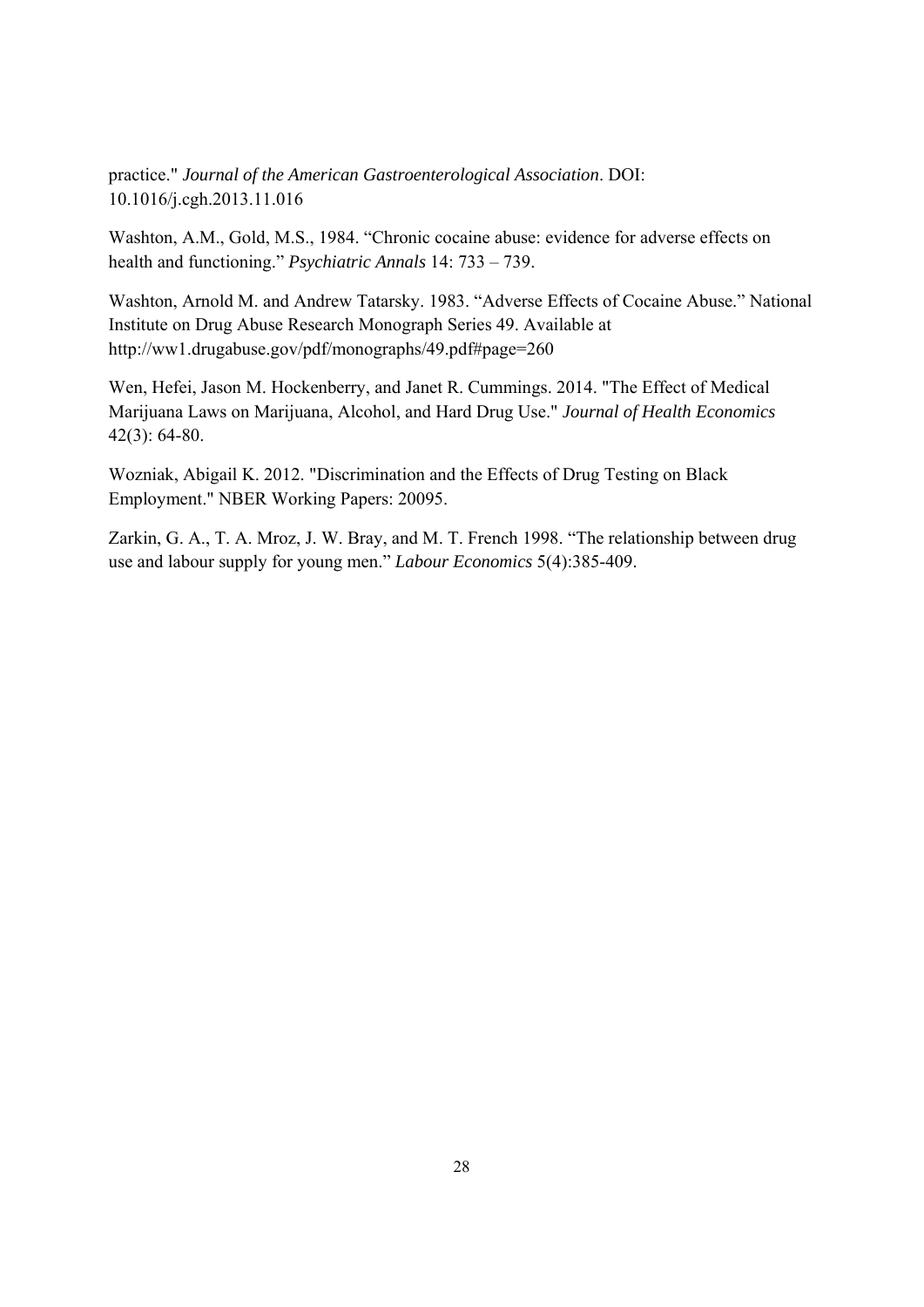

#### **Figure 1. Trends in Log Hourly Wages in Northeastern MML States vs. Synthetic Control States for Males Ages 20-to-29**

Notes: Plots come from synthetic control analysis for each state, where the synthetic control state is a linear combination of donor states that did not implement MMLs from January 1, 1990 to December 31, 2014. The vertical line denotes the year a given state's MML is enforced. RMSPE indicates the root mean square prediction error between the MML state and the synthetic control state in the pre-treatment period.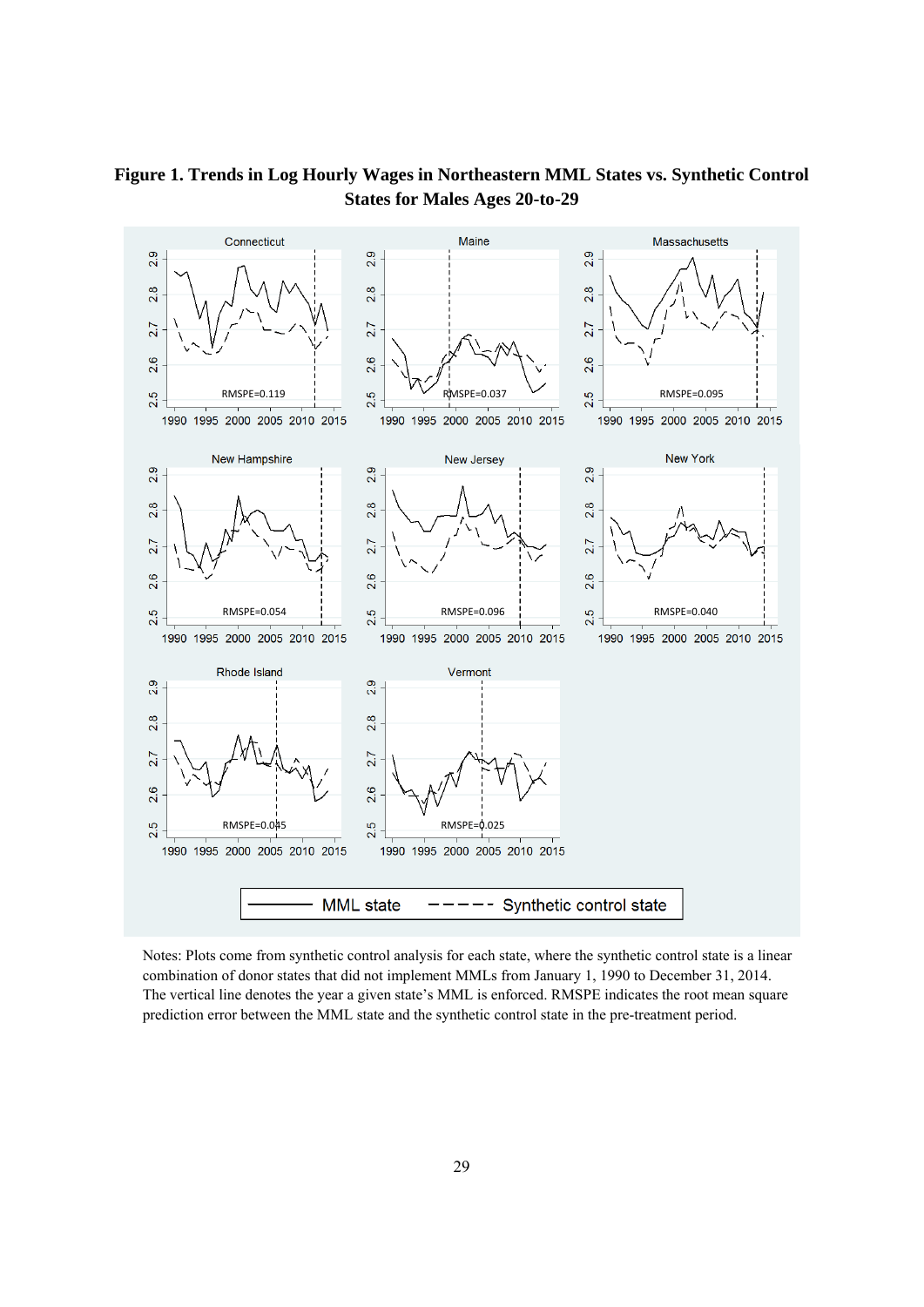

**Figure 2. Trends in Log Hourly Wages in Western MML States vs. Synthetic Control States for Males Ages 20-to-29** 

Notes: Plots come from synthetic control analysis for each state, where the synthetic control state is a linear combination of donor states that did not implement MMLs from January 1, 1990 to December 31, 2014. The vertical line denotes the year a given state's MML is enforced. RMSPE indicates the root mean square prediction error between the MML state and the synthetic control state in the pre-treatment period.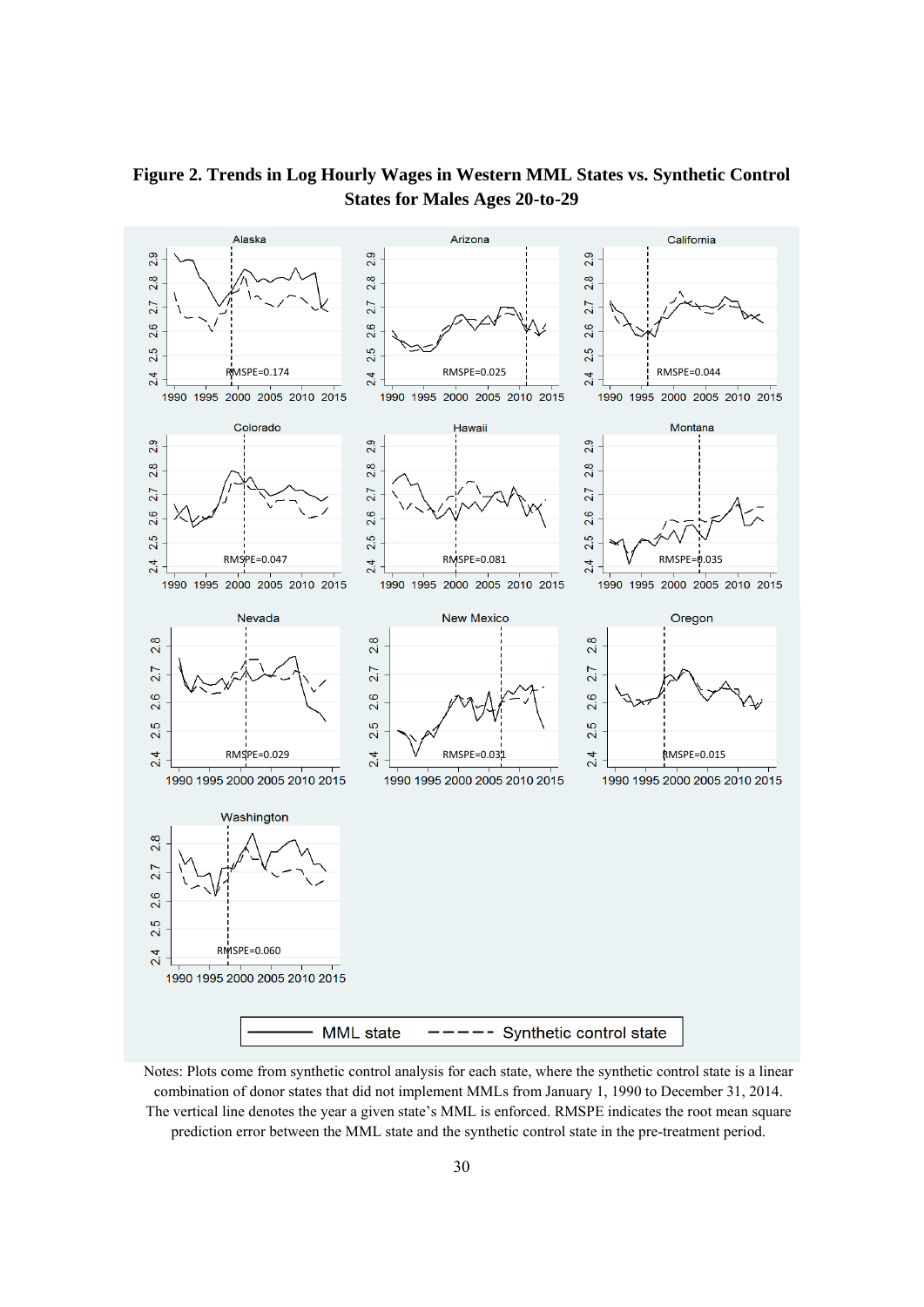



Notes: Plots come from synthetic control analysis for each state, where the synthetic control state is a linear combination of donor states that did not implement MMLs from January 1, 1990 to December 31, 2014. The vertical line denotes the year a given state's MML is enforced. RMSPE indicates the root mean square prediction error between the MML state and the synthetic control state in the pre-treatment period.





Notes: Plots come from synthetic control analysis for each state, where the synthetic control state is a linear combination of donor states that did not implement MMLs from January 1, 1990 to December 31, 2014. The vertical line denotes the year a given state's MML is enforced. RMSPE indicates the root mean square prediction error between the MML state and the synthetic control state in the pre-treatment period.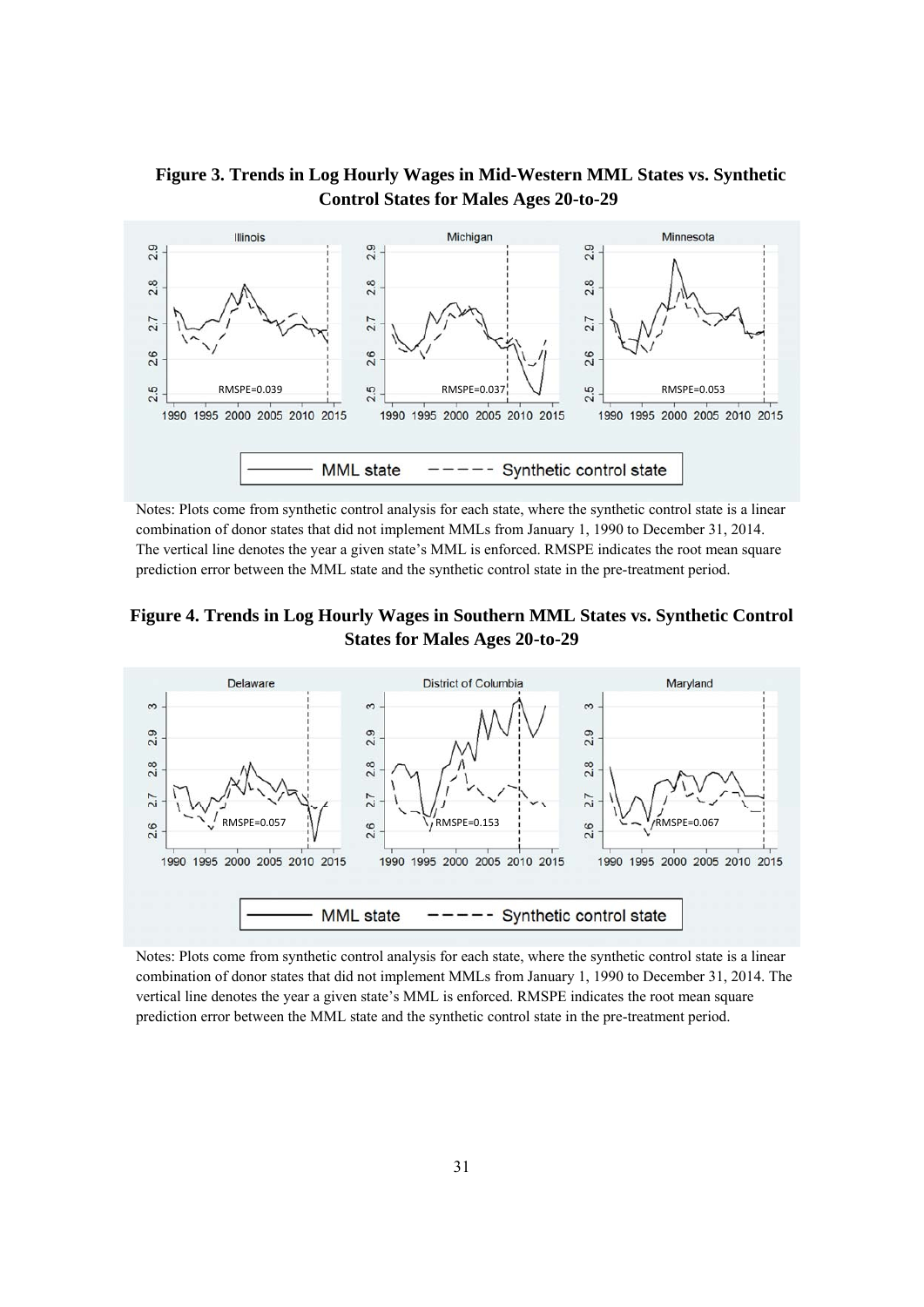|                                           | <b>Pooled</b>   | <b>Males</b>    | <b>Females</b>  |
|-------------------------------------------|-----------------|-----------------|-----------------|
| Dependent Variables                       |                 |                 |                 |
| Employment                                | 0.616(0.486)    | 0.652(0.476)    | 0.583(0.493)    |
|                                           | [6, 189, 607]   | [2,979,660]     | [3,209,947]     |
| Hours                                     | 39.223 (9.874   | 41.469 (9.367)  | 36.799 (9.834)  |
|                                           | [3,830,355]     | [1,938,600]     | [1,891,755]     |
| Wages (2014\$)                            | 20.879 (14.354) | 22.942 (15.236) | 18.652 (12.974) |
|                                           | [3,830,355]     | [1,938,600]     | [1,891,755]     |
| Demographic Controls                      |                 |                 |                 |
| Female                                    | 0.509(0.500)    | 0.000(0.000)    | 1.000(0.000)    |
| Age                                       | 39.573 (12.891) | 39.402 (12.872) | 39.739 (12.907) |
| Potential experience                      | 20.437 (13.039) | 20.302 (12.926) | 20.568 (13.145) |
| Years of education                        | 13.141 (2.743)  | 13.104 (2.809)  | 13.177 (2.677)  |
| White                                     | 0.693(0.461)    | 0.697(0.459)    | 0.688(0.463)    |
| <b>Black</b>                              | 0.119(0.324)    | 0.110(0.313)    | 0.128(0.334)    |
| American Indian                           | 0.007(0.082)    | 0.007(0.081)    | 0.007(0.083)    |
| Other                                     | 0.051(0.221)    | 0.050(0.218)    | 0.053(0.223)    |
| Hispanic                                  | 0.130(0.336)    | 0.136(0.343)    | 0.124(0.329)    |
| Married                                   | 0.568(0.495)    | 0.570(0.495)    | 0.565(0.496)    |
| Widowed                                   | 0.019(0.135)    | 0.007(0.086)    | 0.029(0.169)    |
| Divorced                                  | 0.102(0.302)    | 0.087(0.281)    | 0.116(0.320)    |
| Separated                                 | 0.026(0.158)    | 0.02(0.141)     | 0.031(0.174)    |
| Never married                             | 0.286(0.452)    | 0.315(0.465)    | 0.259(0.438)    |
| In school                                 | 0.060(0.238)    | 0.060(0.237)    | 0.061(0.240)    |
| <b>Industry Controls</b>                  |                 |                 |                 |
| Agriculture                               | 0.015(0.121)    | 0.022(0.145)    | 0.008(0.087)    |
| Mining                                    | 0.006(0.074)    | 0.009(0.095)    | 0.002(0.041)    |
| Construction                              | 0.058(0.233)    | 0.100(0.300)    | 0.012(0.107)    |
| Manufacturing: Non-Durable                | 0.060(0.238)    | 0.071(0.257)    | 0.048(0.215)    |
| Manufacturing: Durable                    | 0.092(0.290)    | 0.131(0.337)    | 0.051(0.220)    |
| Transportation                            | 0.045(0.208)    | 0.064(0.244)    | 0.026(0.159)    |
| Communications                            | 0.015(0.122)    | 0.017(0.13)     | 0.013(0.112)    |
| Public utilities                          | 0.014(0.116)    | 0.021(0.143)    | 0.006(0.077)    |
| Wholesale                                 | 0.034(0.182)    | 0.046(0.209)    | 0.022(0.146)    |
| Retail                                    | 0.164(0.370)    | 0.155(0.362)    | 0.173(0.378)    |
| Finance                                   | 0.034(0.181)    | 0.025(0.156)    | 0.043(0.203)    |
| Insurance                                 | 0.020(0.139)    | 0.013(0.113)    | 0.027(0.162)    |
| Real estate                               | 0.014(0.116)    | 0.013(0.112)    | 0.015(0.121)    |
| Services                                  | 0.376(0.484)    | 0.256(0.436)    | 0.505(0.500)    |
| Government                                | 0.054(0.227)    | 0.058(0.233)    | 0.051(0.220)    |
| <b>State Policy and Economic Controls</b> |                 |                 |                 |
| <b>MML</b>                                | 0.168(0.374)    | 0.170(0.376)    | 0.166(0.372)    |
| Marijuana decriminalization law           | 0.337(0.473)    | 0.339(0.473)    | 0.336(0.472)    |
| Beer tax (2014\$)                         | 0.311(0.232)    | 0.310(0.231)    | 0.312(0.233)    |

| <b>Table 1A. Summary Statistics of Selected Variables</b> |  |
|-----------------------------------------------------------|--|
|-----------------------------------------------------------|--|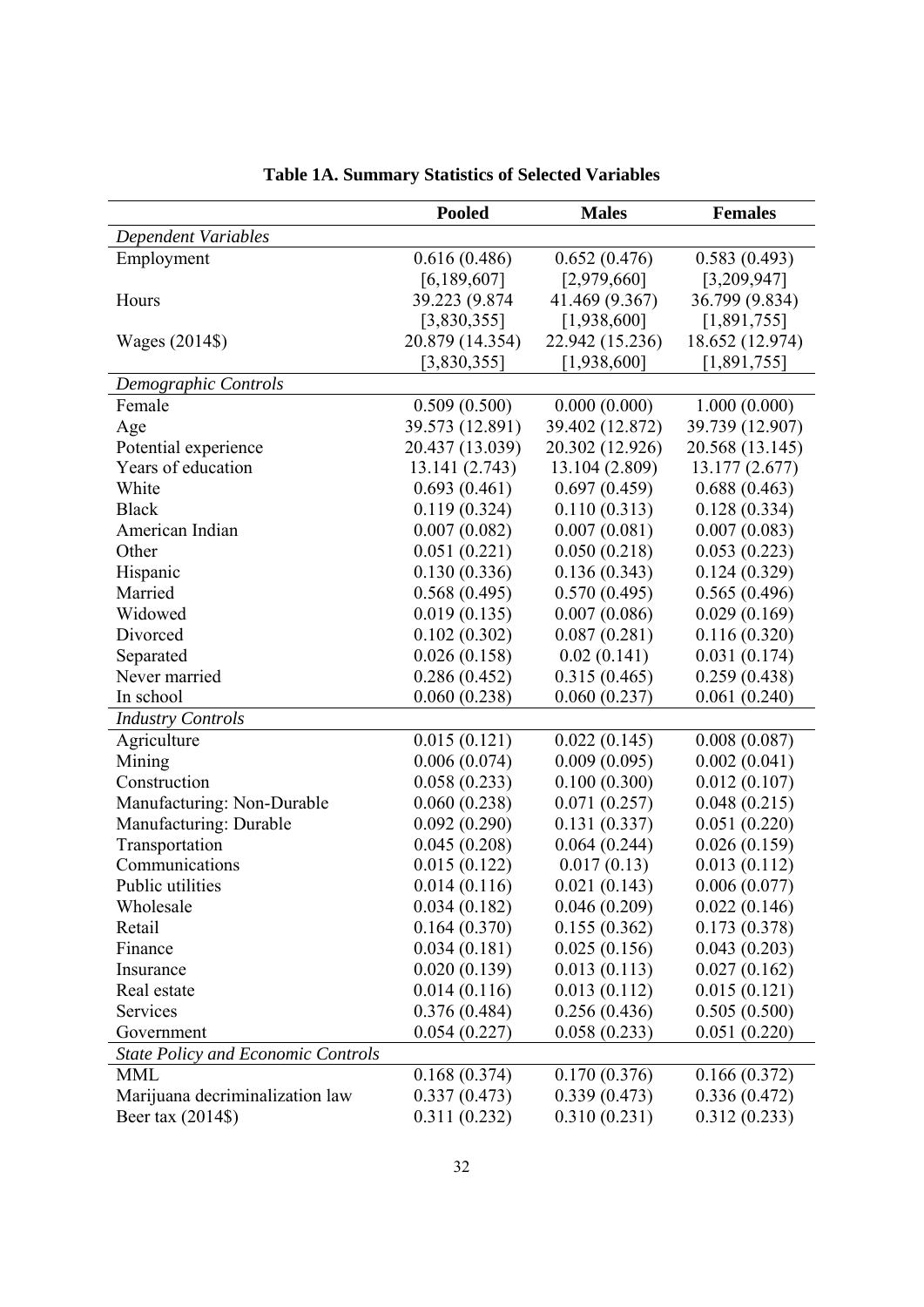| Cigarette tax $(2014\$             | 0.928(0.776) | 0.930(0.774) | 0.926(0.777)  |
|------------------------------------|--------------|--------------|---------------|
| GDP per person ages 18-64 (2014\$) | 78,852.18    | 78,882.80    | 78,822.62     |
|                                    | (14,740.58)  | (14, 653.71) | (14, 823.9)   |
| Minimum wage $(2014\$ )            | 7.333(0.703) | 7.336(0.704) | 7.331 (0.701) |
|                                    | 6,189,607    | 2,979,660    | 3,209,947     |

Notes: Weighted means of the dependent variables, demographic controls and state controls are obtained using data from the 1990 to 2014 Current Population Survey Outgoing Rotation Groups. Standard deviations are in parentheses and number of observations in brackets.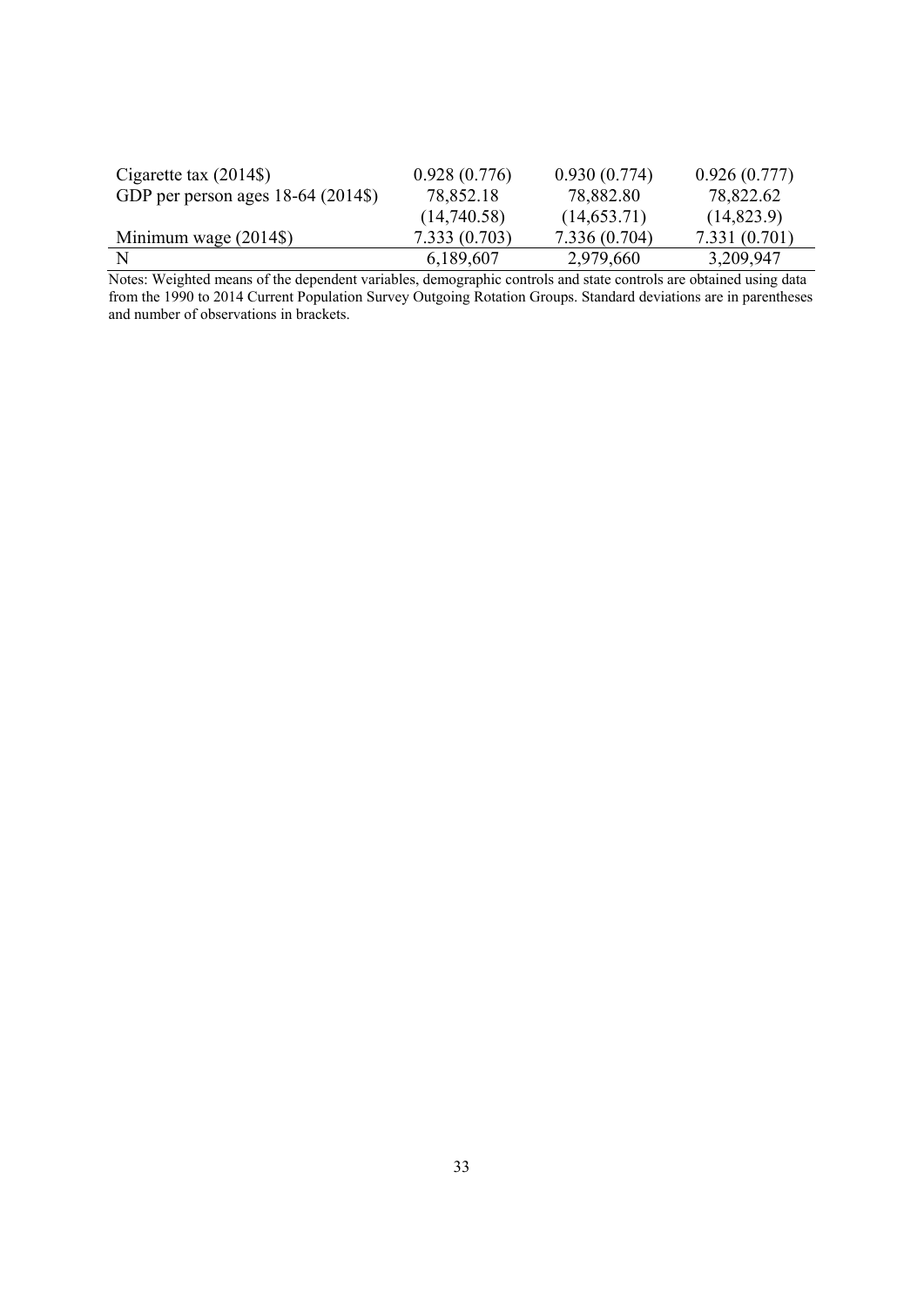|                | All           | <b>Ages</b> | <b>Ages</b>   | <b>Ages</b>              | Ages        | Ages        |
|----------------|---------------|-------------|---------------|--------------------------|-------------|-------------|
|                | Ages          | 18-to-19    | $20-to-29$    | 30-to-39                 | $40-to-49$  | 50-to-64    |
|                |               |             |               | Panel I: Pooled Sample   |             |             |
| Employment     | 0.616         | 0.425       | 0.652         | 0.680                    | 0.662       | 0.519       |
|                | (0.486)       | (0.494)     | (0.476)       | (0.466)                  | (0.473)     | (0.500)     |
|                | [6, 189, 607] | [260, 249]  | [1, 289, 255] | [1,464,569]              | [1,480,498] | [1,695,036] |
| Hours          | 39.223        | 28.057      | 37.660        | 40.288                   | 40.471      | 39.766      |
|                | (9.874)       | (12.011)    | (10.157)      | (9.308)                  | (9.079)     | (9.579)     |
|                | [3,830,355]   | [114, 498]  | [851,953]     | [997, 335]               | [983, 448]  | [883, 121]  |
| Wages (2014\$) | 20.879        | 9.601       | 15.398        | 21.825                   | 23.822      | 24.025      |
|                | (14.354)      | (5.241)     | (9.660)       | (13.983)                 | (15.167)    | (16.355)    |
|                | [3,830,355]   | [114, 498]  | [851, 953]    | [997, 335]               | [983, 448]  | [883, 121]  |
|                |               |             |               | Panel II: Males Sample   |             |             |
| Employment     | 0.652         | 0.425       | 0.692         | 0.739                    | 0.688       | 0.541       |
|                | (0.476)       | (0.494)     | (0.462)       | (0.439)                  | (0.463)     | (0.498)     |
|                | [2,979,660]   | [130, 858]  | [621, 919]    | [700, 506]               | [713,095]   | [813, 282]  |
| Hours          | 41.469        | 29.902      | 39.396        | 42.749                   | 42.974      | 42.067      |
|                | (9.367)       | (12.286)    | (9.989)       | (8.446)                  | (8.283)     | (8.932)     |
|                | [1,938,600]   | [57, 158]   | [436, 154]    | [516, 955]               | [489,409]   | [438, 924]  |
| Wages (2014\$) | 22.942        | 10.087      | 16.109        | 23.530                   | 26.790      | 27.313      |
|                | (15.236)      | (6.214)     | (9.856)       | (14.443)                 | (15.979)    | (17.410)    |
|                | [1,938,600]   | [57, 158]   | [436, 154]    | [516, 955]               | [489,409]   | [438, 924]  |
|                |               |             |               | Panel III: Female Sample |             |             |
| Employment     | 0.583         | 0.426       | 0.613         | 0.623                    | 0.637       | 0.499       |
|                | (0.493)       | (0.494)     | (0.487)       | (0.485)                  | (0.481)     | (0.500)     |
|                | [3,209,947]   | [129, 391]  | [667, 336]    | [764, 063]               | [767, 403]  | [881,754]   |
| Hours          | 36.799        | 26.175      | 35.723        | 37.450                   | 37.866      | 37.441      |
|                | (9.834)       | (11.421)    | (9.992)       | (9.448)                  | (9.138)     | (9.650)     |
|                | [1,891,755]   | [57, 340]   | [415,799]     | [480, 380]               | [494, 039]  | [438, 924]  |
| Wages (2014\$) | 18.652        | 9.106       | 14.602        | 19.642                   | 20.731      | 20.701      |
|                | (12.974)      | (3.955)     | (9.373)       | (13.127)                 | (11.548)    | (14.474)    |
|                | [1,891,755]   | [57,340]    | [415,799]     | [480, 380]               | [494, 039]  | [438, 924]  |

**Table 1B. Summary Statistics of Dependent Variables by Age Groups** 

Notes: Weighted means of the dependent variables are obtained using data from the 1990 to 2014 Current Population Survey Outgoing Rotation Groups. Standard deviations are in parentheses and number of observations in brackets.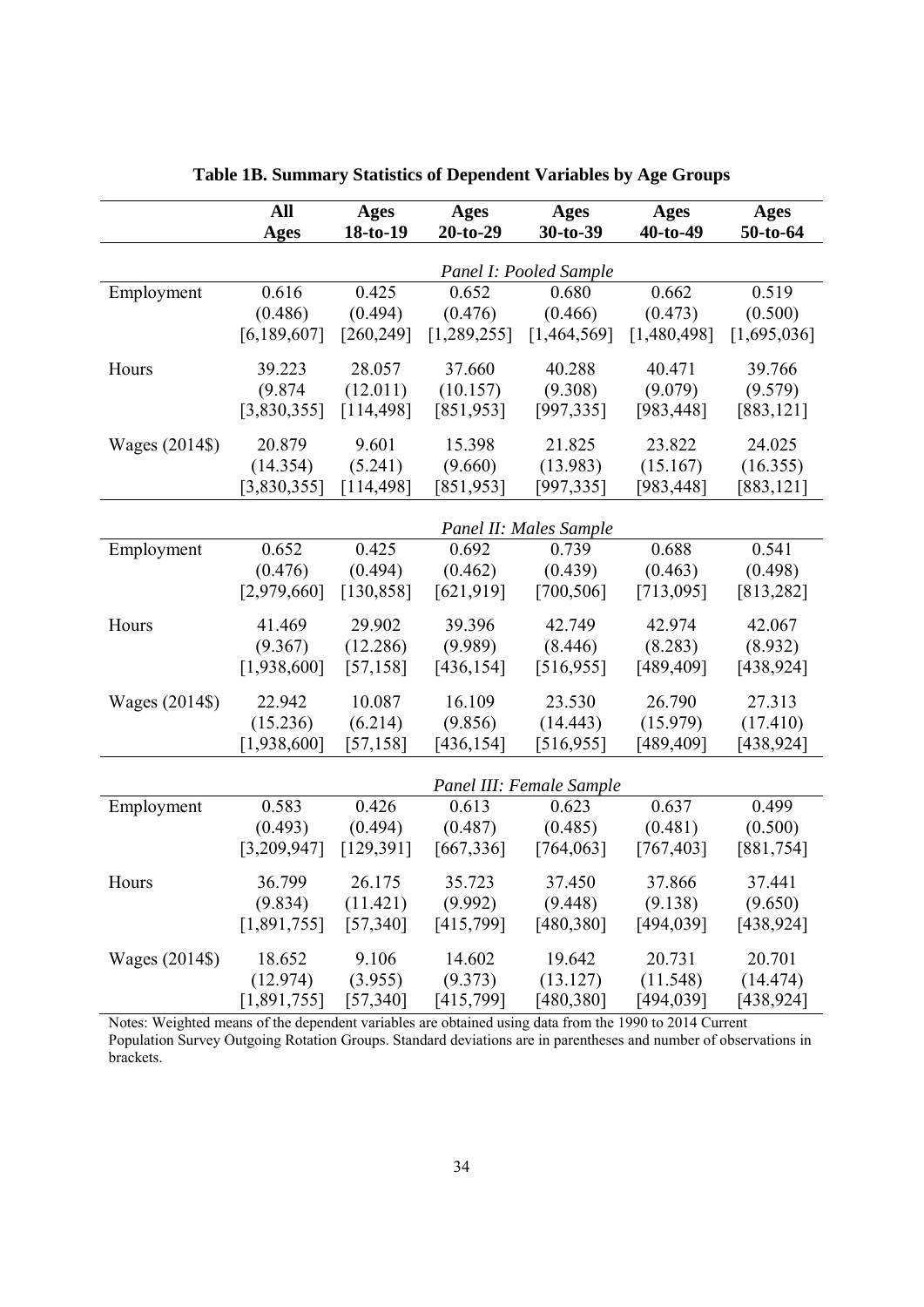| <b>State</b>     | <b>Effective Date</b> |
|------------------|-----------------------|
| Alaska           | March 4,1999          |
| Arizona          | April 14, 2011        |
| California       | November 6,1996       |
| Colorado         | June 1, 2001          |
| Connecticut      | October 1, 2012       |
| Delaware         | July 1, 2011          |
| Washington, D.C. | July 26, 2010         |
| Hawaii           | December 28, 2000     |
| Illinois         | January 1, 2014       |
| Maine            | December 22,1999      |
| Maryland         | June 1, 2014          |
| Massachusetts    | January 1, 2013       |
| Michigan         | December 4, 2008      |
| Minnesota        | May 30, 2014          |
| Montana          | November 11, 2004     |
| Nevada           | October 1, 2001       |
| New Hampshire    | July 23, 2013         |
| New Jersey       | October 1, 2010       |
| New Mexico       | July 1, 2007          |
| New York         | July 5, 2014          |
| Oregon           | December 3,1998       |
| Rhode Island     | January 3, 2006       |
| Vermont          | July 1, 2004          |
| Washington       | November 3, 1998      |

**Table 2. State Medical Marijuana Law Effective Dates** 

Notes: The effective dates for states adopting MMLs between 1990 and 2010 are collected from Anderson, Hansen, and Rees (2013). For states that implemented an MML between 2011 and 2014, the effective are updated from the National Conference of State Legislatures (2014), and Wen et al. (2014).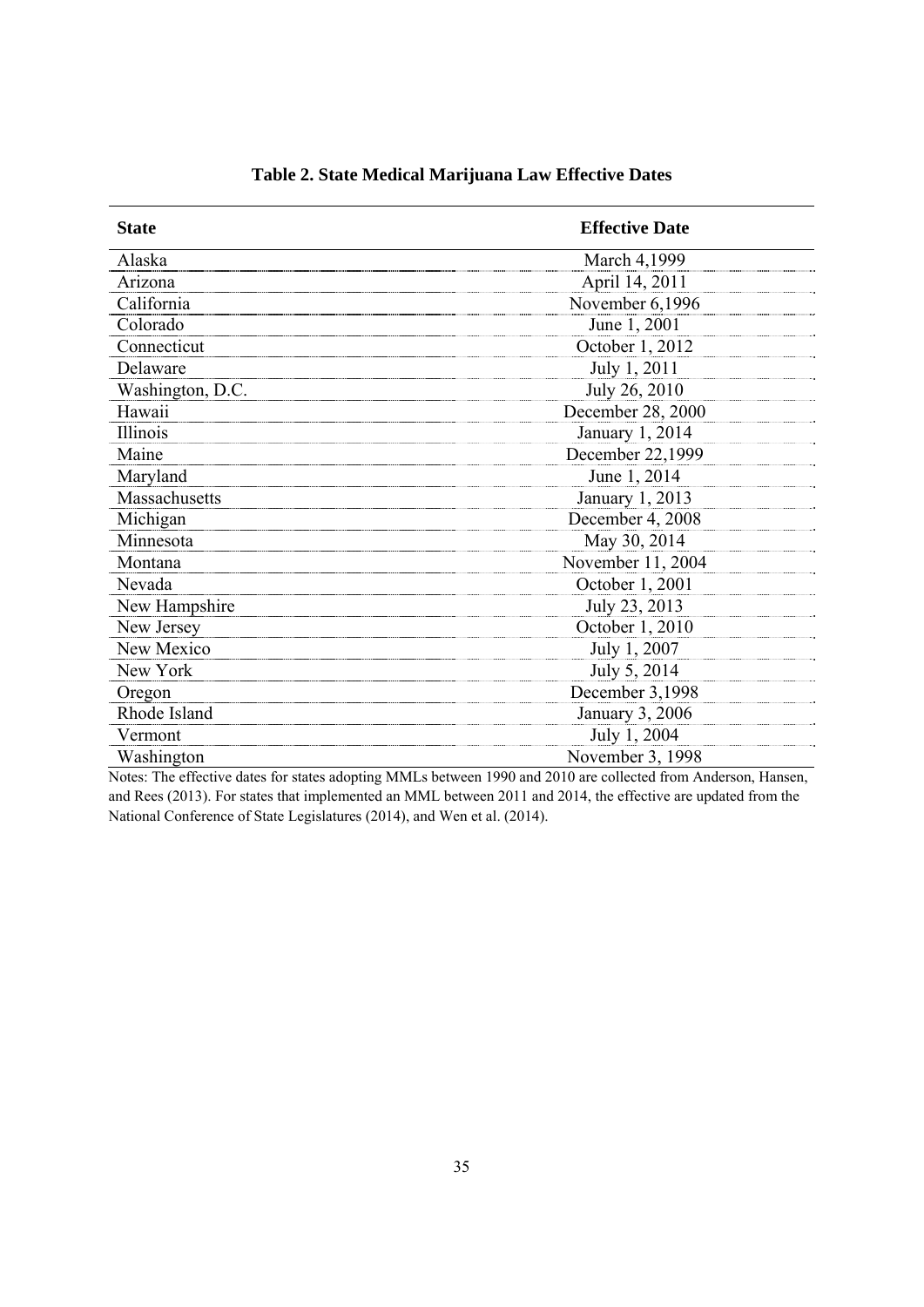|         | All<br>Ages | Ages<br>18-to-19 | Ages<br>$20-to-29$ | Ages<br>$30-to-39$                                   | Ages<br>$40-to-49$ | Ages<br>50-to-64 |
|---------|-------------|------------------|--------------------|------------------------------------------------------|--------------------|------------------|
|         |             |                  |                    | Panel I: Baseline difference-in-difference estimates |                    |                  |
| Pooled  | 0.002       | $-0.011$         | 0.002              | 0.006                                                | 0.004              | $-0.000$         |
|         | (0.003)     | (0.008)          | (0.004)            | (0.004)                                              | (0.004)            | (0.004)          |
| N       | 6,189,607   | 260,249          | 1,289,255          | 1,464,569                                            | 1,480,498          | 1,695,036        |
| Males   | 0.003       | $-0.011$         | $-0.001$           | 0.006                                                | 0.008              | 0.003            |
|         | (0.003)     | (0.012)          | (0.003)            | (0.004)                                              | (0.005)            | (0.005)          |
|         | 2,979,660   | 130,858          | 621,919            | 700,506                                              | 713,095            | 813,282          |
| Females | 0.002       | $-0.010$         | 0.005              | 0.006                                                | $-0.001$           | $-0.003$         |
|         | (0.004)     | (0.009)          | (0.006)            | (0.005)                                              | (0.004)            | (0.005)          |
| N       | 3,209,947   | 129,391          | 667,336            | 764,063                                              | 767,403            | 881,754          |

**Table 3. Difference-in-Difference Estimates of the Effect of MMLs on Employment** 

*Panel II: Difference–in-difference estimates with state-specific linear* 

|         | time trends |         |           |           |           |           |
|---------|-------------|---------|-----------|-----------|-----------|-----------|
| Pooled  | 0.001       | 0.003   | 0.006     | 0.001     | 0.001     | $-0.002$  |
|         | (0.003)     | (0.006) | (0.003)   | (0.004)   | (0.004)   | (0.004)   |
| N       | 6,189,607   | 260,249 | 1,289,255 | 1,464,569 | 1,480,498 | 1,695,036 |
| Males   | 0.003       | 0.008   | 0.005     | 0.004     | 0.005     | $-0.002$  |
|         | (0.004)     | (0.010) | (0.005)   | (0.005)   | (0.004)   | (0.004)   |
| N       | 2,979,660   | 130,858 | 621,919   | 700,506   | 713,095   | 813,282   |
| Females | 0.001       | 0.001   | 0.006     | $-0.002$  | $-0.003$  | $-0.001$  |
|         | (0.004)     | (0.009) | (0.005)   | (0.005)   | (0.004)   | (0.006)   |
| N       | 3,209,947   | 129,391 | 667,336   | 764,063   | 767,403   | 881,754   |

\*\*Significant at 1% level \* at 5% level

Notes: Weighted OLS estimates are obtained using data from the 1990 to 2014 Current Population Survey Outgoing Rotation Groups. All regressions include state fixed effects and year fixed effects. Demographic controls include gender, race/ethnicity, age (linear and squared), education, marital status, and whether the respondent enrolls in school. State level policy and economic controls include marijuana decriminalization laws, state level alcohol and cigarette taxes, minimum wages, and per capita GDP. Standard errors corrected for clustering on the state are in parentheses.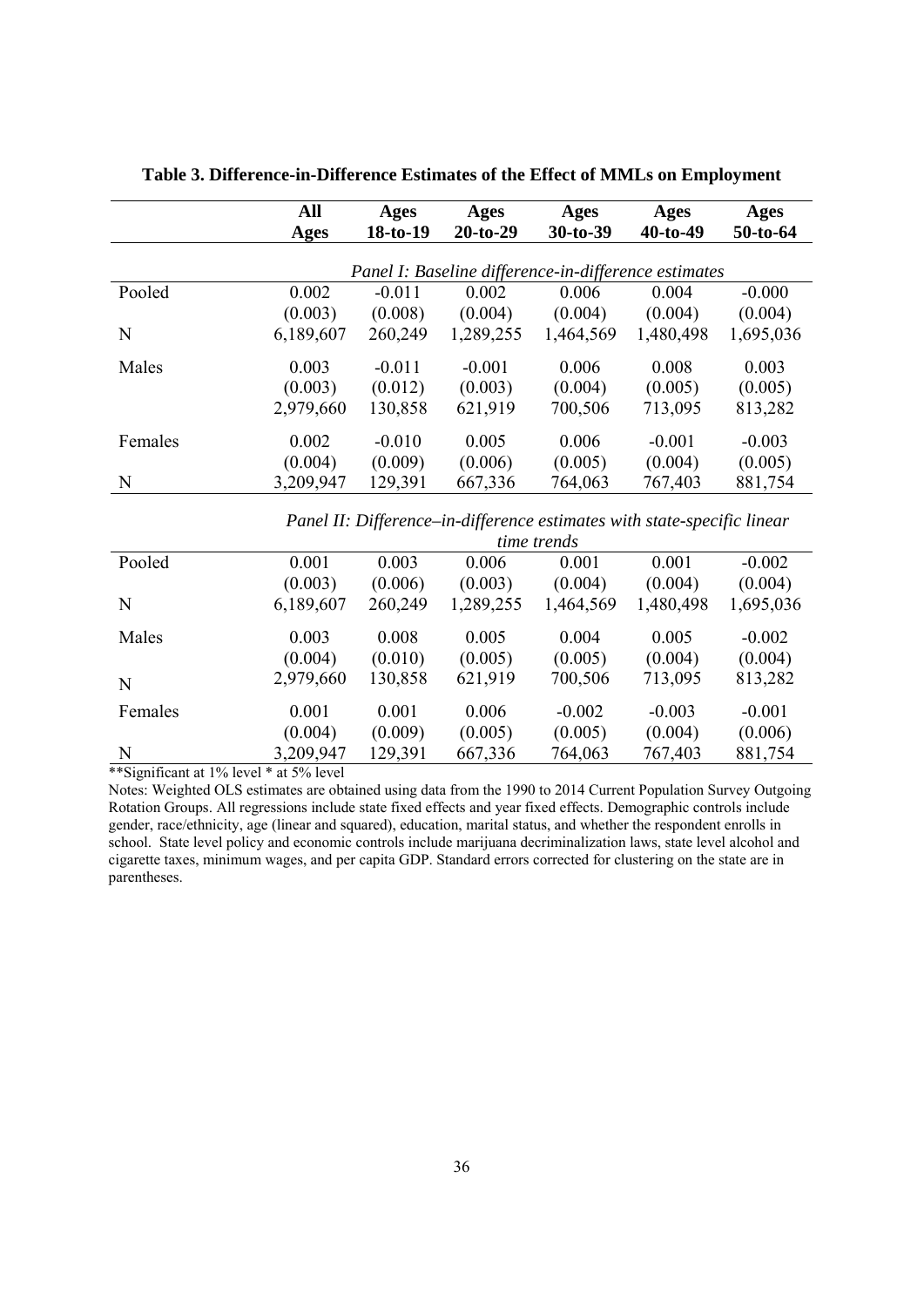|         | All<br>Ages | Ages<br>$18-to-19$ | Ages<br>$20-to-29$ | Ages<br>$30-to-39$                                   | Ages<br>$40-to-49$ | Ages<br>$50-to-64$ |
|---------|-------------|--------------------|--------------------|------------------------------------------------------|--------------------|--------------------|
|         |             |                    |                    | Panel I: Baseline difference-in-difference estimates |                    |                    |
| Pooled  | $-0.002$    | $-0.004$           | $-0.006$           | $-0.001$                                             | 0.000              | $-0.002$           |
|         | (0.003)     | (0.008)            | (0.004)            | (0.003)                                              | (0.002)            | (0.003)            |
| N       | 3,830,355   | 114,498            | 851,953            | 997,335                                              | 983,448            | 883,121            |
| Males   | $-0.002$    | $-0.004$           | $-0.004$           | $-0.002$                                             | $-0.001$           | 0.001              |
|         | (0.002)     | (0.013)            | (0.004)            | (0.002)                                              | (0.002)            | (0.003)            |
|         | 1,938,600   | 57,158             | 436,154            | 516,955                                              | 489,409            | 438,924            |
| Females | $-0.002$    | $-0.002$           | $-0.007$           | $-0.000$                                             | 0.001              | $-0.006$           |
|         | (0.004)     | (0.009)            | (0.005)            | (0.004)                                              | (0.004)            | (0.005)            |
| N       | 1,891,755   | 57,340             | 415,799            | 480,380                                              | 494,039            | 444,197            |

**Table 4. Difference-in-Difference Estimates of the Effect of MMLs on Log Hours** 

*Panel II: Difference–in-difference estimates with state-specific linear* 

|         | <i>time trends</i> |         |         |          |          |          |
|---------|--------------------|---------|---------|----------|----------|----------|
| Pooled  | 0.001              | 0.016   | 0.003   | $-0.001$ | 0.001    | $-0.001$ |
|         | (0.002)            | (0.010) | (0.003) | (0.003)  | (0.002)  | (0.002)  |
| N       | 3,830,355          | 114,498 | 851,953 | 997,335  | 983,448  | 883,121  |
| Males   | 0.000              | 0.015   | 0.002   | $-0.004$ | $-0.001$ | 0.002    |
|         | (0.002)            | (0.017) | (0.003) | (0.003)  | (0.002)  | (0.003)  |
|         | 1,938,600          | 57,158  | 436,154 | 516,955  | 489,409  | 438,924  |
| Females | 0.002              | 0.018   | 0.003   | 0.002    | 0.003    | $-0.005$ |
|         | (0.002)            | (0.022) | (0.004) | (0.003)  | (0.004)  | (0.003)  |
| N       | 1,891,755          | 57,340  | 415,799 | 480,380  | 494,039  | 444,197  |

\*\*Significant at 1% level \* at 5% level

Notes: Weighted OLS estimates are obtained using data from the 1990 to 2014 Current Population Survey Outgoing Rotation Groups. All regressions include state fixed effects and year fixed effects. Demographic controls include gender, race/ethnicity, age (linear and squared), education, marital status, industry classification, and whether the respondent enrolls in school. State level policy and economic controls include marijuana decriminalization laws, state level alcohol and cigarette taxes, minimum wages, and per capita GDP. Standard errors corrected for clustering on the state are in parentheses.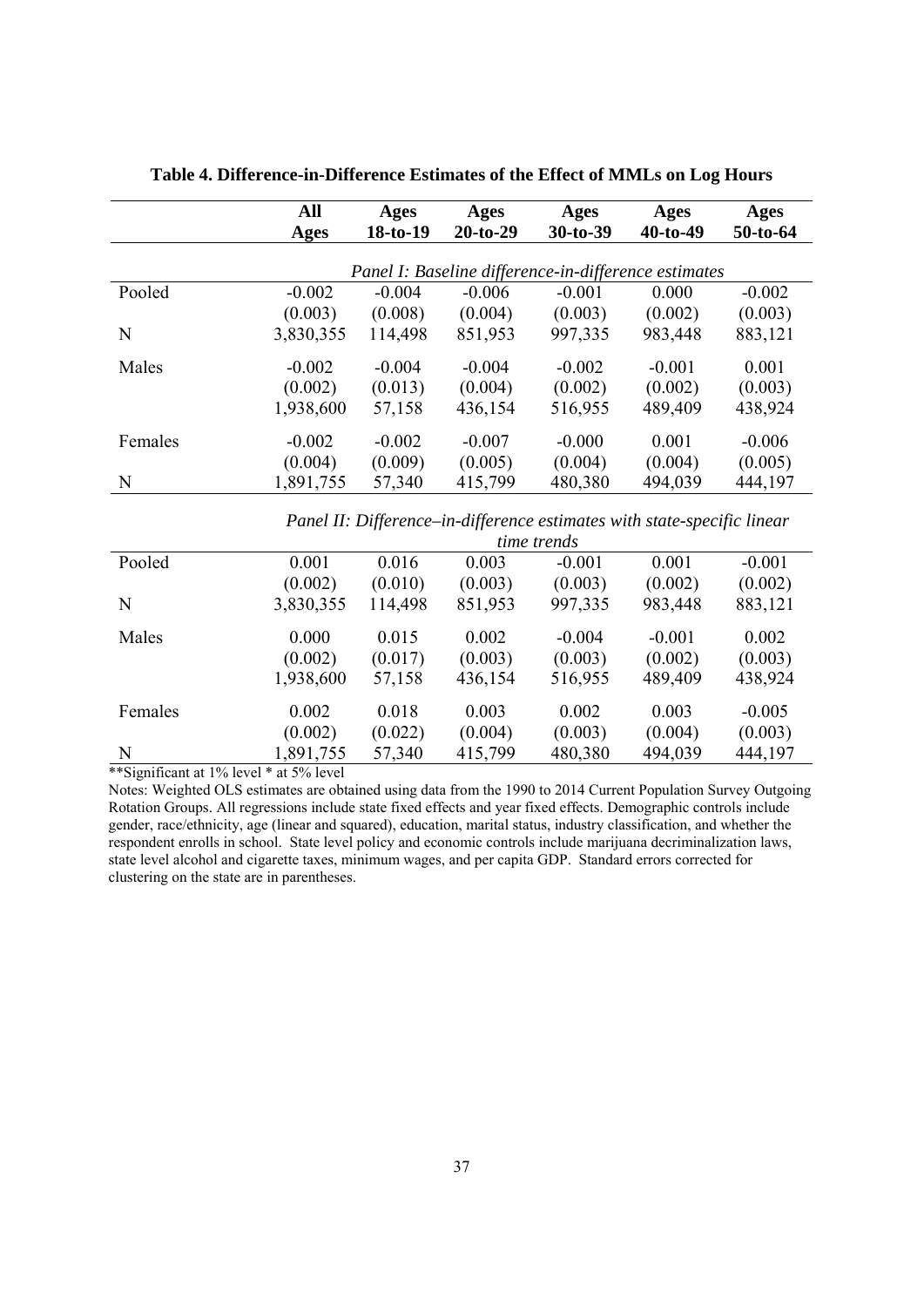|         | All<br>Ages | Ages<br>$18-to-19$ | Ages<br>$20-to-29$ | Ages<br>$30-to-39$                                   | Ages<br>$40-to-49$ | Ages<br>50-to-64 |
|---------|-------------|--------------------|--------------------|------------------------------------------------------|--------------------|------------------|
|         |             |                    |                    | Panel I: Baseline difference-in-difference estimates |                    |                  |
| Pooled  | $-0.010$    | $-0.002$           | $-0.021$           | $-0.011$                                             | $-0.005$           | $-0.003$         |
|         | (0.009)     | (0.005)            | (0.012)            | (0.011)                                              | (0.007)            | (0.010)          |
| N       | 3,830,355   | 114,498            | 851,953            | 997,335                                              | 983,448            | 883,121          |
| Males   | $-0.010$    | $-0.009$           | $-0.025*$          | $-0.013$                                             | $-0.000$           | $-0.001$         |
|         | (0.010)     | (0.006)            | (0.012)            | (0.012)                                              | (0.009)            | (0.012)          |
|         | 1,938,600   | 57,158             | 436,154            | 516,955                                              | 489,409            | 438,924          |
| Females | $-0.009$    | 0.005              | $-0.015$           | $-0.008$                                             | $-0.010$           | $-0.005$         |
|         | (0.008)     | (0.007)            | (0.011)            | (0.010)                                              | (0.007)            | (0.008)          |
| N       | 1,891,755   | 57,340             | 415,799            | 480,380                                              | 494,039            | 444,197          |

**Table 5. Difference-in-Difference Estimates of the Effect of MMLs on Log Wages** 

*Panel II: Difference–in-difference estimates with state-specific linear* 

|         | <i>time trends</i> |          |           |          |          |          |
|---------|--------------------|----------|-----------|----------|----------|----------|
| Pooled  | $-0.010$           | $-0.006$ | $-0.018$  | $-0.011$ | $-0.005$ | $-0.006$ |
|         | (0.007)            | (0.010)  | (0.010)   | (0.011)  | (0.006)  | (0.005)  |
| N       | 3,830,355          | 114,498  | 851,953   | 997,335  | 983,448  | 883,121  |
| Males   | $-0.010$           | $-0.007$ | $-0.028*$ | $-0.014$ | 0.001    | $-0.002$ |
|         | (0.008)            | (0.010)  | (0.012)   | (0.012)  | (0.005)  | (0.006)  |
|         | 1,938,600          | 57,158   | 436,154   | 516,955  | 489,409  | 438,924  |
| Females | $-0.010$           | $-0.004$ | $-0.007$  | $-0.008$ | $-0.012$ | $-0.011$ |
|         | (0.007)            | (0.013)  | (0.009)   | (0.012)  | (0.007)  | (0.007)  |
| N       | 1,891,755          | 57,340   | 415,799   | 480,380  | 494,039  | 444,197  |

\*\*Significant at 1% level \* at 5% level

Notes: Weighted OLS estimates are obtained using data from the 1990 to 2014 Current Population Survey Outgoing Rotation Groups. All regressions include state fixed effects and year fixed effects. Demographic controls include gender, race/ethnicity, potential experience (linear and squared), education, marital status, industry classification, and whether the respondent enrolls in school. State level policy and economic controls include marijuana decriminalization laws, state level alcohol and cigarette taxes, minimum wages, and per capita GDP. Standard errors corrected for clustering on the state are in parentheses.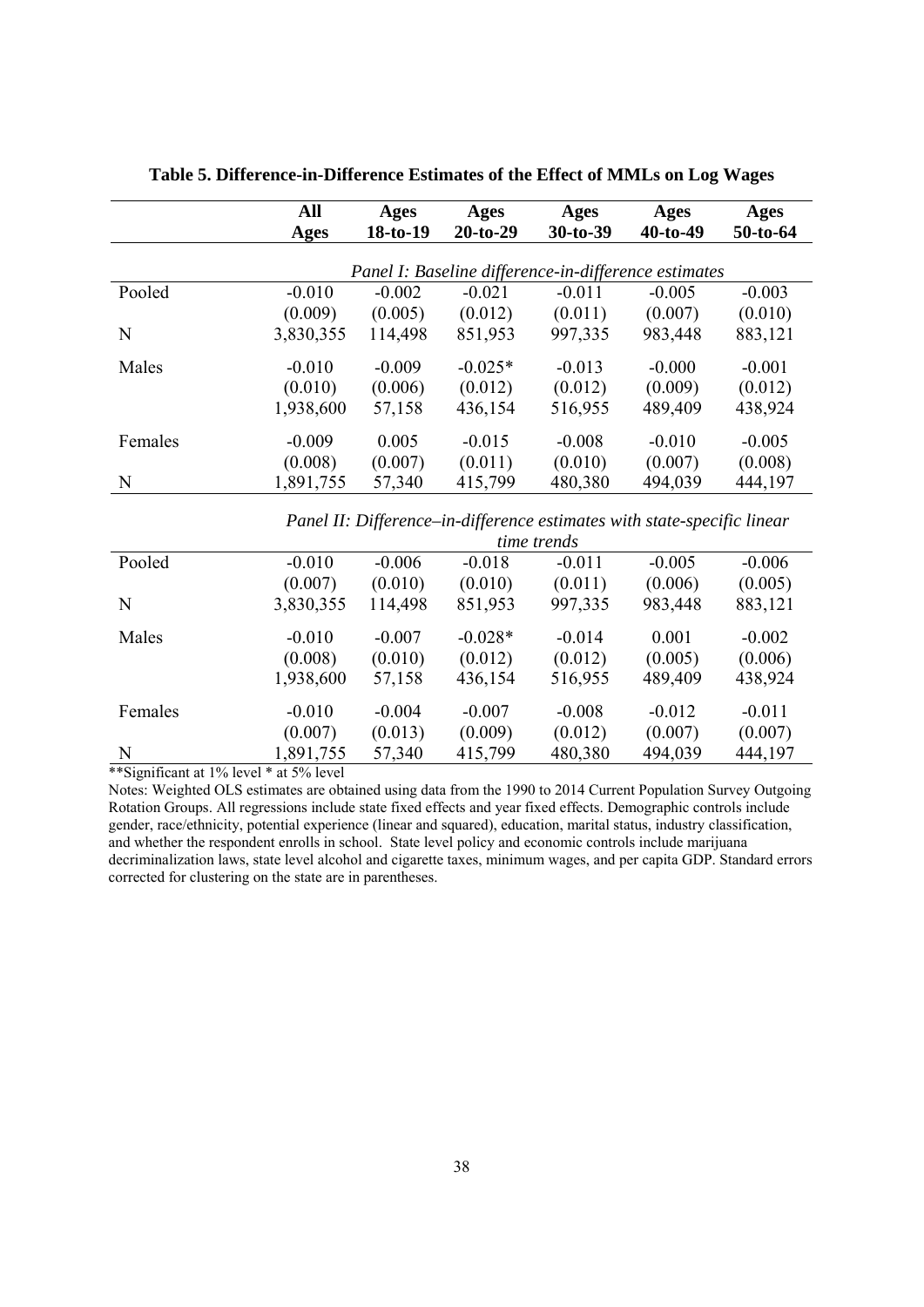|            | All                  | <b>Ages</b> | <b>Ages</b>            | Ages                 | <b>Ages</b>          | <b>Ages</b> |  |
|------------|----------------------|-------------|------------------------|----------------------|----------------------|-------------|--|
|            | <b>Ages</b>          | 18-to-19    | $20-to-29$             | 30-to-39             | $40-to-49$           | 50-to-64    |  |
|            |                      |             |                        |                      |                      |             |  |
|            |                      |             | Panel I: Pooled Sample |                      |                      |             |  |
| Employment | 0.002                | 0.002       | 0.006                  | 0.001                | 0.001                | $-0.002$    |  |
|            | (0.003)<br>6,013,148 | (0.006)     | (0.003)<br>1,251,894   | (0.004)<br>1,422,844 | (0.004)<br>1,438,119 | (0.004)     |  |
| N          |                      | 252,964     |                        |                      |                      | 1,647,327   |  |
| Hours      | 0.003                | 0.008       | 0.005                  | 0.004                | 0.005                | $-0.001$    |  |
|            | (0.004)              | (0.011)     | (0.005)                | (0.005)              | (0.004)              | (0.004)     |  |
| N          | 3,714,767            | 110,631     | 825,393                | 967,815              | 954,140              | 856,788     |  |
| Wages      | 0.001                | $-0.002$    | 0.007                  | $-0.002$             | $-0.003$             | $-0.001$    |  |
|            | (0.004)              | (0.009)     | (0.005)                | (0.005)              | (0.004)              | (0.006)     |  |
| N          | 3,714,767            | 110,631     | 825,393                | 967,815              | 954,140              | 856,788     |  |
|            |                      |             |                        |                      |                      |             |  |
|            |                      |             | Panel II: Males        |                      |                      |             |  |
| Employment | 0.002                | 0.012       | 0.002                  | $-0.003$             | 0.005                | 0.006       |  |
|            | (0.002)              | (0.010)     | (0.003)                | (0.003)              | (0.002)              | (0.004)     |  |
| N          | 2,892,780            | 127,186     | 603,679                | 679,955              | 692,118              | 789,842     |  |
| Hours      | $-0.000$             | 0.015       | 0.002                  | $-0.004$             | $-0.002$             | 0.002       |  |
|            | (0.002)              | (0.017)     | (0.003)                | (0.003)              | (0.002)              | (0.003)     |  |
| N          | 1,879,174            | 55,219      | 422,395                | 501,257              | 474,559              | 425,744     |  |
| Wages      | $-0.010$             | $-0.007$    | $-0.028*$              | $-0.014$             | 0.001                | $-0.002$    |  |
|            | (0.008)              | (0.010)     | (0.012)                | (0.012)              | (0.005)              | (0.006)     |  |
| N          | 1,879,174            | 55,219      | 422,395                | 501,257              | 474,559              | 425,744     |  |
|            |                      |             |                        |                      |                      |             |  |
|            |                      |             | Panel III: Females     |                      |                      |             |  |
| Employment | 0.000                | 0.001       | 0.004                  | $-0.002$             | $-0.004$             | $-0.002$    |  |
|            | (0.003)              | (0.007)     | (0.004)                | (0.004)              | (0.002)              | (0.005)     |  |
| N          | 3,120,368            | 125,778     | 648,215                | 742,889              | 746,001              | 857,485     |  |
| Hours      | 0.002                | 0.017       | 0.004                  | 0.002                | 0.003                | $-0.005$    |  |
|            | (0.002)              | (0.023)     | (0.004)                | (0.003)              | (0.004)              | (0.003)     |  |
| N          | 1,835,593            | 55,412      | 402,998                | 466,558              | 479,581              | 431,044     |  |
| Wages      | $-0.010$             | $-0.004$    | $-0.008$               | $-0.007$             | $-0.013$             | $-0.011$    |  |
|            | (0.007)              | (0.013)     | (0.009)                | (0.012)              | (0.007)              | (0.007)     |  |
| N          | 1,835,593            | 55,412      | 402,998                | 466,558              | 479,581              | 431,044     |  |

**Table 6. Robustness of Estimates to Control for Anti-Marijuana Legalization Sentiment** 

\*\*Significant at 1% level \* at 5% level

Notes: Weighted OLS estimates are obtained using data from the 1990 to 2014 Current Population Survey Outgoing Rotation Groups. All regressions include state fixed effects, year fixed effects and state specific linear time trends. Demographic controls include gender, race/ethnicity, age (linear and squared)/potential experience (linear and squared), education, marital status, industry classification, and whether the respondent enrolls in school. State level policy and economic controls include marijuana decriminalization laws, state level alcohol and cigarette taxes, minimum wages, and per capita GDP. Standard errors corrected for clustering on the state are in parentheses.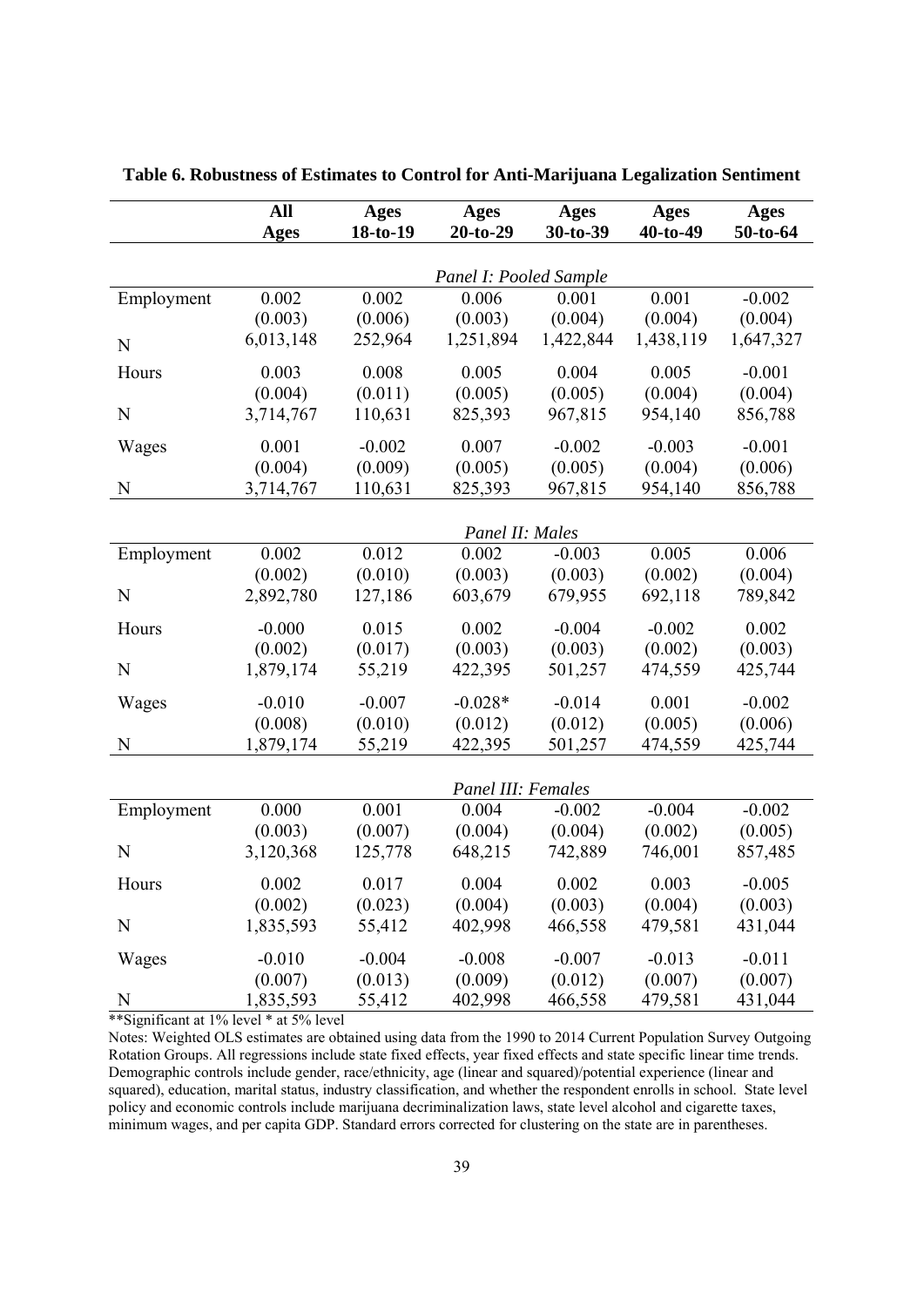|                                                                      | All         | <b>Ages</b> | <b>Ages</b>     | <b>Ages</b>            | <b>Ages</b> | <b>Ages</b> |
|----------------------------------------------------------------------|-------------|-------------|-----------------|------------------------|-------------|-------------|
|                                                                      | <b>Ages</b> | 18-to-19    | $20-to-29$      | 30-to-39               | 40-to-49    | 50-to-64    |
|                                                                      |             |             |                 | Panel I: Pooled Sample |             |             |
| 4 Years Prior                                                        | 0.009       | 0.011       | 0.012           | $0.014*$               | 0.008       | 0.009       |
|                                                                      | (0.004)     | (0.009)     | (0.007)         | (0.007)                | (0.006)     | (0.004)     |
| 3 Years Prior                                                        | 0.003       | $-0.007$    | $-0.000$        | $-0.007$               | 0.009       | 0.003       |
|                                                                      | (0.005)     | (0.013)     | (0.008)         | (0.007)                | (0.007)     | (0.005)     |
| 2 Years Prior                                                        | 0.001       | 0.024       | $-0.006$        | 0.001                  | 0.006       | 0.001       |
|                                                                      | (0.009)     | (0.023)     | (0.010)         | (0.012)                | (0.012)     | (0.009)     |
| 1 Year Prior                                                         | 0.002       | 0.015       | $-0.008$        | 0.000                  | 0.004       | 0.002       |
|                                                                      | (0.009)     | (0.022)     | (0.008)         | (0.013)                | (0.012)     | (0.009)     |
| Year of law changed                                                  | $-0.004$    | $-0.000$    | $-0.008$        | 0.002                  | $-0.008$    | $-0.004$    |
|                                                                      | (0.012)     | (0.021)     | (0.015)         | (0.015)                | (0.011)     | (0.012)     |
| 1 Year After                                                         | $-0.005$    | 0.004       | $-0.009$        | $-0.004$               | $-0.004$    | $-0.005$    |
|                                                                      | (0.014)     | (0.023)     | (0.014)         | (0.025)                | (0.010)     | (0.014)     |
| 2 Years After                                                        | $-0.016$    | $-0.005$    | $-0.018$        | $-0.028$               | $-0.006$    | $-0.016$    |
|                                                                      | (0.012)     | (0.027)     | (0.013)         | (0.016)                | (0.012)     | (0.012)     |
| 3+ Years After                                                       | $-0.009$    | 0.025       | $-0.005$        | $-0.009$               | $-0.014$    | $-0.009$    |
|                                                                      | (0.009)     | (0.032)     | (0.010)         | (0.012)                | (0.010)     | (0.009)     |
|                                                                      |             |             |                 |                        |             |             |
| $\chi^2$ of $\sum(\beta_{\text{leads}})=0$                           | 0.364       | 0.574       | 0.012           | 0.050                  | 0.766       | 2.065       |
| p-value                                                              | 0.549       | 0.452       | 0.914           | 0.824                  | 0.386       | 0.157       |
| $\chi^2$ of $\sum(\beta_{\text{yrchange}}, \beta_{\text{lags}}) = 0$ | 0.592       | 0.069       | 0.815           | 0.410                  | 0.642       | 0.322       |
| p-value                                                              | 0.445       | 0.794       | 0.371           | 0.525                  | 0.427       | 0.573       |
| N                                                                    | 3,830,355   | 114,498     | 851,953         | 997,335                | 983,448     | 883,121     |
|                                                                      |             |             | Panel II: Males |                        |             |             |
| 4 Years Prior                                                        | 0.004       | 0.015       | $-0.008$        | 0.007                  | $0.013*$    | 0.003       |
|                                                                      | (0.006)     | (0.012)     | (0.007)         | (0.007)                | (0.006)     | (0.012)     |
| 3 Years Prior                                                        | 0.003       | $-0.012$    | $-0.008$        | 0.012                  | 0.005       | 0.003       |
|                                                                      | (0.008)     | (0.013)     | (0.012)         | (0.006)                | (0.013)     | (0.008)     |
| 2 Years Prior                                                        | $-0.001$    | $-0.005$    | $-0.027$        | 0.004                  | 0.007       | 0.013       |
|                                                                      | (0.007)     | (0.019)     | (0.014)         | (0.005)                | (0.007)     | (0.009)     |
| 1 Year Prior                                                         | $-0.011$    | $-0.012$    | $-0.029$        | $-0.014$               | $-0.014$    | 0.017       |
|                                                                      | (0.014)     | (0.023)     | (0.015)         | (0.012)                | (0.012)     | (0.016)     |
| Year of law changed                                                  | $-0.010$    | $-0.008$    | $-0.043*$       | $-0.008$               | $-0.000$    | 0.010       |
|                                                                      | (0.014)     | (0.019)     | (0.018)         | (0.015)                | (0.012)     | (0.012)     |
| 1 Year After                                                         | $-0.009$    | $-0.017$    | $-0.032$        | $-0.016$               | 0.009       | $-0.000$    |
|                                                                      | (0.016)     | (0.023)     | (0.022)         | (0.017)                | (0.013)     | (0.018)     |
| 2 Years After                                                        | $-0.019$    | $-0.010$    | $-0.056*$       | $-0.026$               | 0.001       | 0.005       |
|                                                                      | (0.016)     | (0.017)     | (0.021)         | (0.023)                | (0.012)     | (0.010)     |
| 3+ Years After                                                       | $-0.010$    | $-0.005$    | $-0.038*$       | $-0.011$               | 0.000       | 0.006       |
|                                                                      | (0.012)     | (0.025)     | (0.018)         | (0.014)                | (0.011)     | (0.012)     |

#### **Table 7. Robustness of Estimates of the Effect of MMLs on Log Wages to Controls for Policy Leads and Lags**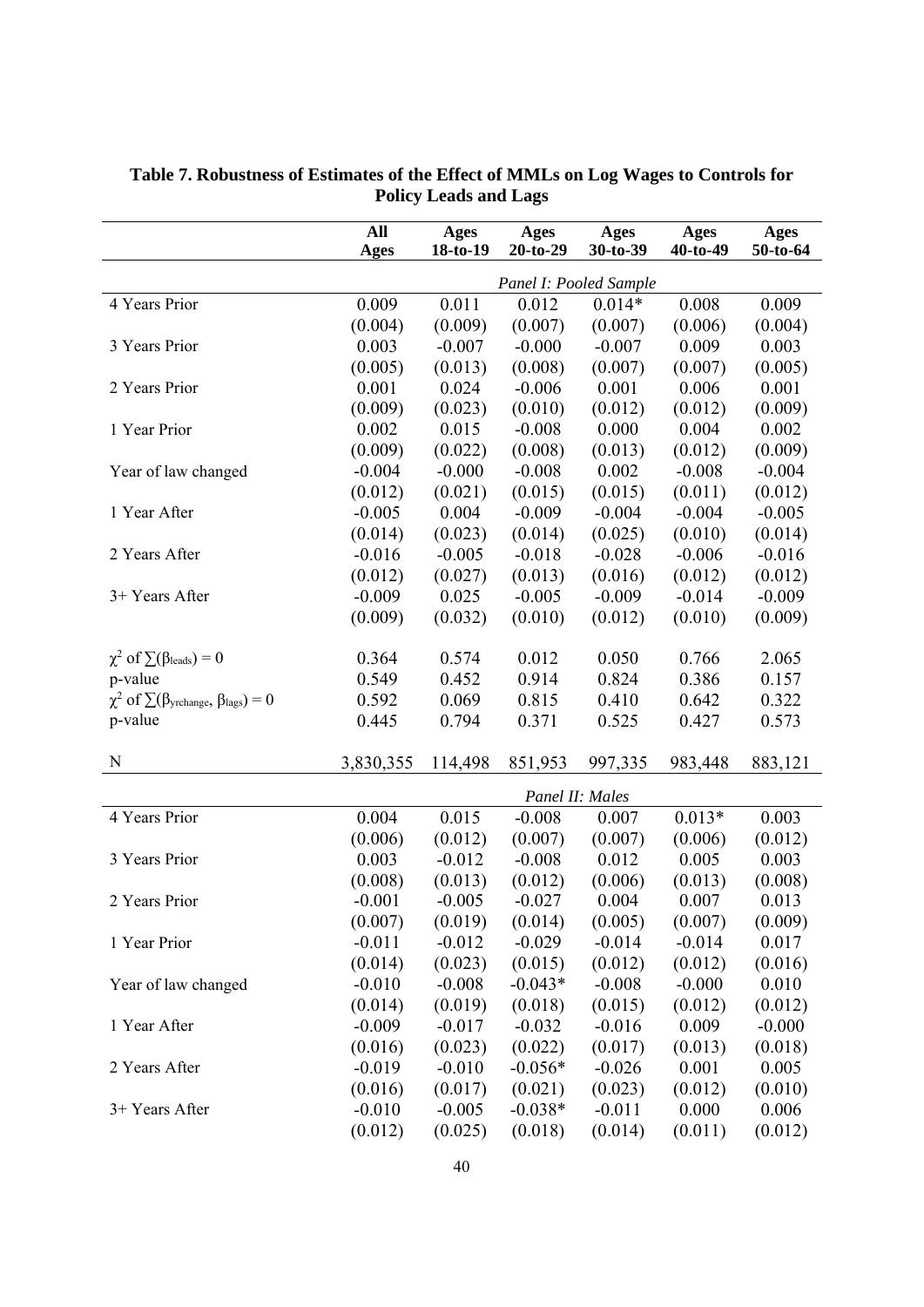|                                                                      | All<br><b>Ages</b> | Ages<br>18-to-19 | <b>Ages</b><br>$20-to-29$ | <b>Ages</b><br>30-to-39 | <b>Ages</b><br>40-to-49 | <b>Ages</b><br>50-to-64 |
|----------------------------------------------------------------------|--------------------|------------------|---------------------------|-------------------------|-------------------------|-------------------------|
|                                                                      |                    |                  |                           |                         |                         |                         |
| $\chi^2$ of $\sum(\beta_{\text{leads}})=0$                           | 0.03               | 0.058            | 2.547                     | 0.125                   | 0.109                   | 0.883                   |
| p-value                                                              | 0.864              | 0.811            | 0.117                     | 0.725                   | 0.743                   | 0.352                   |
| $\chi^2$ of $\sum(\beta_{\text{yrehange}}, \beta_{\text{lags}}) = 0$ | 0.772              | 0.28             | 4.798                     | 0.955                   | 0.051                   | 0.205                   |
| p-value                                                              | 0.384              | 0.599            | 0.033                     | 0.333                   | 0.822                   | 0.653                   |
|                                                                      |                    |                  |                           |                         |                         |                         |
| $\mathbf N$                                                          | 1,938,600          | 57,158           | 436,154                   | 516,955                 | 489,409                 | 438,924                 |
|                                                                      |                    |                  | Panel III: Females        |                         |                         |                         |
| 4 Years Prior                                                        | 0.009              | 0.011            | 0.012                     | $0.014*$                | 0.008                   | 0.007                   |
|                                                                      | (0.004)            | (0.009)          | (0.007)                   | (0.007)                 | (0.006)                 | (0.007)                 |
| 3 Years Prior                                                        | 0.003              | $-0.007$         | $-0.000$                  | $-0.007$                | 0.009                   | $0.015**$               |
|                                                                      | (0.005)            | (0.013)          | (0.008)                   | (0.007)                 | (0.007)                 | (0.005)                 |
| 2 Years Prior                                                        | 0.001              | 0.024            | $-0.006$                  | 0.001                   | 0.006                   | 0.002                   |
|                                                                      | (0.009)            | (0.023)          | (0.010)                   | (0.012)                 | (0.012)                 | (0.007)                 |
| 1 Year Prior                                                         | 0.002              | 0.015            | $-0.008$                  | 0.000                   | 0.004                   | 0.012                   |
|                                                                      | (0.009)            | (0.022)          | (0.008)                   | (0.013)                 | (0.012)                 | (0.010)                 |
| Year of law changed                                                  | $-0.004$           | $-0.000$         | $-0.008$                  | 0.002                   | $-0.008$                | $-0.001$                |
|                                                                      | (0.012)            | (0.021)          | (0.015)                   | (0.015)                 | (0.011)                 | (0.013)                 |
| 1 Year After                                                         | $-0.005$           | 0.004            | $-0.009$                  | $-0.004$                | $-0.004$                | 0.002                   |
|                                                                      | (0.014)            | (0.023)          | (0.014)                   | (0.025)                 | (0.010)                 | (0.012)                 |
| 2 Years After                                                        | $-0.016$           | $-0.005$         | $-0.018$                  | $-0.028$                | $-0.006$                | $-0.013$                |
|                                                                      | (0.012)            | (0.027)          | (0.013)                   | (0.016)                 | (0.012)                 | (0.009)                 |
| 3+ Years After                                                       | $-0.009$           | 0.025            | $-0.005$                  | $-0.009$                | $-0.014$                | $-0.009$                |
|                                                                      | (0.009)            | (0.032)          | (0.010)                   | (0.012)                 | (0.010)                 | (0.010)                 |
| $\chi^2$ of $\sum(\beta_{\text{leads}})=0$                           | 0.364              | 0.574            | 0.012                     | 0.05                    | 0.766                   | 2.065                   |
| p-value                                                              | 0.549              | 0.452            | 0.914                     | 0.824                   | 0.386                   | 0.157                   |
| $\chi^2$ of $\sum(\beta_{\text{yrchange}}, \beta_{\text{lags}}) = 0$ | 0.592              | 0.069            | 0.815                     | 0.41                    | 0.642                   | 0.322                   |
| p-value                                                              | 0.445              | 0.794            | 0.371                     | 0.525                   | 0.427                   | 0.573                   |
|                                                                      |                    |                  |                           |                         |                         |                         |
| N                                                                    | 1,891,755          | 57,340           | 415,799                   | 480,380                 | 494,039                 | 444,197                 |

\*\*Significant at 1% level \* at 5% level

Notes: Weighted OLS estimates are obtained using data from the 1990 to 2014 Current Population Survey Outgoing Rotation Groups. All regressions include state fixed effects, year fixed effects and state specific linear time trends. Demographic controls include gender, race/ethnicity, age (linear and squared)/potential experience (linear and squared), education, marital status, industry classification, and whether the respondent enrolls in school. State level policy and economic controls include marijuana decriminalization laws, state level alcohol and cigarette taxes, minimum wages, and per capita GDP. Standard errors corrected for clustering on the state are in parentheses.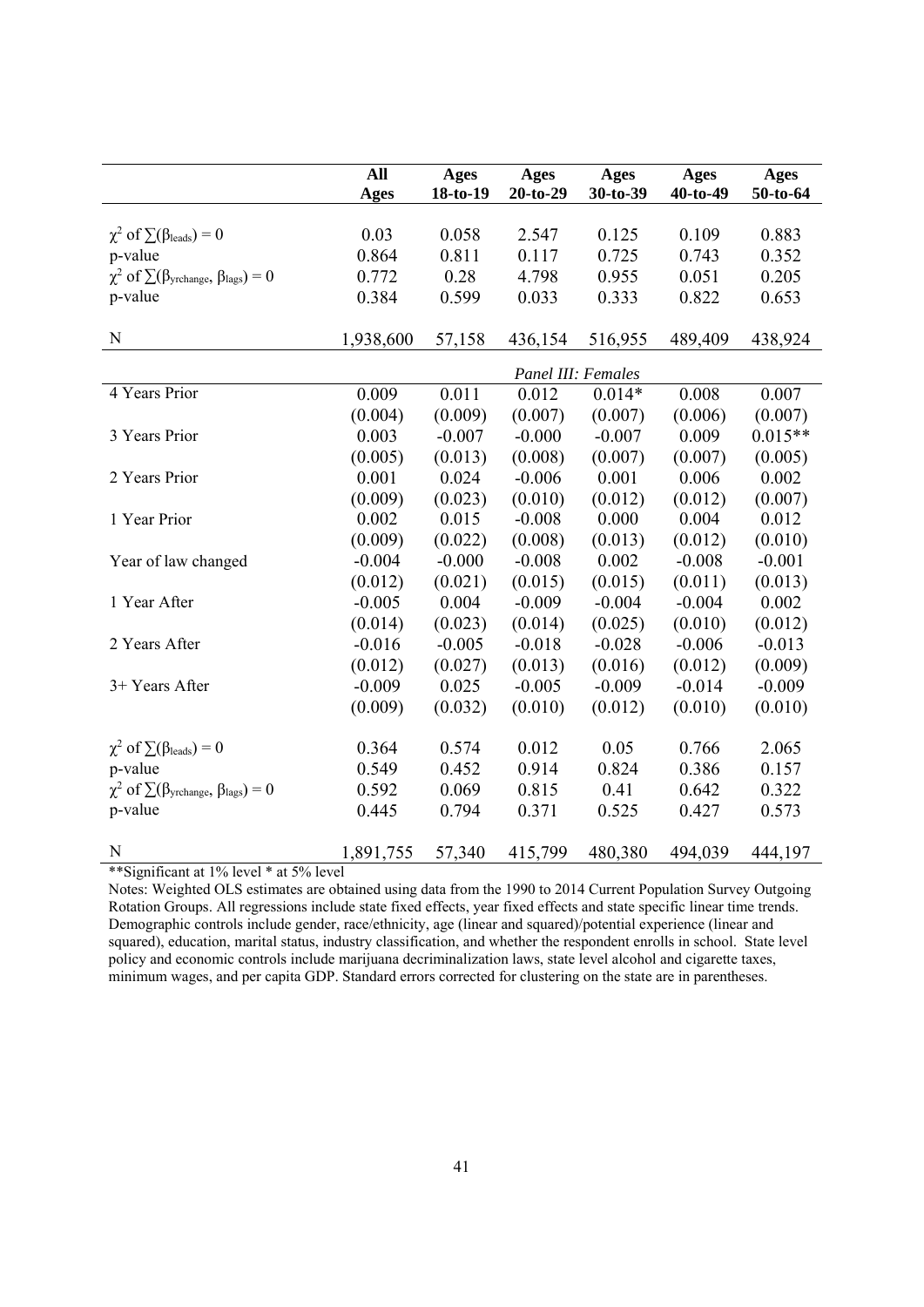| <b>Northeastern States</b> |               |                           |               |  |  |  |  |  |
|----------------------------|---------------|---------------------------|---------------|--|--|--|--|--|
| Connecticut                | Maine         | <b>Massachusetts</b>      | New Hampshire |  |  |  |  |  |
| $-0.048$                   | $-0.027$      | $-0.022$                  | $-0.041$      |  |  |  |  |  |
| (0.066)                    | (0.020)       | (0.058)                   | (0.034)       |  |  |  |  |  |
| ${0.786}$                  | ${0.750}$     | ${0.571}$                 | ${0.929}$     |  |  |  |  |  |
| $[75]$                     | $[200]$       | [50]                      | $[100]$       |  |  |  |  |  |
| New Jersey                 | New York      | Rhode Island              | Vermont       |  |  |  |  |  |
| $-0.065$                   | $-0.005$      | $-0.030$                  | $-0.021$      |  |  |  |  |  |
| (0.046)                    | (0.028)       | (0.027)                   | (0.021)       |  |  |  |  |  |
| ${0.964}$                  | ${0.643}$     | ${0.929}$                 | ${0.143}$     |  |  |  |  |  |
| $[75]$                     | [75]          | [75]                      | $[150]$       |  |  |  |  |  |
|                            |               | <b>Western States</b>     |               |  |  |  |  |  |
| Alaska                     | Arizona       | California                | Colorado      |  |  |  |  |  |
| $-0.080**$                 | 0.005         | $-0.015$                  | $0.039*$      |  |  |  |  |  |
| (0.029)                    | (0.018)       | (0.016)                   | (0.017)       |  |  |  |  |  |
| ${0.964}$                  | ${0.464}$     | ${0.964}$                 | ${0.964}$     |  |  |  |  |  |
| $[75]$                     | [175]         | [100]                     | $[125]$       |  |  |  |  |  |
| Hawaii                     | Montana       | Nevada                    | New Mexico    |  |  |  |  |  |
| $-0.058$                   | $-0.008$      | $-0.038$                  | 0.002         |  |  |  |  |  |
| (0.043)                    | (0.015)       | (0.024)                   | (0.035)       |  |  |  |  |  |
| ${0.929}$                  | ${0.679}$     | ${0.929}$                 | ${0.179}$     |  |  |  |  |  |
| [50]                       | $[150]$       | $[75]$                    | $[125]$       |  |  |  |  |  |
|                            | <b>Oregon</b> | Washington                |               |  |  |  |  |  |
|                            | $-0.007$      | 0.007                     |               |  |  |  |  |  |
|                            | (0.012)       | (0.017)                   |               |  |  |  |  |  |
|                            | ${0.643}$     | ${0.964}$                 |               |  |  |  |  |  |
|                            | [175]         | [100]                     |               |  |  |  |  |  |
|                            |               | <b>Mid-Western States</b> |               |  |  |  |  |  |
| Illinois                   |               | Michigan                  | Minnesota     |  |  |  |  |  |
| $-0.054$                   |               | $-0.072**$                | $-0.035$      |  |  |  |  |  |
| (0.039)                    |               | (0.017)                   | (0.030)       |  |  |  |  |  |
| ${0.500}$                  |               | ${0.393}$                 | ${0.964}$     |  |  |  |  |  |
| [75]                       |               | $[100]$                   | $[125]$       |  |  |  |  |  |
| <b>Southern States</b>     |               |                           |               |  |  |  |  |  |
| Delaware                   |               | District of Columbia      | Maryland      |  |  |  |  |  |
| $-0.067$                   |               | 0.135                     | $-0.024$      |  |  |  |  |  |
| (0.037)                    |               | (0.089)                   | (0.072)       |  |  |  |  |  |
| ${0.750}$                  |               | ${0.286}$                 | ${0.679}$     |  |  |  |  |  |
| [100]                      |               | [50]                      | [100]         |  |  |  |  |  |

#### **Table 8. Synthetic Difference-in-Difference Estimates of the Effect of MMLs on Log Wages for Males Ages 20-to-29**

\*\*Significant at 1% level \* at 5% level

Notes: Weighted OLS estimates are obtained using state-year data from the 1990 to 2014 Current Population Survey Outgoing Rotation Groups. All regressions include state fixed effects and year fixed effects. Control states are selected by the procedure developed by Abadie et al. (2010) and regressions are weighted using the synthetic control weights. Wild bootstrapped standard errors are in parentheses, p-values calculated based on a raking of states of the ratio post-mean-squared-prediction-error to the pre-mean-squared-predicting error after implementing the synthetic approach for each of the potential donor states in braces, and the number of observations in brackets.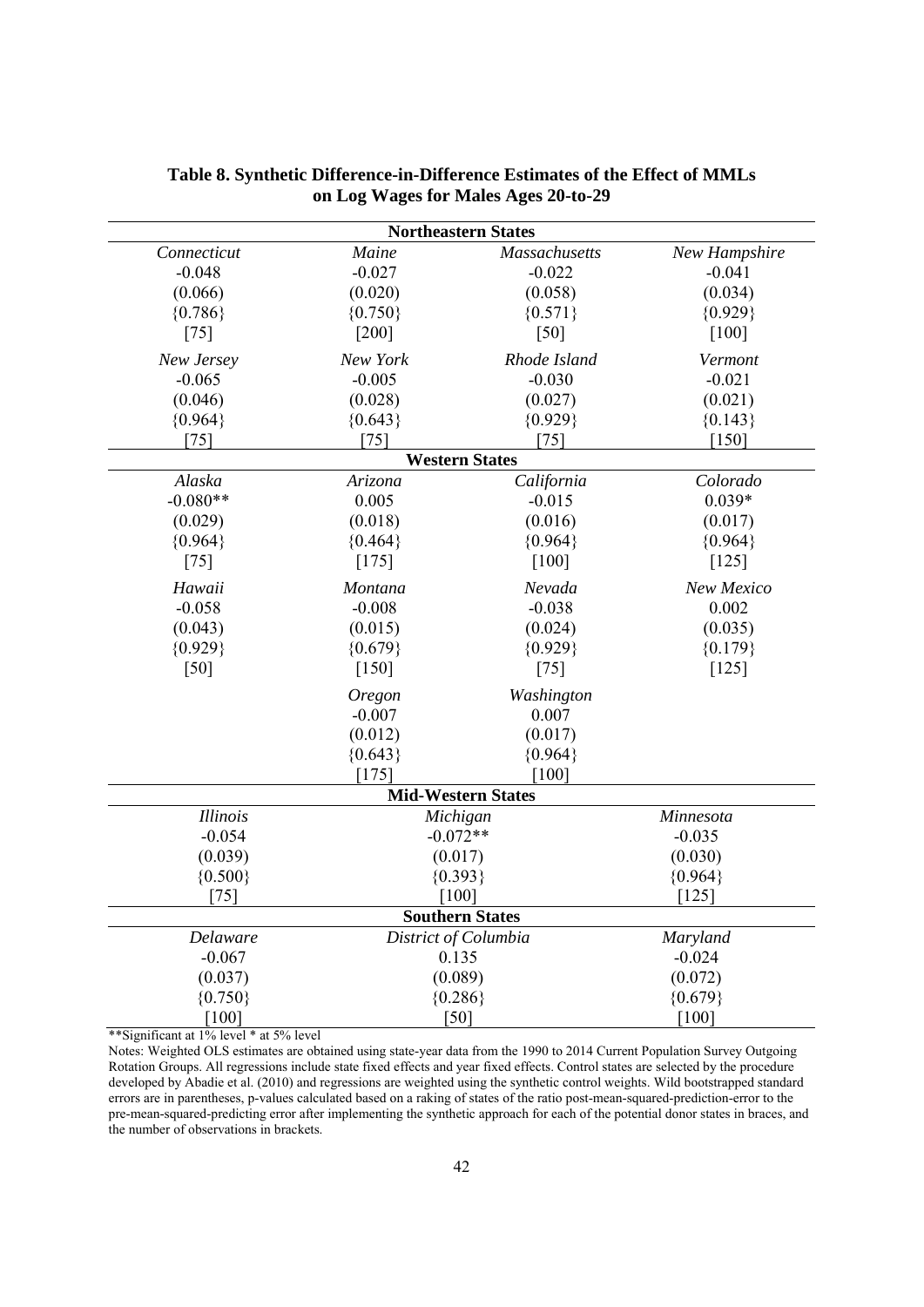|                  | All             | Ages       | Ages                   | Ages      | <b>Ages</b> | Ages      |  |
|------------------|-----------------|------------|------------------------|-----------|-------------|-----------|--|
|                  | <b>Ages</b>     | 18-to-19   | $20-to-29$             | 30-to-39  | $40-to-49$  | 50-to-64  |  |
|                  |                 |            | Panel I: Pooled Sample |           |             |           |  |
| Vigorous Days    | 0.003           | $-0.144$   | $-0.054**$             | $-0.025$  | 0.020       | 0.024     |  |
|                  | (0.018)         | (0.083)    | (0.020)                | (0.020)   | (0.030)     | (0.027)   |  |
| Mean             | 1.559           | 2.501      | 1.942                  | 1.723     | 1.589       | 1.288     |  |
| N                | 1,225,377       | 21,728     | 151,783                | 250,240   | 317,107     | 484,519   |  |
| Number of Drinks | $-0.656*$       | $-1.076$   | $-1.749**$             | $-0.679$  | $-0.385$    | $-0.471$  |  |
|                  | (0.297)         | (0.922)    | (0.491)                | (0.481)   | (0.390)     | (0.246)   |  |
| Mean             | 11.482          | 10.171     | 14.121                 | 11.066    | 11.590      | 10.793    |  |
| N                | 3,725,215       | 73,072     | 498,919                | 783,972   | 925,599     | 1,443,653 |  |
|                  | Panel II: Males |            |                        |           |             |           |  |
| Vigorous Days    | 0.014           | $-0.189**$ | $-0.080$               | 0.039     | 0.012       | 0.028     |  |
|                  | (0.031)         | (0.071)    | (0.044)                | (0.032)   | (0.060)     | (0.029)   |  |
| Mean             | 1.865           | 3.086      | 2.400                  | 2.067     | 1.858       | 1.535     |  |
| N                | 486,220         | 10,539     | 59,583                 | 96,715    | 126,862     | 192,521   |  |
| Number of Drinks | $-0.744$        | $-3.115*$  | $-2.581**$             | $-0.746$  | $-0.464$    | $-0.389$  |  |
|                  | (0.465)         | (1.527)    | (0.937)                | (0.687)   | (0.718)     | (0.402)   |  |
| Mean             | 18.350          | 14.598     | 23.440                 | 18.274    | 17.939      | 17.114    |  |
| N                | 1,470,496       | 34,572     | 197,744                | 301,411   | 367,472     | 569,297   |  |
|                  |                 |            | Panel III: Females     |           |             |           |  |
| Vigorous Days    | $-0.004$        | $-0.106$   | $-0.033$               | $-0.069*$ | 0.021       | 0.030     |  |
|                  | (0.018)         | (0.113)    | (0.029)                | (0.029)   | (0.021)     | (0.045)   |  |
| Mean             | 1.358           | 1.949      | 1.645                  | 1.522     | 1.410       | 1.125     |  |
| N                | 739,157         | 11,189     | 92,200                 | 153,525   | 190,245     | 291,998   |  |
| Number of Drinks | $-0.363**$      | 0.299      | $-0.987**$             | $-0.282$  | $-0.045$    | $-0.361*$ |  |
|                  | (0.136)         | (1.388)    | (0.259)                | (0.285)   | (0.201)     | (0.159)   |  |
| Mean             | 6.879           | 6.015      | 7.741                  | 6.355     | 7.322       | 6.632     |  |
| N                | 2,166,627       | 36,075     | 283,277                | 456,785   | 536,148     | 854,342   |  |

#### **Table 9. Exploring Mechanisms—Difference-in-Difference Estimates of the Effect of MMLs on Exercising and Drinking, BRFSS 1990-2013**

\*\*Significant at 1% level \* at 5% level

Notes: Unweighted negative binomial estimates for the number of days the respondent engaged in vigorous activities and unweighted OLS estimates for the number of drinks are obtained using data from the 1990 to 2013 Behavioral Risk Factor Surveillance System. All regressions include state fixed effects, year fixed effects and state specific linear time trends. Demographic controls include gender, race/ethnicity, age (linear and quadratic), education, and marital status. State level policy and economic controls include marijuana decriminalization laws, state level alcohol and cigarette taxes, minimum wages, and per capita GDP. Standard errors corrected for clustering on the state are in parentheses.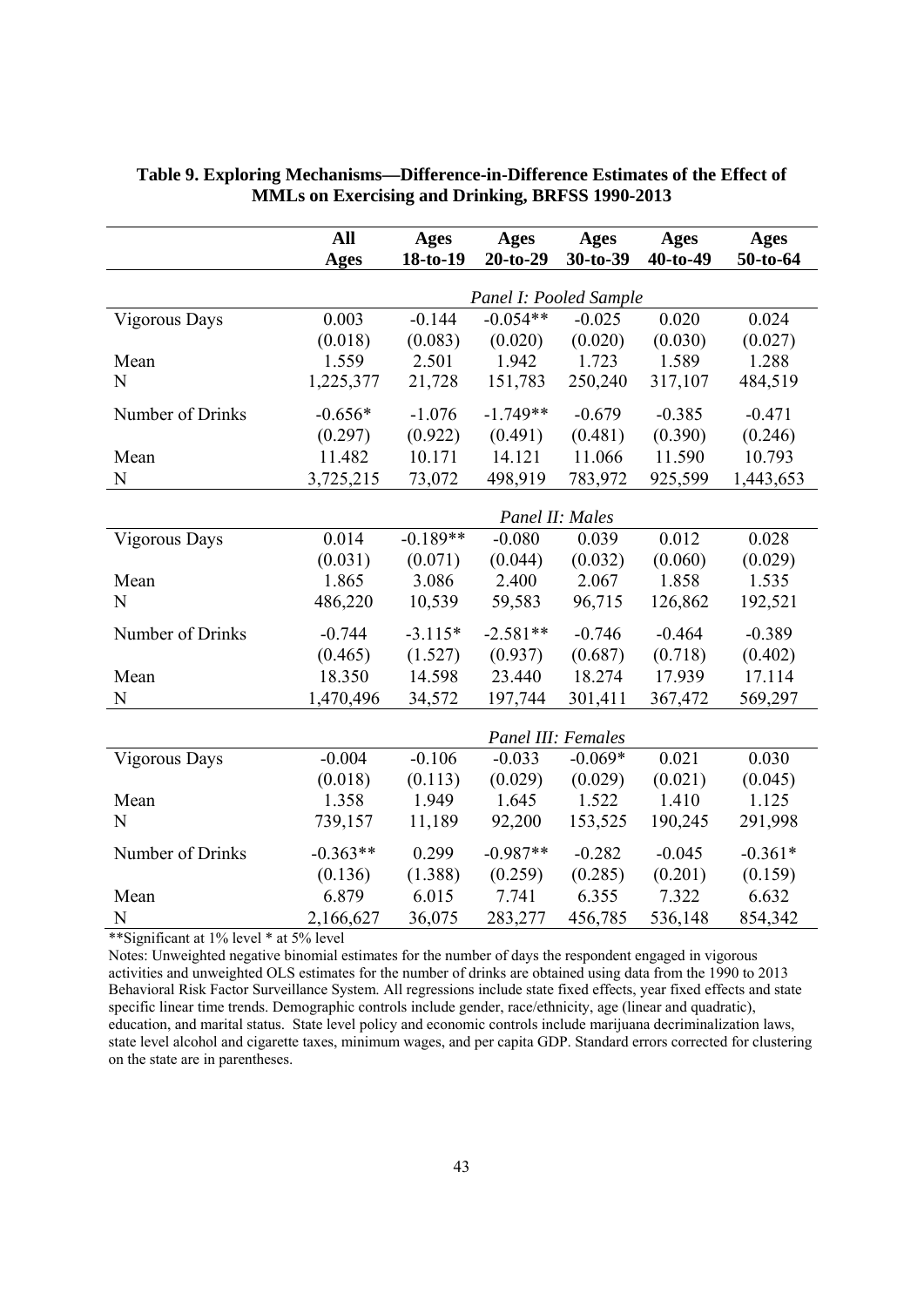|             | <b>All</b>                 | <b>Ages</b> | <b>Ages</b>                     | <b>Ages</b> | <b>Ages</b> | <b>Ages</b> |  |
|-------------|----------------------------|-------------|---------------------------------|-------------|-------------|-------------|--|
|             | <b>Ages</b>                | 18-to-19    | $20-to-29$                      | 30-to-39    | 40-to-49    | 50-to-64    |  |
|             |                            |             | Panel I: Collective Cultivation |             |             |             |  |
| Pooled      | $-0.024**$                 | $-0.022*$   | $-0.039**$                      | $-0.030**$  | $-0.012$    | $-0.016*$   |  |
|             | (0.008)                    | (0.011)     | (0.012)                         | (0.011)     | (0.007)     | (0.007)     |  |
| N           | 3,830,355                  | 114,498     | 851,953                         | 997,335     | 983,448     | 883,121     |  |
| Males       | $-0.025*$                  | $-0.020$    | $-0.050**$                      | $-0.033**$  | $-0.008$    | $-0.007$    |  |
|             | (0.010)                    | (0.011)     | (0.017)                         | (0.010)     | (0.006)     | (0.011)     |  |
| N           | 1,938,600                  | 57,158      | 436,154                         | 516,955     | 489,409     | 438,924     |  |
| Females     | $-0.025**$                 | $-0.024$    | $-0.026**$                      | $-0.029*$   | $-0.017$    | $-0.025**$  |  |
| $**$        | (0.007)                    | (0.014)     | (0.008)                         | (0.012)     | (0.011)     | (0.005)     |  |
| $\mathbf N$ | 1,891,755                  | 57,340      | 415,799                         | 480,380     | 494,039     | 444,197     |  |
|             | Panel II: Home Cultivation |             |                                 |             |             |             |  |
| Pooled      | $-0.015$                   | $-0.017$    | $-0.027$                        | $-0.017$    | $-0.009$    | $-0.010$    |  |
|             | (0.010)                    | (0.010)     | (0.014)                         | (0.014)     | (0.007)     | (0.007)     |  |
| N           | 3,830,355                  | 114,498     | 851,953                         | 997,335     | 983,448     | 883,121     |  |
| Males       | $-0.017$                   | $-0.015$    | $-0.037*$                       | $-0.022$    | $-0.004$    | $-0.007$    |  |
|             | (0.010)                    | (0.010)     | (0.018)                         | (0.013)     | (0.006)     | (0.010)     |  |
| $\mathbf N$ | 1,938,600                  | 57,158      | 436,154                         | 516,955     | 489,409     | 438,924     |  |
| Females     | $-0.013$                   | $-0.016$    | $-0.015$                        | $-0.013$    | $-0.015$    | $-0.012$    |  |
|             | (0.009)                    | (0.014)     | (0.010)                         | (0.016)     | (0.011)     | (0.008)     |  |
| N           | 1,891,755                  | 57,340      | 415,799                         | 480,380     | 494,039     | 444,197     |  |
|             |                            |             | Panel III: Pain                 |             |             |             |  |
| Pooled      | $-0.015$                   | 0.000       | $-0.027*$                       | $-0.022$    | $-0.006$    | $-0.008$    |  |
|             | (0.011)                    | (0.019)     | (0.013)                         | (0.013)     | (0.008)     | (0.008)     |  |
| $\mathbf N$ | 3,830,355                  | 114,498     | 851,953                         | 997,335     | 983,448     | 883,121     |  |
| Males       | $-0.019$                   | $-0.009$    | $-0.038*$                       | $-0.026$    | $-0.008$    | $-0.003$    |  |
|             | (0.013)                    | (0.016)     | (0.017)                         | (0.013)     | (0.008)     | (0.011)     |  |
| N           | 1,938,600                  | 57,158      | 436,154                         | 516,955     | 489,409     | 438,924     |  |
| Females     | $-0.013$                   | 0.011       | $-0.015$                        | $-0.018$    | $-0.006$    | $-0.013*$   |  |
|             | (0.009)                    | (0.022)     | (0.009)                         | (0.013)     | (0.008)     | (0.006)     |  |
| N           | 1,891,755                  | 57,340      | 415,799                         | 480,380     | 494,039     | 444,197     |  |

|  | Table 10. Heterogeneity in the Effects of MMLs on Log of Wages |  |  |  |  |  |  |  |
|--|----------------------------------------------------------------|--|--|--|--|--|--|--|
|--|----------------------------------------------------------------|--|--|--|--|--|--|--|

\*\*Significant at 1% level \* at 5% level

Notes: Weighted OLS estimates are obtained using data from the 1990 to 2014 Current Population Survey Outgoing Rotation Groups. Each coefficient represents a result from separate weighted regressions that include state fixed effects, year fixed effects and state specific time trends. All regressions include state fixed effects, year fixed effects and state specific linear time trends. Demographic controls include gender, race/ethnicity, potential experience (linear and squared), education, marital status, and industry classification. State level policy and economic controls include marijuana decriminalization laws, state level alcohol and cigarette taxes, minimum wages, and per capita GDP. Standard errors corrected for clustering on the state are in parentheses.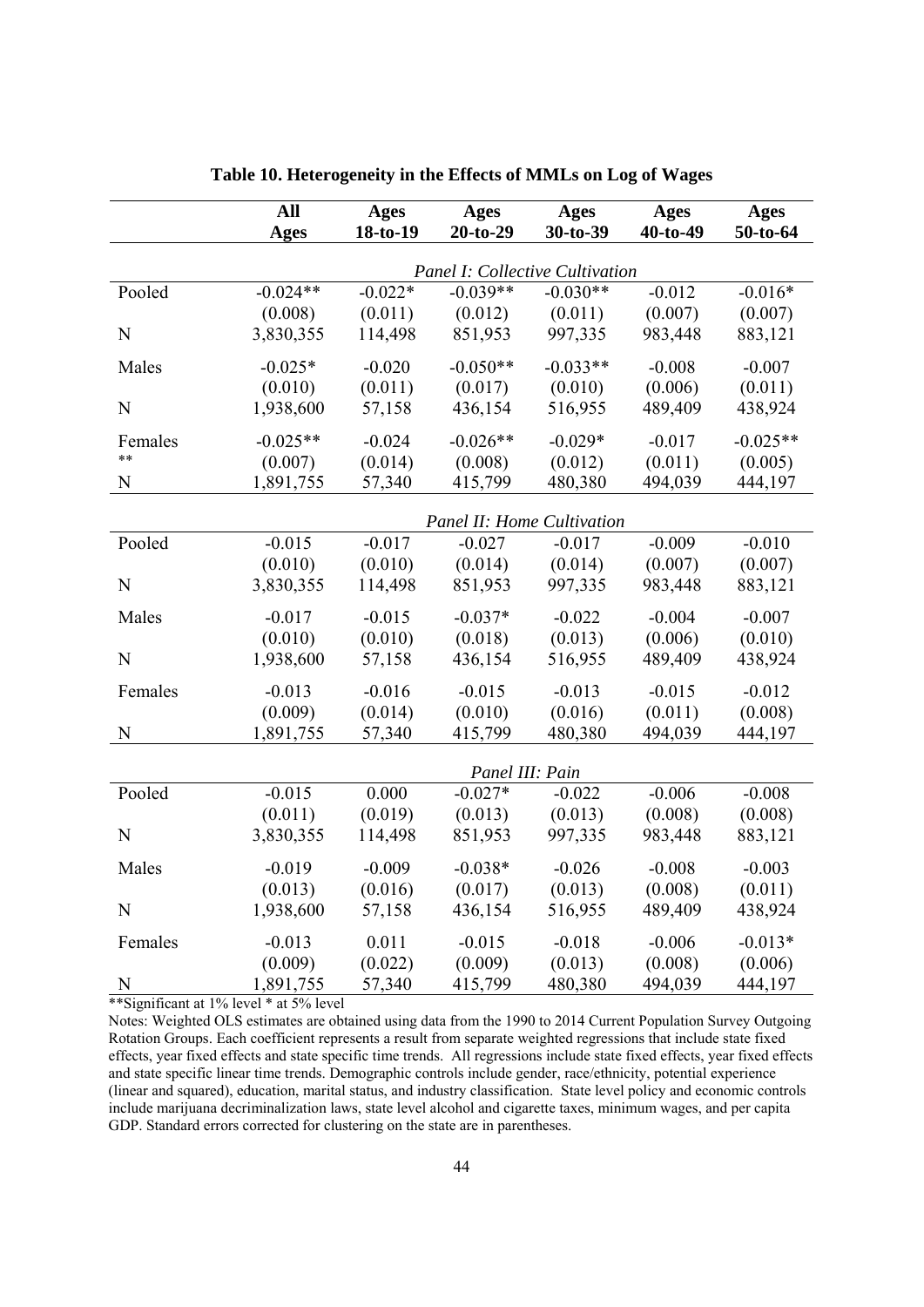|            | All       | <b>Ages</b> | Ages                   | Ages      | Ages       | Ages      |
|------------|-----------|-------------|------------------------|-----------|------------|-----------|
|            | Ages      | 18-to-19    | $20-to-29$             | 30-to-39  | $40-to-49$ | 50-to-64  |
|            |           |             |                        |           |            |           |
|            |           |             | Panel I: Pooled Sample |           |            |           |
| Employment | 0.002     | 0.005       | $0.006*$               | 0.002     | 0.003      | $-0.003$  |
|            | (0.003)   | (0.007)     | (0.003)                | (0.004)   | (0.004)    | (0.005)   |
| N          | 6,189,607 | 260,249     | 1,289,255              | 1,464,569 | 1,480,498  | 1,695,036 |
| Hours      | 0.001     | 0.018       | 0.004                  | $-0.001$  | 0.001      | $-0.002$  |
|            | (0.002)   | (0.010)     | (0.003)                | (0.002)   | (0.003)    | (0.002)   |
| N          | 3,830,355 | 114,498     | 851,953                | 997,335   | 983,448    | 883,121   |
| Wages      | $-0.012$  | $-0.006$    | $-0.018$               | $-0.015$  | $-0.007$   | $-0.009*$ |
|            | (0.007)   | (0.011)     | (0.012)                | (0.011)   | (0.005)    | (0.005)   |
| N          | 3,830,355 | 114,498     | 851,953                | 997,335   | 983,448    | 883,121   |
|            |           |             |                        |           |            |           |
|            |           |             | Panel II: Males        |           |            |           |
| Employment | 0.002     | 0.009       | 0.005                  | 0.003     | 0.007      | $-0.005$  |
|            | (0.004)   | (0.010)     | (0.005)                | (0.005)   | (0.004)    | (0.005)   |
| N          | 2,979,660 | 130,858     | 621,919                | 700,506   | 713,095    | 813,282   |
| Hours      | $-0.000$  | 0.013       | 0.001                  | $-0.004$  | $-0.001$   | 0.001     |
|            | (0.003)   | (0.018)     | (0.003)                | (0.003)   | (0.003)    | (0.003)   |
| N          | 1,938,600 | 57,158      | 436,154                | 516,955   | 489,409    | 438,924   |
| Wages      | $-0.013$  | $-0.011$    | $-0.028$               | $-0.013$  | $-0.011$   | $-0.028$  |
|            | (0.009)   | (0.009)     | (0.015)                | (0.009)   | (0.009)    | (0.015)   |
| N          | $-0.013$  | $-0.011$    | $-0.028$               | $-0.013$  | $-0.011$   | $-0.028$  |
|            |           |             |                        |           |            |           |
|            |           |             | Panel III: Females     |           |            |           |
| Employment | 0.002     | 0.003       | 0.008                  | $-0.000$  | $-0.002$   | $-0.000$  |
|            | (0.004)   | (0.010)     | (0.005)                | (0.004)   | (0.004)    | (0.007)   |
| N          | 3,209,947 | 129,391     | 667,336                | 764,063   | 767,403    | 881,754   |
| Hours      | 0.003     | 0.023       | 0.006                  | 0.001     | 0.002      | $-0.006$  |
|            | (0.002)   | (0.020)     | (0.004)                | (0.003)   | (0.004)    | (0.004)   |
| N          | 1,891,755 | 57,340      | 415,799                | 480,380   | 494,039    | 444,197   |
| Wages      | $-0.011$  | $-0.000$    | $-0.008$               | $-0.012$  | $-0.012$   | $-0.013*$ |
|            | (0.006)   | (0.014)     | (0.009)                | (0.012)   | (0.007)    | (0.005)   |
| N          | 1,891,755 | 57,340      | 415,799                | 480,380   | 494,039    | 444,197   |

#### **Appendix Table 1. Robustness of Estimates with the Use of Alternative MML Effective Dates to Indicate Whether a State Has an Effective MML in the Entire Year**

\*\*Significant at 1% level \* at 5% level

Notes: Weighted OLS estimates are obtained using data from the 1990 to 2014 Current Population Survey Outgoing Rotation Groups. All regressions include state fixed effects, year fixed effects and state specific linear time trends. Demographic controls include gender, race/ethnicity, age (linear and squared)/potential experience (linear and squared), education, marital status, industry classification, and whether the respondent enrolls in school. State level policy and economic controls include marijuana decriminalization laws, state level alcohol and cigarette taxes, minimum wages, and per capita GDP. Standard errors corrected for clustering on the state are in parentheses.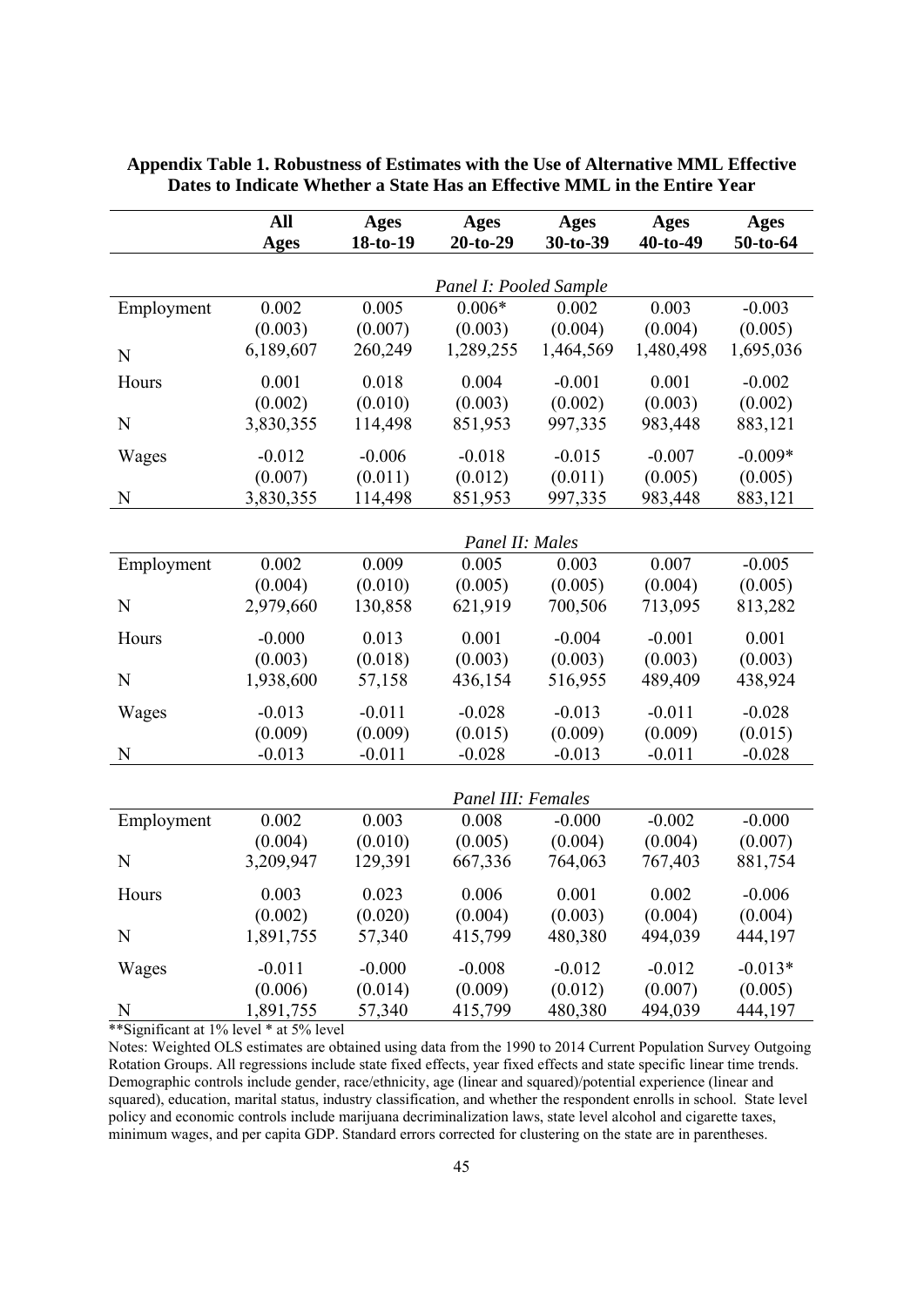|             | All         | <b>Ages</b> | <b>Ages</b>            | <b>Ages</b> | <b>Ages</b> | <b>Ages</b> |
|-------------|-------------|-------------|------------------------|-------------|-------------|-------------|
|             | <b>Ages</b> | 18-to-19    | $20-to-29$             | 30-to-39    | 40-to-49    | 50-to-64    |
|             |             |             |                        |             |             |             |
|             |             |             | Panel I: Pooled Sample |             |             |             |
| Employment  | $-0.000$    | $-0.000$    | 0.002                  | $-0.001$    | 0.002       | $-0.004$    |
|             | (0.004)     | (0.007)     | (0.005)                | (0.004)     | (0.004)     | (0.004)     |
| N           | 6,189,607   | 260,249     | 1,289,255              | 1,464,569   | 1,480,498   | 1,695,036   |
| Hours       | 0.000       | 0.013       | 0.000                  | $-0.000$    | $-0.001$    | $-0.001$    |
|             | (0.002)     | (0.010)     | (0.003)                | (0.002)     | (0.002)     | (0.002)     |
| ${\bf N}$   | 3,830,355   | 114,498     | 851,953                | 997,335     | 983,448     | 883,121     |
| Wages       | $-0.011$    | $-0.007$    | $-0.021*$              | $-0.013$    | $-0.008$    | $-0.002$    |
|             | (0.009)     | (0.014)     | (0.010)                | (0.012)     | (0.007)     | (0.007)     |
| ${\bf N}$   | 3,830,355   | 114,498     | 851,953                | 997,335     | 983,448     | 883,121     |
|             |             |             |                        |             |             |             |
|             |             |             | Panel II: Males        |             |             |             |
| Employment  | 0.002       | 0.007       | 0.003                  | 0.004       | 0.006       | $-0.004$    |
|             | (0.004)     | (0.007)     | (0.006)                | (0.005)     | (0.006)     | (0.004)     |
| $\mathbf N$ | 2,979,660   | 130,858     | 621,919                | 700,506     | 713,095     | 813,282     |
| Hours       | $-0.001$    | 0.014       | $-0.002$               | $-0.003$    | $-0.003$    | 0.002       |
|             | (0.002)     | (0.016)     | (0.003)                | (0.002)     | (0.002)     | (0.002)     |
| N           | 1,938,600   | 57,158      | 436,154                | 516,955     | 489,409     | 438,924     |
| Wages       | $-0.014$    | $-0.009$    | $-0.030*$              | $-0.020$    | $-0.005$    | 0.001       |
|             | (0.010)     | (0.013)     | (0.013)                | (0.011)     | (0.008)     | (0.009)     |
| N           | 1,938,600   | 57,158      | 436,154                | 516,955     | 489,409     | 438,924     |
|             |             |             |                        |             |             |             |
|             |             |             | Panel III: Females     |             |             |             |
| Employment  | $-0.002$    | $-0.006$    | 0.001                  | $-0.006$    | $-0.001$    | $-0.004$    |
|             | (0.004)     | (0.012)     | (0.006)                | (0.005)     | (0.004)     | (0.006)     |
| N           | 3,209,947   | 129,391     | 667,336                | 764,063     | 767,403     | 881,754     |
| Hours       | 0.002       | 0.013       | 0.003                  | 0.003       | $-0.001$    | $-0.004$    |
|             | (0.002)     | (0.021)     | (0.004)                | (0.003)     | (0.004)     | (0.003)     |
| N           | 1,891,755   | 57,340      | 415,799                | 480,380     | 494,039     | 444,197     |
| Wages       | $-0.008$    | $-0.003$    | $-0.011$               | $-0.006$    | $-0.012$    | $-0.005$    |
|             | (0.008)     | (0.017)     | (0.007)                | (0.013)     | (0.009)     | (0.007)     |
| N           | 1,891,755   | 57,340      | 415,799                | 480,380     | 494,039     | 444,197     |

**Appendix Table 2. Robustness of Estimates with the Use of Alternative MML Effective Dates to Indicate Whether a State Has an Effective MML at Any Time in a Given Year** 

\*\*Significant at 1% level \* at 5% level

Notes: Weighted OLS estimates are obtained using data from the 1990 to 2014 Current Population Survey Outgoing Rotation Groups. All regressions include state fixed effects, year fixed effects and state specific linear time trends. Demographic controls include gender, race/ethnicity, age (linear and squared)/potential experience (linear and squared), education, marital status, industry classification, and whether the respondent enrolls in school. State level policy and economic controls include marijuana decriminalization laws, state level alcohol and cigarette taxes, minimum wages, and per capita GDP. Standard errors corrected for clustering on the state are in parentheses.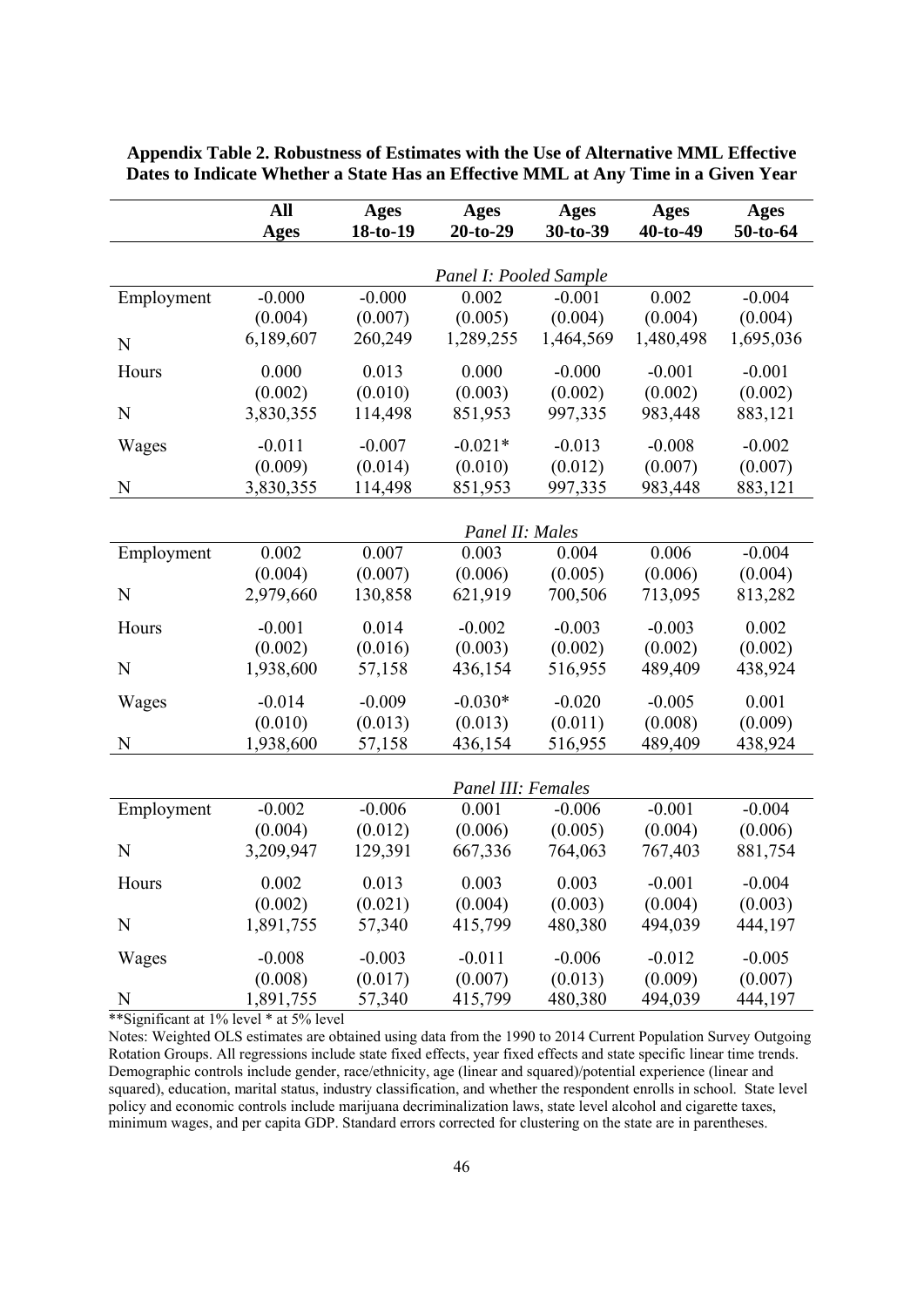|                  |                                         | <b>Provisions</b>          |      |
|------------------|-----------------------------------------|----------------------------|------|
| <b>State</b>     | <b>Collective</b><br><b>Cultivation</b> | Home<br><b>Cultivation</b> | Pain |
| Alaska           |                                         | Yes                        | Yes  |
| Arizona          | Yes                                     | Yes                        | Yes  |
| California       | Yes                                     | Yes                        | Yes  |
| Colorado         | Yes                                     | Yes                        | Yes  |
| Connecticut      |                                         |                            |      |
| Delaware         |                                         |                            | Yes  |
| Washington, D.C. |                                         |                            |      |
| Hawaii           |                                         | Yes                        | Yes  |
| Illinois         |                                         |                            |      |
| Maine            |                                         | Yes                        | Yes  |
| Maryland         |                                         |                            | Yes  |
| Massachusetts    | Yes                                     | Yes                        |      |
| Michigan         |                                         |                            | Yes  |
| Minnesota        |                                         |                            |      |
| Montana          | Yes                                     | Yes                        | Yes  |
| Nevada           | Yes                                     | Yes                        | Yes  |
| New Hampshire    |                                         |                            |      |
| New Jersey       |                                         |                            | Yes  |
| New Mexico       |                                         | Yes                        |      |
| New York         |                                         |                            |      |
| Oregon           | Yes                                     | Yes                        | Yes  |
| Rhode Island     | Yes                                     | Yes                        | Yes  |
| Vermont          |                                         | Yes                        | Yes  |
| Washington       | Yes                                     | Yes                        | Yes  |

## **Appendix Table 3. State Medical Marijuana Laws by Specific Provisions**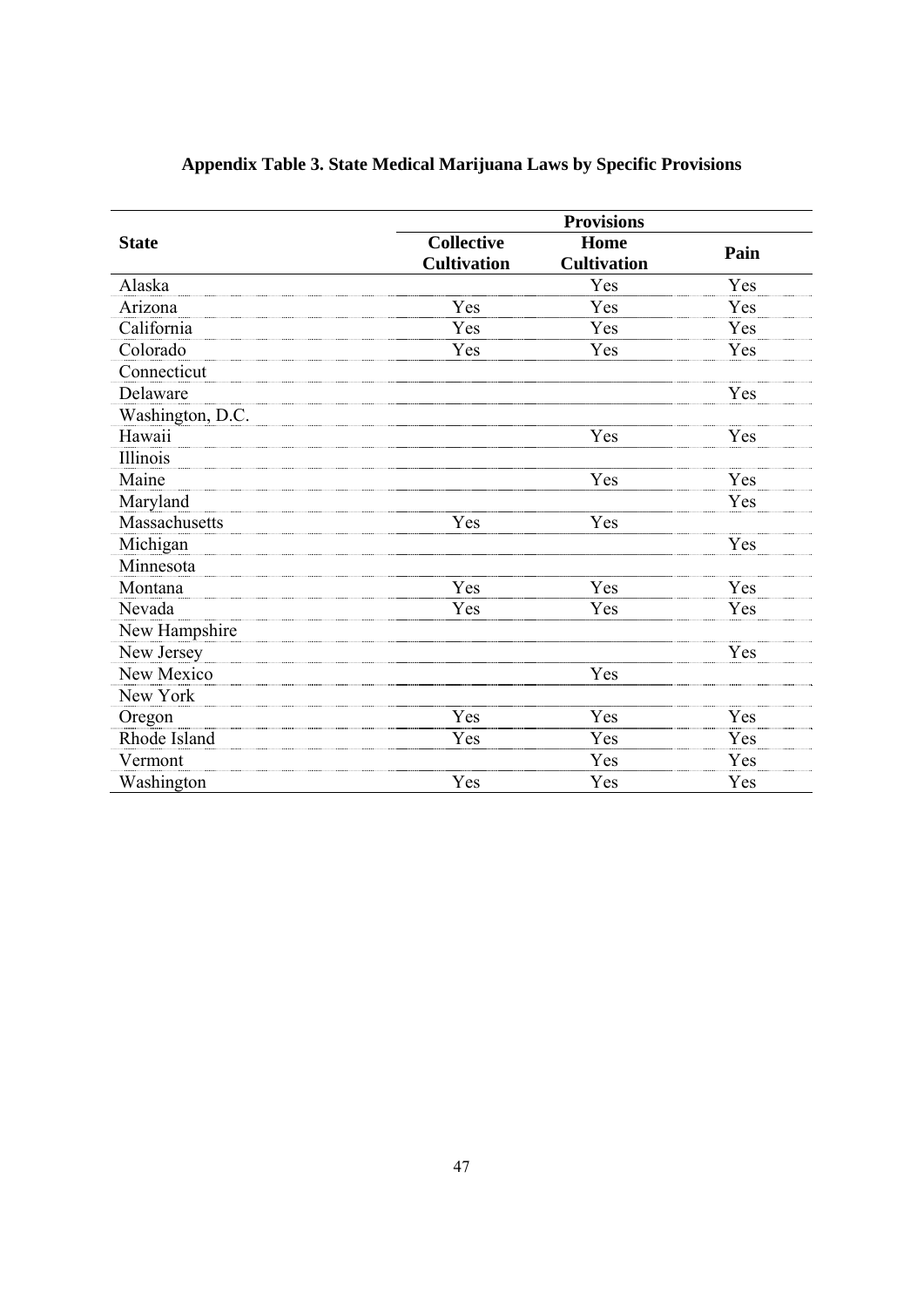|         | All<br>Ages | Ages<br>$18-to-19$ | Ages<br>$20-to-29$                                   | Ages<br>$30-to-39$ | Ages<br>$40-to-49$ | Ages<br>$50-to-64$ |
|---------|-------------|--------------------|------------------------------------------------------|--------------------|--------------------|--------------------|
|         |             |                    | Panel I: Baseline difference-in-difference estimates |                    |                    |                    |
| Pooled  | 0.003       | $-0.011$           | 0.000                                                | 0.002              | $0.004*$           | 0.006              |
|         | (0.002)     | (0.009)            | (0.004)                                              | (0.002)            | (0.002)            | (0.004)            |
| N       | 6,189,607   | 260,249            | 1,289,255                                            | 1,464,569          | 1,480,498          | 1,695,036          |
| Males   | 0.003       | $-0.012$           | $-0.003$                                             | 0.001              | $0.008**$          | 0.010              |
|         | (0.002)     | (0.013)            | (0.004)                                              | (0.003)            | (0.002)            | (0.006)            |
|         | 2,979,660   | 130,858            | 621,919                                              | 700,506            | 713,095            | 813,282            |
| Females | 0.003       | $-0.009$           | 0.003                                                | 0.003              | $-0.001$           | 0.002              |
|         | (0.003)     | (0.007)            | (0.005)                                              | (0.004)            | (0.002)            | (0.004)            |
| N       | 3,209,947   | 129,391            | 667,336                                              | 764,063            | 767,403            | 881,754            |

#### **Appendix Table 4. Robustness of Estimates of the Effect of MMLs with the Alternative Definition of Employment**

*Panel II: Difference–in-difference estimates with state-specific linear* 

|         | <i>time trends</i> |         |           |           |           |           |
|---------|--------------------|---------|-----------|-----------|-----------|-----------|
| Pooled  | 0.001              | 0.006   | 0.004     | $-0.002$  | 0.001     | 0.001     |
|         | (0.002)            | (0.006) | (0.002)   | (0.002)   | (0.002)   | (0.004)   |
| N       | 6,189,607          | 260,249 | 1,289,255 | 1,464,569 | 1,480,498 | 1,695,036 |
| Males   | 0.002              | 0.011   | 0.003     | $-0.003$  | 0.005     | 0.005     |
|         | (0.002)            | (0.010) | (0.003)   | (0.003)   | (0.002)   | (0.004)   |
| N       | 2,979,660          | 130,858 | 621,919   | 700,506   | 713,095   | 813,282   |
| Females | 0.000              | 0.004   | 0.004     | $-0.002$  | $-0.004$  | $-0.002$  |
|         | (0.003)            | (0.007) | (0.004)   | (0.004)   | (0.002)   | (0.005)   |
| N       | 3,209,947          | 129,391 | 667,336   | 764,063   | 767,403   | 881,754   |

\*\*Significant at 1% level \* at 5% level

Notes: Weighted OLS estimates are obtained using data from the 1990 to 2014 Current Population Survey Outgoing Rotation Groups. All regressions include state fixed effects and year fixed effects. Demographic controls include gender, race/ethnicity, age (linear and squared), education, marital status, and whether the respondent enrolls in school. State level policy and economic controls include marijuana decriminalization laws, state level alcohol and cigarette taxes, minimum wages, and per capita GDP. Standard errors corrected for clustering on the state are in parentheses.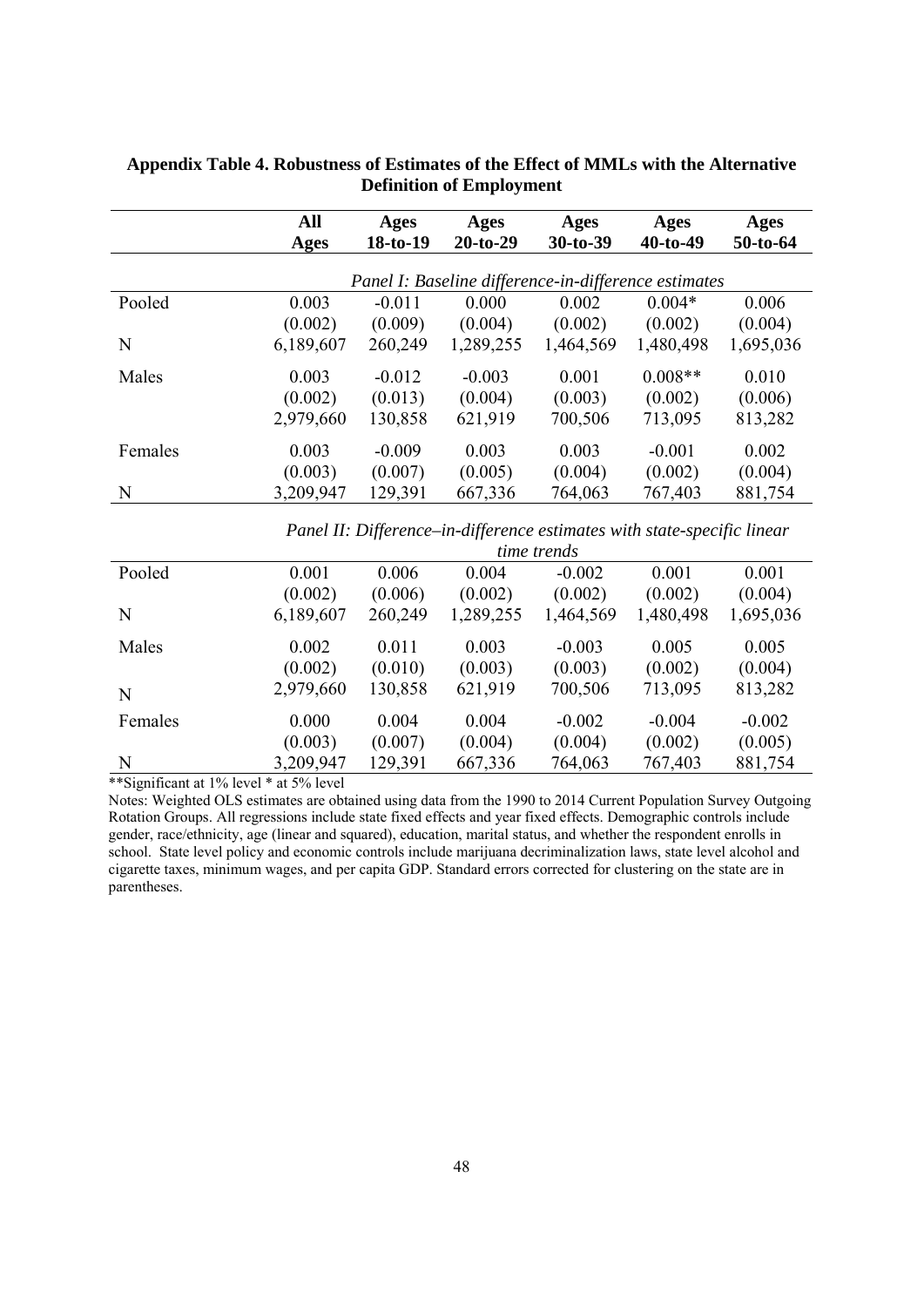|         | All       | Ages     | Ages       | Ages       | Ages       | Ages       |
|---------|-----------|----------|------------|------------|------------|------------|
|         | Ages      | 18-to-19 | $20-to-29$ | $30-to-39$ | $40-to-49$ | $50-to-64$ |
| Pooled  | $-0.011$  | $-0.003$ | $-0.015$   | $-0.012$   | $-0.006$   | $-0.005$   |
|         | (0.008)   | (0.011)  | (0.010)    | (0.011)    | (0.006)    | (0.006)    |
| N       | 6,101,945 | 259,153  | 1,276,013  | 1,443,124  | 1,455,536  | 1,668,119  |
| Males   | $-0.012$  | 0.001    | $-0.024*$  | $-0.015$   | 0.001      | $-0.000$   |
|         | (0.009)   | (0.011)  | (0.011)    | (0.012)    | (0.005)    | (0.006)    |
| N       | 2,926,099 | 130,191  | 613,767    | 687,168    | 697,912    | 797,061    |
| Females | $-0.010$  | $-0.004$ | $-0.006$   | $-0.010$   | $-0.014$   | $-0.010$   |
|         | (0.006)   | (0.013)  | (0.009)    | (0.011)    | (0.008)    | (0.007)    |
| N       | 3,175,846 | 128,962  | 662,246    | 755,956    | 757,624    | 871,058    |

**Appendix Table 5. Robustness of Log Wage Estimates to Correct for Selection Bias Using the Heckman Model** 

\*\*Significant at 1% level \* at 5% level

Notes: Weighted OLS estimates are obtained using data from the 1990 to 2014 Current Population Survey Outgoing Rotation Groups. All regressions include state fixed effects, year fixed effects and state specific linear time trends. Demographic controls include gender, race/ethnicity, age (linear and squared)/potential experience (linear and squared), education, marital status, industry classification, and whether the respondent enrolls in school. State level policy and economic controls include marijuana decriminalization laws, state level alcohol and cigarette taxes, minimum wages, and per capita GDP. Standard errors corrected for clustering on the state are in parentheses.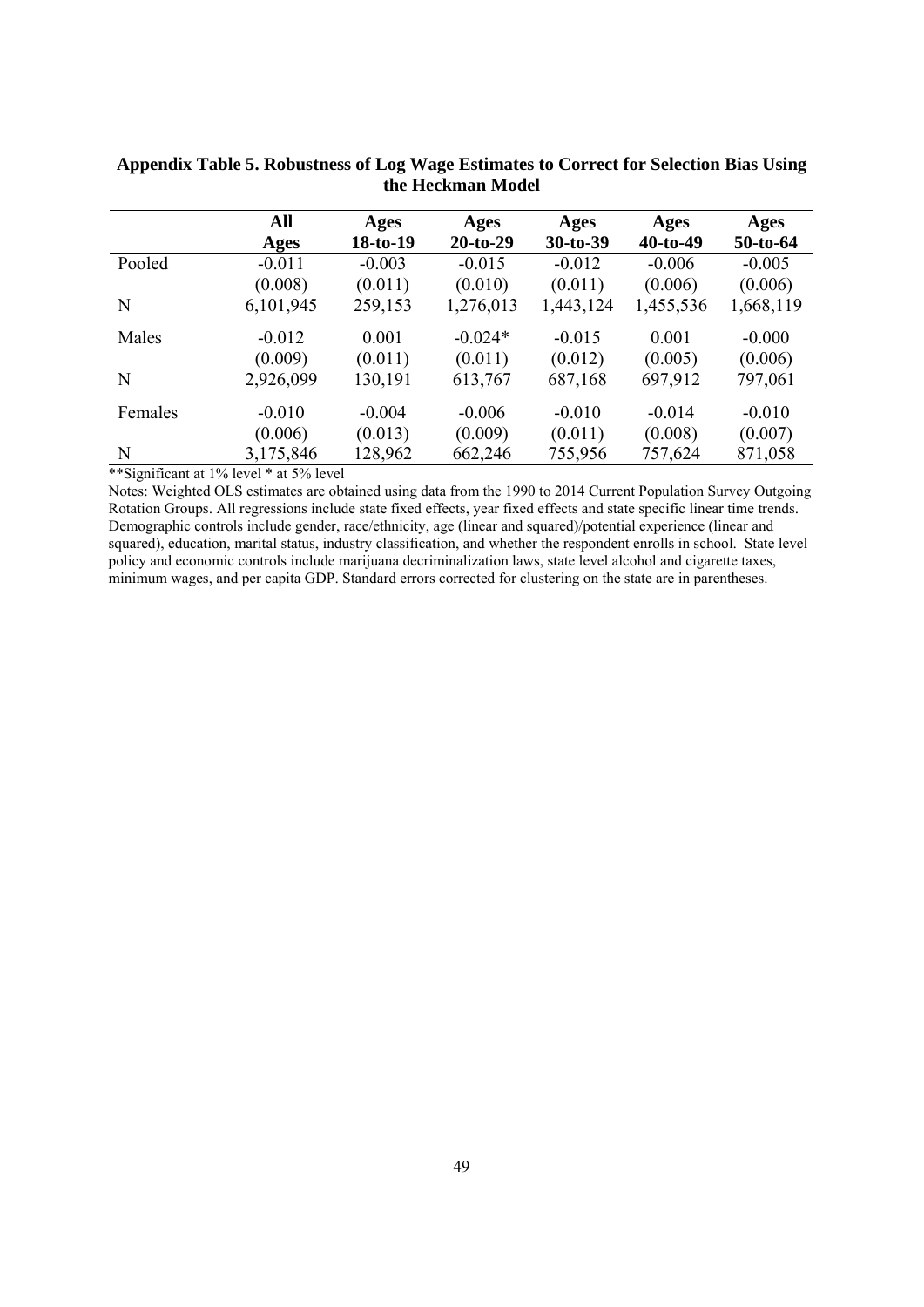|            | All                  | Ages<br><b>Ages</b><br><b>Ages</b><br><b>Ages</b> |                        | <b>Ages</b>          |                      |                      |
|------------|----------------------|---------------------------------------------------|------------------------|----------------------|----------------------|----------------------|
|            | <b>Ages</b>          | 18-to-19                                          | $20-to-29$             | 30-to-39             | 40-to-49             | 50-to-64             |
|            |                      |                                                   |                        |                      |                      |                      |
|            |                      |                                                   | Panel I: Pooled Sample |                      |                      |                      |
| Employment | 0.002                | 0.004                                             | $0.006*$               | 0.001                | 0.002                | $-0.003$             |
| N          | (0.003)<br>6,189,607 | (0.006)<br>260,249                                | (0.003)<br>1,289,255   | (0.004)<br>1,464,569 | (0.003)<br>1,480,498 | (0.004)<br>1,695,036 |
|            |                      |                                                   |                        |                      |                      |                      |
| Hours      | 0.001                | $0.019*$                                          | 0.003                  | $-0.001$             | 0.001                | $-0.002$             |
|            | (0.002)              | (0.009)                                           | (0.003)                | (0.002)              | (0.002)              | (0.002)              |
| N          | 3,830,355            | 114,498                                           | 851,953                | 997,335              | 983,448              | 883,121              |
| Wages      | $-0.009$             | $-0.005$                                          | $-0.018$               | $-0.010$             | $-0.006$             | $-0.007$             |
|            | (0.007)              | (0.011)                                           | (0.011)                | (0.012)              | (0.006)              | (0.005)              |
| N          | 3,830,355            | 114,498                                           | 851,953                | 997,335              | 983,448              | 883,121              |
|            |                      |                                                   |                        |                      |                      |                      |
|            |                      |                                                   | Panel II: Males        |                      |                      |                      |
| Employment | 0.003                | 0.011                                             | 0.005                  | 0.004                | 0.007                | $-0.002$             |
|            | (0.004)              | (0.009)                                           | (0.005)                | (0.005)              | (0.004)              | (0.004)              |
| N          | 2,979,660            | 130,858                                           | 621,919                | 700,506              | 713,095              | 813,282              |
| Hours      | $-0.000$             | 0.016                                             | 0.002                  | $-0.004$             | $-0.001$             | 0.001                |
|            | (0.002)              | (0.017)                                           | (0.003)                | (0.003)              | (0.002)              | (0.002)              |
| N          | 1,938,600            | 57,158                                            | 436,154                | 516,955              | 489,409              | 438,924              |
| Wages      | $-0.010$             | $-0.008$                                          | $-0.027*$              | $-0.013$             | 0.001                | $-0.003$             |
|            | (0.008)              | (0.010)                                           | (0.012)                | (0.012)              | (0.005)              | (0.005)              |
| N          | 1,938,600            | 57,158                                            | 436,154                | 516,955              | 489,409              | 438,924              |
|            |                      |                                                   |                        |                      |                      |                      |
|            |                      |                                                   | Panel III: Females     |                      |                      |                      |
| Employment | 0.001                | 0.000                                             | 0.007                  | $-0.002$             | $-0.003$             | $-0.002$             |
|            | (0.004)              | (0.010)                                           | (0.004)                | (0.005)              | (0.004)              | (0.006)              |
| N          | 3,209,947            | 129,391                                           | 667,336                | 764,063              | 767,403              | 881,754              |
| Hours      | 0.002                | 0.022                                             | 0.002                  | 0.002                | 0.002                | $-0.004$             |
|            | (0.002)              | (0.022)                                           | (0.004)                | (0.003)              | (0.004)              | (0.003)              |
| N          | 1,891,755            | 57,340                                            | 415,799                | 480,380              | 494,039              | 444,197              |
| Wages      | $-0.009$             | $-0.002$                                          | $-0.008$               | $-0.007$             | $-0.012$             | $-0.011$             |
|            | (0.007)              | (0.014)                                           | (0.009)                | (0.012)              | (0.007)              | (0.006)              |
| N          | 1,891,755            | 57,340                                            | 415,799                | 480,380              | 494,039              | 444,197              |

#### **Appendix Table 6. Robustness of Estimates with the Use of MML Effective Dates Preferred by Powell et al.'s (2015)**

\*\*Significant at 1% level \* at 5% level

Notes: Weighted OLS estimates are obtained using data from the 1990 to 2014 Current Population Survey Outgoing Rotation Groups. All regressions include state fixed effects, year fixed effects and state specific linear time trends. Demographic controls include gender, race/ethnicity, age (linear and squared)/potential experience (linear and squared), education, marital status, industry classification, and whether the respondent enrolls in school. State level policy and economic controls include marijuana decriminalization laws, state level alcohol and cigarette taxes, minimum wages, and per capita GDP. Standard errors corrected for clustering on the state are in parentheses.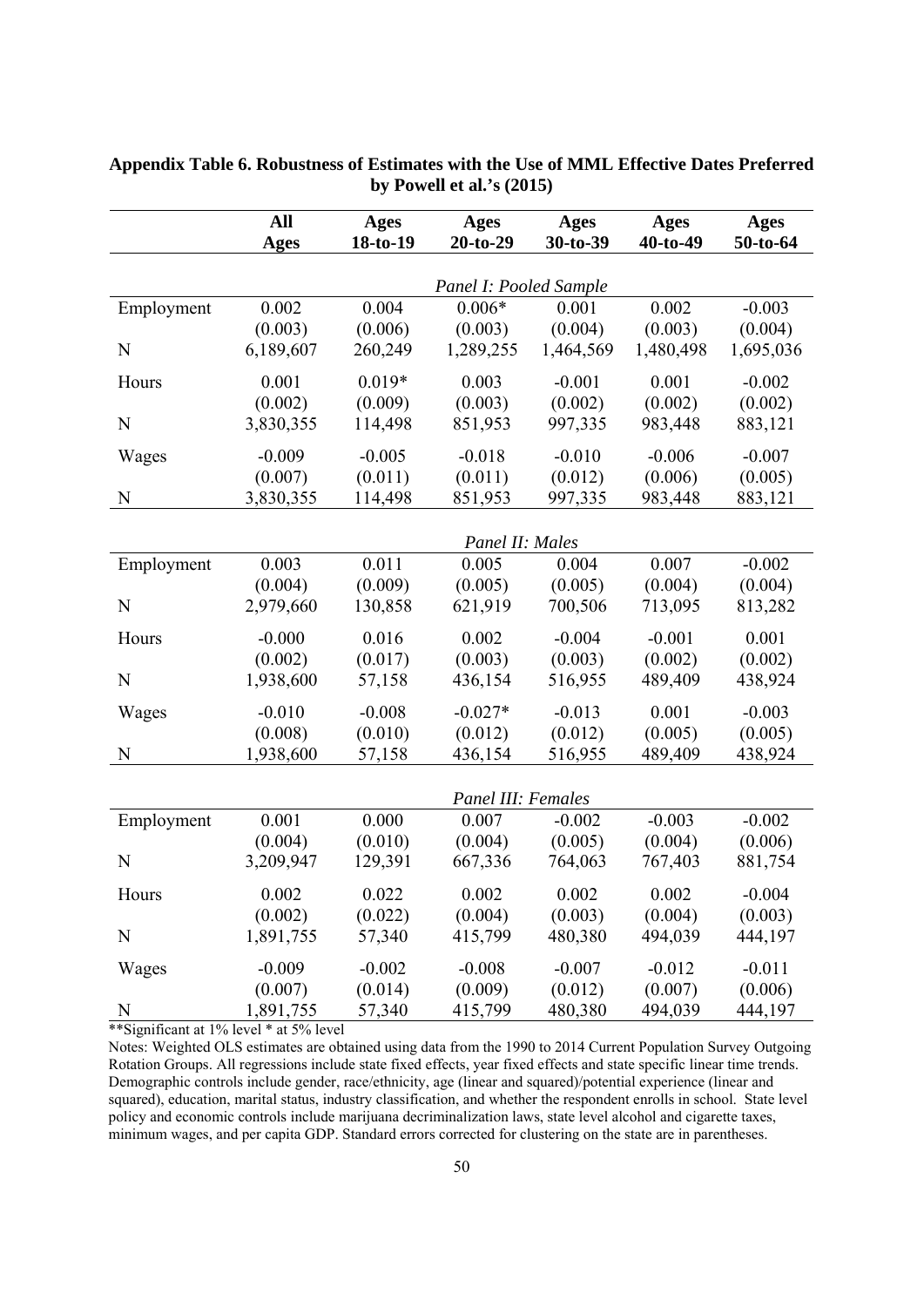|                                                                      | All<br><b>Ages</b> | <b>Ages</b><br>18-to-19 | Ages<br>$20-to-29$ | <b>Ages</b><br>30-to-39 | <b>Ages</b><br>$40-to-49$ | <b>Ages</b><br>50-to-64 |
|----------------------------------------------------------------------|--------------------|-------------------------|--------------------|-------------------------|---------------------------|-------------------------|
|                                                                      |                    |                         |                    | Panel I: Pooled Sample  |                           |                         |
| 4 Years Prior                                                        | 0.001              | 0.007                   | 0.004              | $-0.002$                | $-0.002$                  | 0.002                   |
|                                                                      | (0.003)            | (0.006)                 | (0.004)            | (0.004)                 | (0.003)                   | (0.004)                 |
| 3 Years Prior                                                        | 0.001              | $-0.003$                | 0.004              | $-0.002$                | $-0.004$                  | 0.006                   |
|                                                                      | (0.002)            | (0.008)                 | (0.004)            | (0.005)                 | (0.005)                   | (0.005)                 |
| 2 Years Prior                                                        | 0.001              | $-0.002$                | 0.000              | 0.001                   | 0.006                     | 0.000                   |
|                                                                      | (0.004)            | (0.009)                 | (0.005)            | (0.003)                 | (0.007)                   | (0.004)                 |
| 1 Year Prior                                                         | $-0.003$           | $-0.003$                | $-0.000$           | $-0.002$                | 0.004                     | $-0.008$                |
|                                                                      | (0.004)            | (0.011)                 | (0.006)            | (0.005)                 | (0.005)                   | (0.005)                 |
| Year of law changed                                                  | 0.000              | $-0.008$                | 0.007              | $-0.005$                | 0.003                     | $-0.002$                |
|                                                                      | (0.005)            | (0.007)                 | (0.007)            | (0.006)                 | (0.006)                   | (0.006)                 |
| 1 Year After                                                         | 0.002              | 0.000                   | 0.005              | 0.002                   | 0.006                     | $-0.003$                |
|                                                                      | (0.005)            | (0.010)                 | (0.005)            | (0.008)                 | (0.006)                   | (0.006)                 |
| 2 Years After                                                        | $-0.000$           | 0.015                   | 0.004              | 0.000                   | $-0.004$                  | $-0.004$                |
|                                                                      | (0.005)            | (0.010)                 | (0.005)            | (0.006)                 | (0.007)                   | (0.006)                 |
| 3+ Years After                                                       | 0.005              | 0.016                   | $0.013*$           | 0.007                   | 0.004                     | $-0.003$                |
|                                                                      | (0.006)            | (0.011)                 | (0.006)            | (0.007)                 | (0.008)                   | (0.005)                 |
| $\chi^2$ of $\sum(\beta_{\text{leads}})=0$                           | 0.001              | 0.001                   | 0.25               | 0.184                   | 0.11                      | 0.001                   |
| p-value                                                              | 0.976              | 0.979                   | 0.619              | 0.67                    | 0.742                     | 0.977                   |
| $\chi^2$ of $\sum(\beta_{\text{yrchange}}, \beta_{\text{lags}}) = 0$ | 0.132              | 0.558                   | 2.331              | 0.054                   | 0.119                     | 0.343                   |
| p-value                                                              | 0.718              | 0.459                   | 0.133              | 0.818                   | 0.731                     | 0.561                   |
| N                                                                    | 6,189,607          | 260,249                 | 1,289,255          | 1,464,569               | 1,480,498                 | 1,695,036               |
|                                                                      |                    |                         |                    | Panel II: Males         |                           |                         |
| 4 Years Prior                                                        | 0.002              | 0.014                   | 0.005              | 0.001                   | 0.005                     | $-0.002$                |
|                                                                      | (0.003)            | (0.009)                 | (0.006)            | (0.005)                 | (0.003)                   | (0.005)                 |
| 3 Years Prior                                                        | 0.005              | $-0.018*$               | 0.006              | 0.003                   | 0.006                     | 0.009                   |
|                                                                      | (0.003)            | (0.009)                 | (0.006)            | (0.006)                 | (0.007)                   | (0.006)                 |
| 2 Years Prior                                                        | 0.003              | $-0.008$                | 0.006              | $0.009*$                | 0.009                     | $-0.002$                |
|                                                                      | (0.004)            | (0.012)                 | (0.007)            | (0.003)                 | (0.008)                   | (0.005)                 |
| 1 Year Prior                                                         | $-0.001$           | $-0.002$                | 0.005              | 0.007                   | 0.004                     | $-0.011$                |
|                                                                      | (0.006)            | (0.010)                 | (0.008)            | (0.005)                 | (0.010)                   | (0.006)                 |
| Year of law changed                                                  | 0.002              | $-0.011$                | 0.009              | 0.003                   | 0.008                     | $-0.005$                |
|                                                                      | (0.006)            | (0.012)                 | (0.008)            | (0.007)                 | (0.010)                   | (0.006)                 |
| 1 Year After                                                         | 0.003              | 0.004                   | 0.002              | 0.010                   | 0.011                     | $-0.006$                |
|                                                                      | (0.004)            | (0.014)                 | (0.006)            | (0.007)                 | (0.007)                   | (0.005)                 |
| 2 Years After                                                        | 0.005              | 0.032                   | 0.010              | 0.008                   | 0.006                     | $-0.003$                |
|                                                                      | (0.006)            | (0.017)                 | (0.010)            | (0.006)                 | (0.007)                   | (0.006)                 |
| 3+ Years After                                                       | 0.010              | 0.013                   | 0.018              | 0.014                   | 0.016                     | $-0.000$                |
|                                                                      | (0.008)            | (0.013)                 | (0.009)            | (0.007)                 | (0.011)                   | (0.008)                 |
| $\chi^2$ of $\sum(\beta_{\text{leads}})=0$                           | 0.607              | 0.348                   | 1.011              | 3.273                   | 0.894                     | 0.123                   |
| p-value                                                              | 0.44               | 0.558                   | 0.32               | 0.076                   | 0.349                     | 0.728                   |
| $\chi^2$ of $\sum(\beta_{\text{yrehange}}, \beta_{\text{lags}}) = 0$ | 1.027              | 1.039                   | 2.032              | 3.051                   | 1.598                     | 0.557                   |

#### **Appendix Table 7. Robustness of Estimates the Effect of MMLs on Employment to Control for Policy Leads and Lags**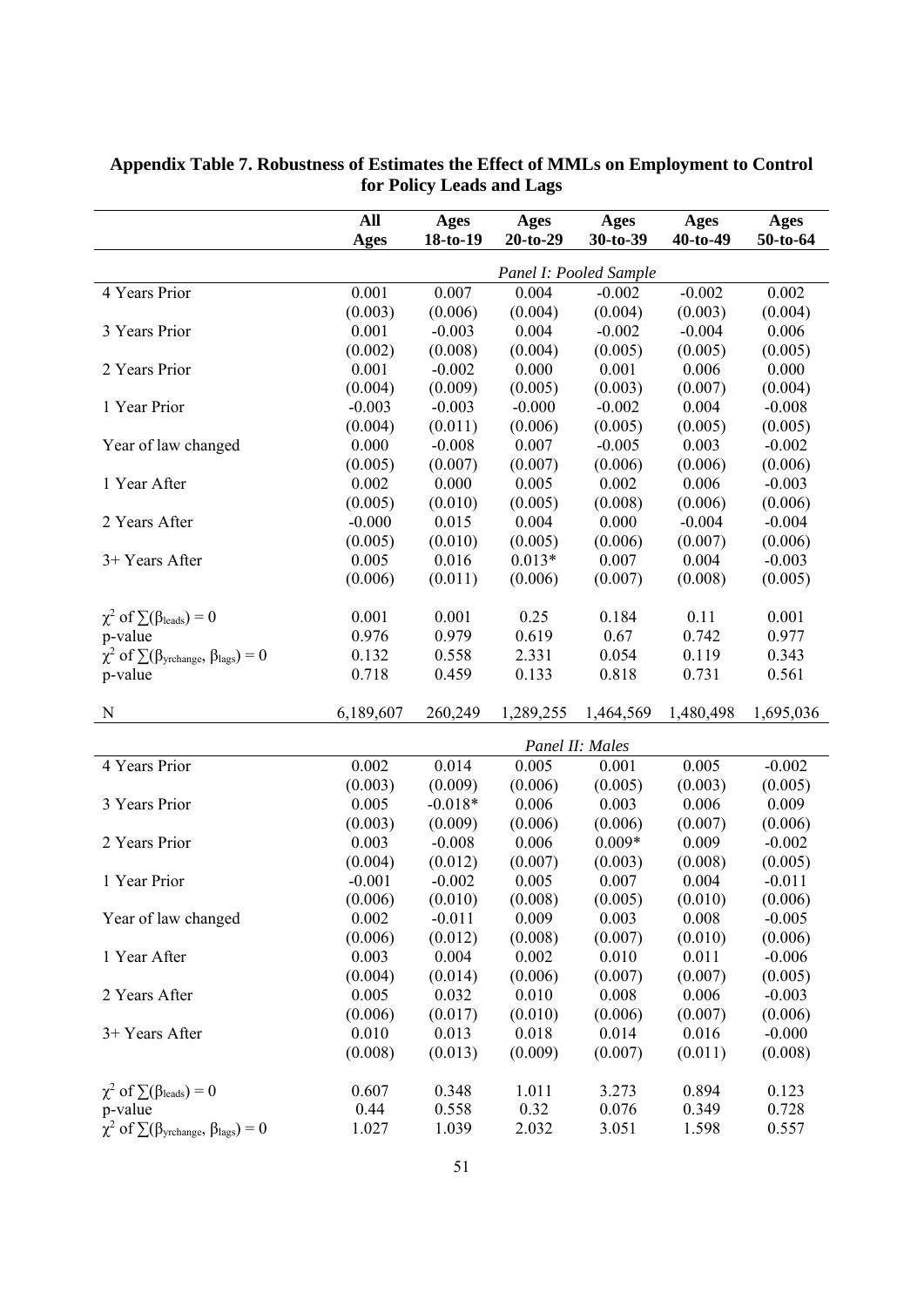|                                                                      | All         | <b>Ages</b>        | <b>Ages</b> | <b>Ages</b> | Ages      | Ages     |  |  |  |
|----------------------------------------------------------------------|-------------|--------------------|-------------|-------------|-----------|----------|--|--|--|
|                                                                      | <b>Ages</b> | $18-to-19$         | $20-to-29$  | $30-t0-39$  | 40-to-49  | 50-to-64 |  |  |  |
| p-value                                                              | 0.316       | 0.313              | 0.16        | 0.087       | 0.212     | 0.459    |  |  |  |
|                                                                      |             |                    |             |             |           |          |  |  |  |
| N                                                                    | 2,979,660   | 130,858            | 621,919     | 700,506     | 713,095   | 813,282  |  |  |  |
|                                                                      |             | Panel III: Females |             |             |           |          |  |  |  |
| 4 Years Prior                                                        | $-0.001$    | 0.000              | 0.005       | $-0.007$    | $-0.008$  | 0.006    |  |  |  |
|                                                                      | (0.002)     | (0.010)            | (0.003)     | (0.004)     | (0.004)   | (0.006)  |  |  |  |
| 3 Years Prior                                                        | $-0.003$    | 0.013              | 0.002       | $-0.009$    | $-0.012*$ | 0.005    |  |  |  |
|                                                                      | (0.003)     | (0.013)            | (0.005)     | (0.006)     | (0.006)   | (0.005)  |  |  |  |
| 2 Years Prior                                                        | $-0.001$    | 0.004              | $-0.005$    | $-0.007$    | 0.004     | 0.002    |  |  |  |
|                                                                      | (0.003)     | (0.018)            | (0.006)     | (0.005)     | (0.007)   | (0.005)  |  |  |  |
| 1 Year Prior                                                         | $-0.005$    | $-0.004$           | $-0.004$    | $-0.012$    | 0.005     | $-0.005$ |  |  |  |
|                                                                      | (0.004)     | (0.017)            | (0.008)     | (0.006)     | (0.004)   | (0.007)  |  |  |  |
| Year of law changed                                                  | $-0.001$    | $-0.002$           | 0.007       | $-0.014$    | $-0.002$  | 0.002    |  |  |  |
|                                                                      | (0.005)     | (0.015)            | (0.008)     | (0.008)     | (0.005)   | (0.007)  |  |  |  |
| 1 Year After                                                         | 0.001       | $-0.002$           | 0.007       | $-0.008$    | $-0.000$  | $-0.001$ |  |  |  |
|                                                                      | (0.006)     | (0.016)            | (0.006)     | (0.008)     | (0.008)   | (0.008)  |  |  |  |
| 2 Years After                                                        | $-0.006$    | 0.000              | $-0.002$    | $-0.009$    | $-0.014$  | $-0.003$ |  |  |  |
|                                                                      | (0.006)     | (0.019)            | (0.008)     | (0.008)     | (0.007)   | (0.011)  |  |  |  |
| 3+ Years After                                                       | 0.000       | 0.021              | 0.008       | $-0.001$    | $-0.008$  | $-0.004$ |  |  |  |
|                                                                      | (0.006)     | (0.018)            | (0.008)     | (0.007)     | (0.007)   | (0.009)  |  |  |  |
| $\chi^2$ of $\sum(\beta_{\text{leads}})=0$                           | 0.935       | 0.086              | 0.008       | 4.638       | 0.56      | 0.166    |  |  |  |
| p-value                                                              | 0.338       | 0.771              | 0.928       | 0.036       | 0.458     | 0.685    |  |  |  |
| $\chi^2$ of $\sum(\beta_{\text{yrehange}}, \beta_{\text{lags}}) = 0$ | 0.081       | 0.1                | 0.697       | 1.86        | 1.036     | 0.023    |  |  |  |
| p-value                                                              | 0.777       | 0.753              | 0.408       | 0.179       | 0.314     | 0.879    |  |  |  |
|                                                                      |             |                    |             |             |           |          |  |  |  |
| $\mathbf N$                                                          | 3,209,947   | 129,391            | 667,336     | 764,063     | 767,403   | 881,754  |  |  |  |

\*\*Significant at 1% level \* at 5% level

Notes: Weighted OLS estimates are obtained using data from the 1990 to 2014 Current Population Survey Outgoing Rotation Groups. All regressions include state fixed effects, year fixed effects and state specific linear time trends. Demographic controls include gender, race/ethnicity, age (linear and squared)/potential experience (linear and squared), education, marital status, industry classification, and whether the respondent enrolls in school. State level policy and economic controls include marijuana decriminalization laws, state level alcohol and cigarette taxes, minimum wages, and per capita GDP. Standard errors corrected for clustering on the state are in parentheses.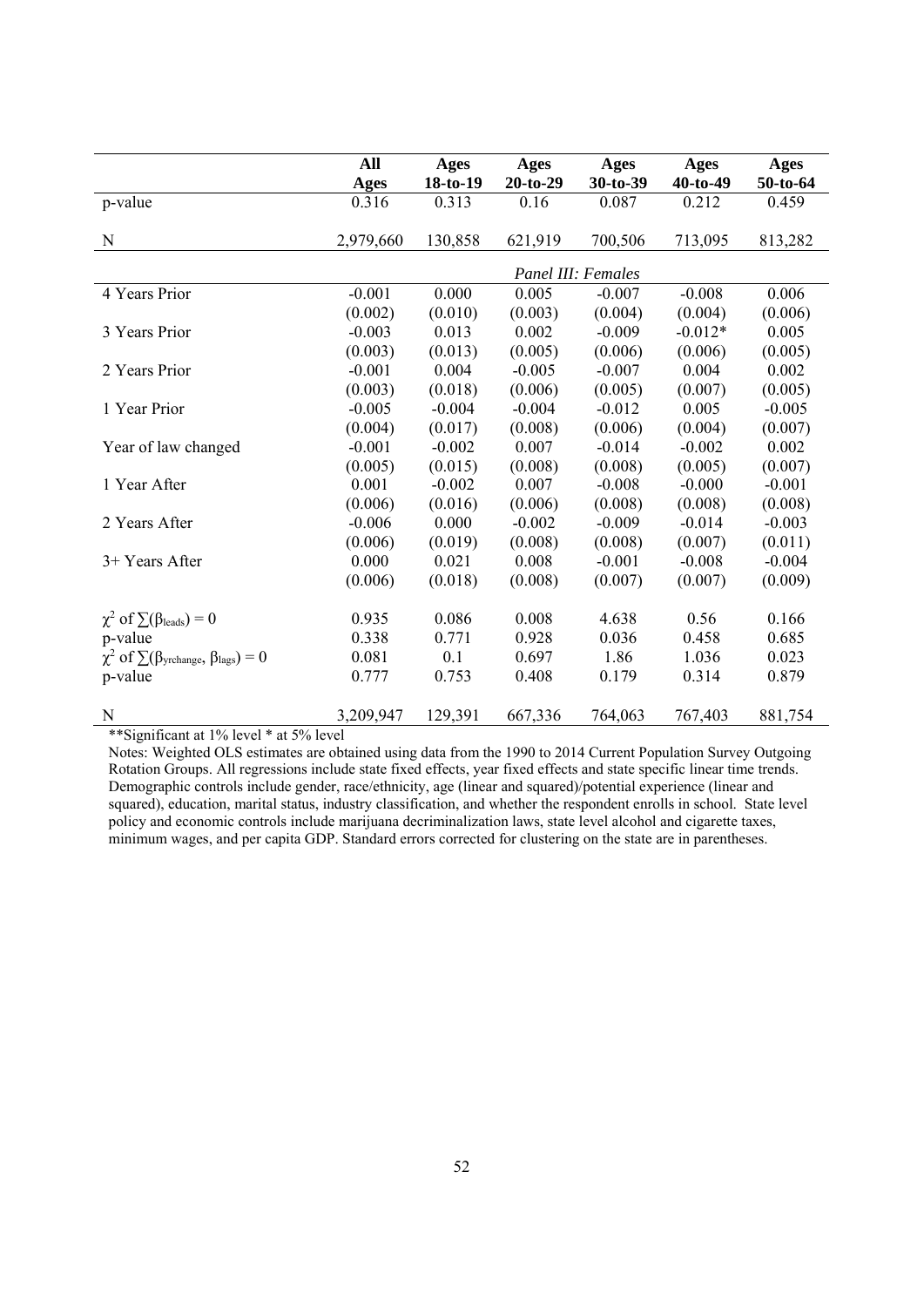|                                                      | All<br><b>Ages</b> | <b>Ages</b><br>18-to-19 | <b>Ages</b><br>$20-to-29$ | <b>Ages</b><br>30-to-39 | <b>Ages</b><br>40-to-49 | <b>Ages</b><br>50-to-64 |
|------------------------------------------------------|--------------------|-------------------------|---------------------------|-------------------------|-------------------------|-------------------------|
|                                                      |                    |                         | Panel I: Pooled Sample    |                         |                         |                         |
| 4 Years Prior                                        | 0.001              | $-0.001$                | $-0.005$                  | 0.001                   | $0.004*$                | 0.001                   |
|                                                      | (0.002)            | (0.010)                 | (0.005)                   | (0.003)                 | (0.002)                 | (0.003)                 |
| 3 Years Prior                                        | $-0.001$           | 0.007                   | $-0.006$                  | $-0.004$                | 0.004                   | 0.000                   |
|                                                      | (0.003)            | (0.013)                 | (0.003)                   | (0.002)                 | (0.003)                 | (0.005)                 |
| 2 Years Prior                                        | $-0.001$           | $-0.008$                | $-0.007$                  | 0.001                   | $-0.003$                | 0.002                   |
|                                                      | (0.002)            | (0.014)                 | (0.004)                   | (0.003)                 | (0.004)                 | (0.004)                 |
| 1 Year Prior                                         | $-0.002$           | $-0.008$                | $-0.005$                  | 0.001                   | $-0.004$                | $-0.001$                |
|                                                      | (0.001)            | (0.015)                 | (0.004)                   | (0.002)                 | (0.003)                 | (0.004)                 |
| Year of law changed                                  | $-0.000$           | $-0.013$                | $-0.004$                  | 0.001                   | $-0.001$                | 0.001                   |
|                                                      | (0.002)            | (0.017)                 | (0.004)                   | (0.003)                 | (0.003)                 | (0.002)                 |
| 1 Year After                                         | 0.001              | $0.042*$                | 0.003                     | $-0.002$                | 0.002                   | $-0.005$                |
|                                                      | (0.002)            | (0.020)                 | (0.004)                   | (0.003)                 | (0.003)                 | (0.004)                 |
| 2 Years After                                        | $-0.002$           | 0.006                   | $-0.000$                  | $-0.006*$               | $-0.002$                | $-0.002$                |
|                                                      | (0.002)            | (0.015)                 | (0.003)                   | (0.003)                 | (0.002)                 | (0.006)                 |
| 3+ Years After                                       | 0.004              | 0.034                   | 0.000                     | $-0.001$                | 0.006                   | 0.002                   |
|                                                      | (0.002)            | (0.019)                 | (0.005)                   | (0.003)                 | (0.003)                 | (0.003)                 |
| $\chi^2$ of $\sum(\beta_{\text{leads}})=0$           | 0.26               | 0.081                   | 4.253                     | 0.007                   | 0.042                   | 0.037                   |
| p-value                                              | 0.613              | 0.777                   | 0.044                     | 0.934                   | 0.839                   | 0.847                   |
| $\chi^2$ of $\sum(\beta$ yrchange, $\beta$ lags) = 0 | 0.180              | 1.994                   | 0.019                     | 1.220                   | 0.498                   | 0.232                   |
| p-value                                              | 0.673              | 0.164                   | 0.890                     | 0.275                   | 0.484                   | 0.632                   |
| $\mathbf N$                                          |                    |                         |                           |                         |                         |                         |
|                                                      | 3,830,355          | 114,498                 | 851,953                   | 997,335                 | 983,448                 | 883,121                 |
|                                                      |                    |                         | Panel II: Males           |                         |                         |                         |
| 4 Years Prior                                        | $-0.001$           | 0.005                   | $-0.003$                  | $-0.002$                | 0.001                   | $-0.001$                |
|                                                      | (0.002)            | (0.014)                 | (0.006)                   | (0.003)                 | (0.003)                 | (0.005)                 |
| 3 Years Prior                                        | $-0.002$           | $-0.012$                | $-0.005$                  | $-0.001$                | $-0.002$                | 0.000                   |
|                                                      | (0.002)            | (0.021)                 | (0.004)                   | (0.003)                 | (0.003)                 | (0.005)                 |
| 2 Years Prior                                        | $-0.004*$          | 0.000                   | $-0.010**$                | $-0.004$                | $-0.007*$               | 0.003                   |
|                                                      | (0.002)            | (0.024)                 | (0.004)                   | (0.003)                 | (0.003)                 | (0.004)                 |
| 1 Year Prior                                         | $-0.004$           | $-0.009$                | $-0.008$                  | $-0.001$                | $-0.006$                | $-0.001$                |
|                                                      | (0.003)            | (0.014)                 | (0.006)                   | (0.003)                 | (0.003)                 | (0.006)                 |
| Year of law changed                                  | $-0.004$           | 0.008                   | $-0.005$                  | $-0.006*$               | $-0.007**$              | 0.003                   |
|                                                      | (0.003)            | (0.024)                 | (0.005)                   | (0.003)                 | (0.002)                 | (0.005)                 |
| 1 Year After                                         | $-0.002$           | 0.021                   | $-0.000$                  | $-0.005$                | $-0.003$                | $-0.002$                |
|                                                      | (0.002)            | (0.017)                 | (0.004)                   | (0.003)                 | (0.004)                 | (0.005)                 |
| 2 Years After                                        | $-0.004$           | $-0.015$                | $-0.003$                  | $-0.009**$              | $-0.004$                | 0.003                   |
|                                                      | (0.003)            | (0.039)                 | (0.005)                   | (0.002)                 | (0.003)                 | (0.007)                 |
| 3+ Years After                                       | 0.002              | 0.038                   | 0.001                     | $-0.002$                | $-0.001$                | 0.006                   |
|                                                      | (0.003)            | (0.022)                 | (0.005)                   | (0.002)                 | (0.005)                 | (0.004)                 |

#### **Appendix Table 8. Robustness of Estimates of the Effect of MMLs on Log Hours to Controls for Policy Leads and Lags**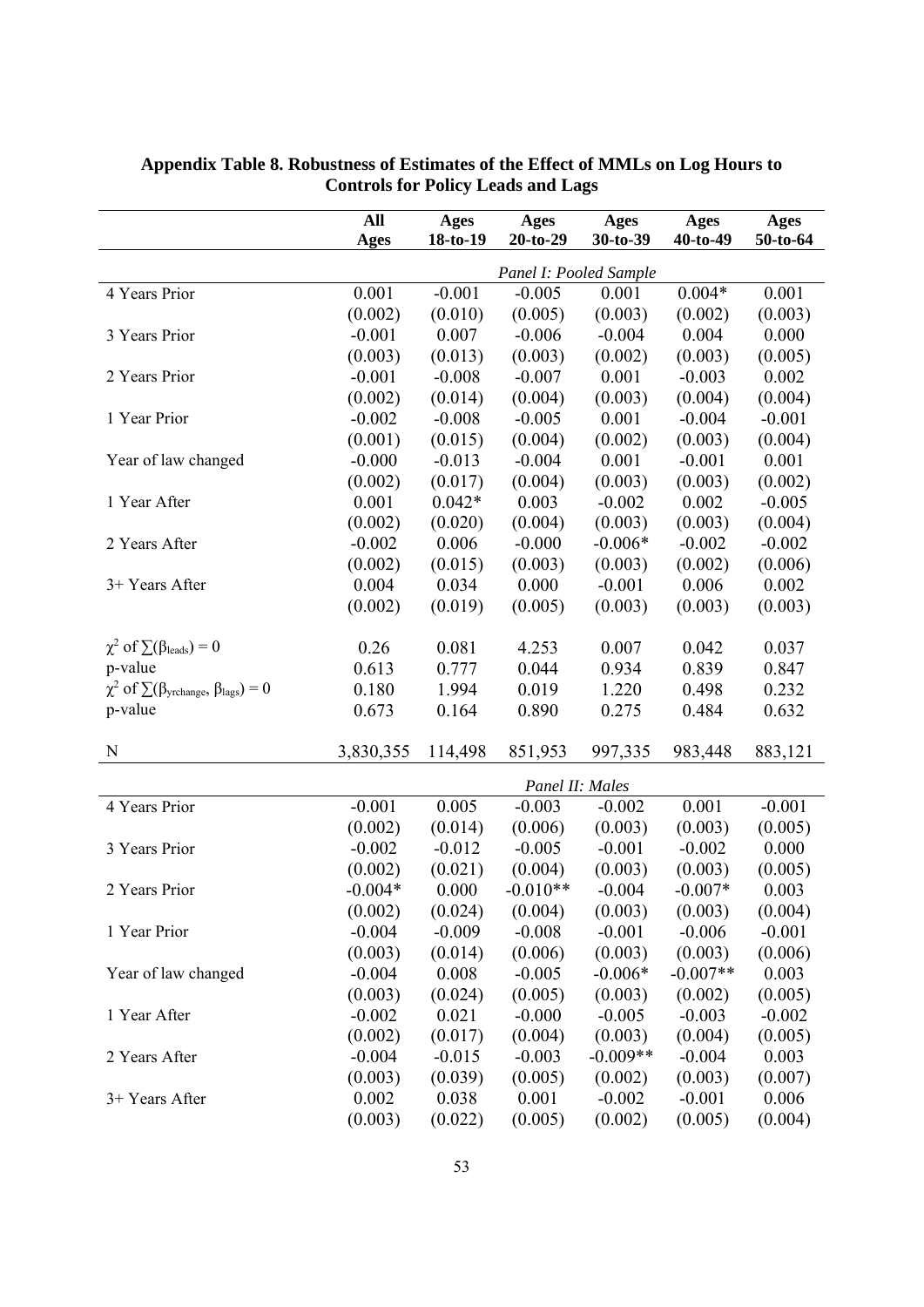|                                                                      | All         | <b>Ages</b> | <b>Ages</b> | <b>Ages</b> | Ages     | <b>Ages</b> |
|----------------------------------------------------------------------|-------------|-------------|-------------|-------------|----------|-------------|
|                                                                      | <b>Ages</b> | 18-to-19    | $20-to-29$  | 30-to-39    | 40-to-49 | 50-to-64    |
| $\chi^2$ of $\sum(\beta_{\text{leads}})=0$                           | 3.192       | 0.093       | 3.713       | 0.925       | 3.441    | 0.003       |
| p-value                                                              | 0.08        | 0.762       | 0.060       | 0.341       | 0.069    | 0.953       |
| $\chi^2$ of $\sum(\beta_{\text{yrehange}}, \beta_{\text{lags}}) = 0$ | 0.961       | 0.419       | 0.278       | 7.421       | 2.286    | 0.298       |
| p-value                                                              | 0.332       | 0.521       | 0.600       | 0.009       | 0.137    | 0.587       |
|                                                                      |             |             |             |             |          |             |
| $\mathbf N$                                                          | 1,938,600   | 57,158      | 436,154     | 516,955     | 489,409  | 438,924     |
|                                                                      |             |             |             |             |          |             |
| 4 Years Prior                                                        | 0.002       | $-0.008$    | $-0.006$    | 0.003       | $0.006*$ | 0.003       |
|                                                                      | (0.002)     | (0.015)     | (0.006)     | (0.004)     | (0.003)  | (0.004)     |
| 3 Years Prior                                                        | 0.000       | 0.023       | $-0.007$    | $-0.008$    | $0.010*$ | 0.000       |
|                                                                      | (0.004)     | (0.021)     | (0.006)     | (0.004)     | (0.005)  | (0.006)     |
| 2 Years Prior                                                        | 0.001       | $-0.016$    | $-0.003$    | 0.005       | 0.001    | 0.001       |
|                                                                      | (0.003)     | (0.013)     | (0.007)     | (0.004)     | (0.006)  | (0.006)     |
| 1 Year Prior                                                         | $-0.000$    | $-0.006$    | $-0.002$    | 0.001       | $-0.003$ | $-0.000$    |
|                                                                      | (0.002)     | (0.023)     | (0.005)     | (0.004)     | (0.005)  | (0.005)     |
| Year of law changed                                                  | 0.003       | $-0.033$    | $-0.002$    | 0.008       | 0.005    | $-0.001$    |
|                                                                      | (0.002)     | (0.030)     | (0.005)     | (0.004)     | (0.004)  | (0.005)     |
| 1 Year After                                                         | 0.003       | $0.069*$    | 0.005       | $-0.001$    | 0.005    | $-0.009$    |
|                                                                      | (0.004)     | (0.032)     | (0.008)     | (0.006)     | (0.006)  | (0.005)     |
| 2 Years After                                                        | $-0.001$    | 0.028       | 0.001       | $-0.004$    | $-0.003$ | $-0.008$    |
|                                                                      | (0.002)     | (0.029)     | (0.005)     | (0.005)     | (0.005)  | (0.006)     |
| 3+ Years After                                                       | 0.004       | 0.032       | $-0.001$    | $-0.002$    | $0.012*$ | $-0.003$    |
|                                                                      | (0.003)     | (0.025)     | (0.008)     | (0.006)     | (0.005)  | (0.005)     |
|                                                                      |             |             |             |             |          |             |
| $\chi^2$ of $\sum(\beta_{\text{leads}})=0$                           | 0.073       | 0.026       | 2.286       | 0.016       | 0.934    | 0.065       |
| p-value                                                              | 0.788       | 0.873       | 0.137       | 0.899       | 0.338    | 0.800       |
| $\chi^2$ of $\sum(\beta_{\text{yrchange}}, \beta_{\text{lags}}) = 0$ | 2.338       | 0.877       | 0.022       | 0.02        | 1.437    | 2.175       |
| p-value                                                              | 0.133       | 0.353       | 0.881       | 0.889       | 0.236    | 0.147       |
| N                                                                    | 1,891,755   | 57,340      | 415,799     | 480,380     | 494,039  | 444,197     |

\*\*Significant at 1% level \* at 5% level

Notes: Weighted OLS estimates are obtained using data from the 1990 to 2014 Current Population Survey Outgoing Rotation Groups. All regressions include state fixed effects, year fixed effects and state specific linear time trends. Demographic controls include gender, race/ethnicity, age (linear and squared)/potential experience (linear and squared), education, marital status, industry classification, and whether the respondent enrolls in school. State level policy and economic controls include marijuana decriminalization laws, state level alcohol and cigarette taxes, minimum wages, and per capita GDP. Standard errors corrected for clustering on the state are in parentheses.